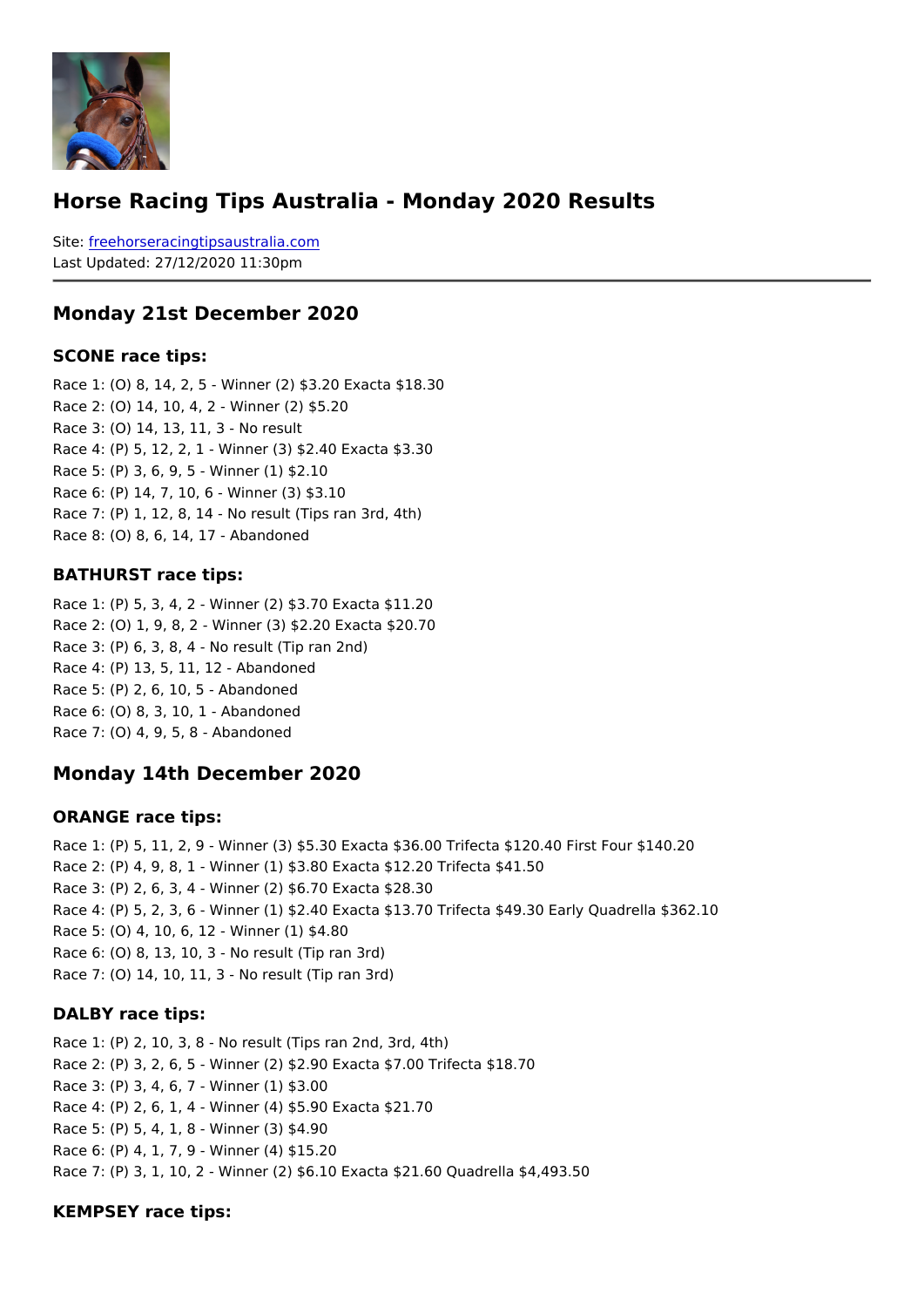Race 1: (O) 5, 2, 6, 8 - Abandoned Race 2: (P) 8, 3, 5, 1 - Abandoned Race 3: (O) 5, 3, 7, 1 - Abandoned Race 4: (P) 6, 9, 7, 5 - Abandoned Race 5: (P) 3, 11, 9, 4 - Abandoned Race 6: (P) 3, 4, 2, 5 - Abandoned Race 7: (O) 5, 1, 8, 4 - Abandoned

# **Monday 7th December 2020**

## **WAGGA race tips:**

Race 1: (P) 6, 2, 10, 9 - Winner (4) \$4.30 Exacta \$39.70 Trifecta \$122.20 First Four \$187.00 Race 2: (O) 4, 2, 6, 1 - No result (Tips ran 2nd, 3rd, 4th) Race 3: (P) 2, 5, 1, 3 - Winner (1) \$2.50 Exacta \$5.70 Trifecta \$42.60 Race 4: (P) 1, 4, 5, 3 - Winner (4) \$7.70 Exacta \$20.60 Trifecta \$128.50 Race 5: (O) 3, 8, 9, 5 - Winner (3) \$9.10 Exacta \$46.20 Race 6: (O) 2, 8, 7, 3 - Winner (2) \$13.20 Exacta \$86.10 Trifecta \$250.20 Race 7: (O) 1, 5, 6, 2 - Winner (3) \$3.30 Quadrella \$3,743.90

## **TUNCURRY race tips:**

Race 1: (P) 2, 5, 8, 7 - Winner (2) \$2.80 Exacta \$16.50 Trifecta \$59.20 Race 2: (O) 3, 4, 6, 14 - Winner (1) \$2.30 Race 3: (O) 5, 7, 6, 13 - No result (Tips ran 3rd, 4th) Race 4: (P) 3, 2, 4, 6 - No result (Tips ran 2nd, 3rd, 4th) Race 5: (O) 4, 3, 11, 9 - Winner (2) \$9.00 Race 6: (O) 4, 2, 9, 14 - No result (Tip ran 3rd) Race 7: (O) 2, 5, 9, 4 - Winner (1) \$2.10

# **Monday 30th November 2020**

#### **TAREE race tips:**

Race 1: (P) 9, 11, 5, 2 - Winner (3) \$4.50 Race 2: (P) 8, 4, 1, 6 - Winner (1) \$1.20 Exacta \$6.30 Trifecta \$17.80 Race 3: (P) 2, 1, 4, 6 - Winner (2) \$2.20 Race 4: (P) 2, 4, 3, 1 - Winner (1) \$2.90 Exacta \$17.20 Trifecta \$75.10 Early Quadrella \$40.20 Race 5: (P) 5, 7, 9, 4 - Winner (2) \$3.30 Race 6: (O) 7, 2, 4, 1 - No result (Tip ran 3rd) Race 7: (O) 7, 1, 6, 5 - Winner (4) \$7.70 Exacta \$25.50

#### **WANGARATTA race tips:**

Race 1: (P) 2, 7, 9, 6 - No result (Tips ran 2nd, 3rd, 4th) Race 2: (P) 11, 2, 9, 10 - Winner (2) \$4.40 Exacta \$11.30 Trifecta \$142.70 First Four \$600.90 Race 3: (P) 11, 5, 8, 3 - Winner (2) \$2.30 Exacta \$9.40 Trifecta \$16.70 Race 4: (P) 4, 11, 3, 5 - Winner (2) \$3.20 Race 5: (P) 1, 3, 5, 8 - Winner (2) \$3.50 Exacta \$7.00 Race 6: (O) 5, 3, 7, 2 - No result (Tip ran 3rd) Race 7: (P) 5, 7, 1, 2 - Winner (3) \$4.50 Race 8: (O) 15, 9, 5, 8 - Winner (4) \$11.40

## **SAPPHIRE COAST race tips:**

Race 1: (P) 5, 10, 11, 8 - Winner (4) \$6.90 Race 2: (P) 2, 5, 4, 7 - Winner (1) \$1.50 Race 3: (P) 9, 11, 12, 5 - Winner (2) \$2.10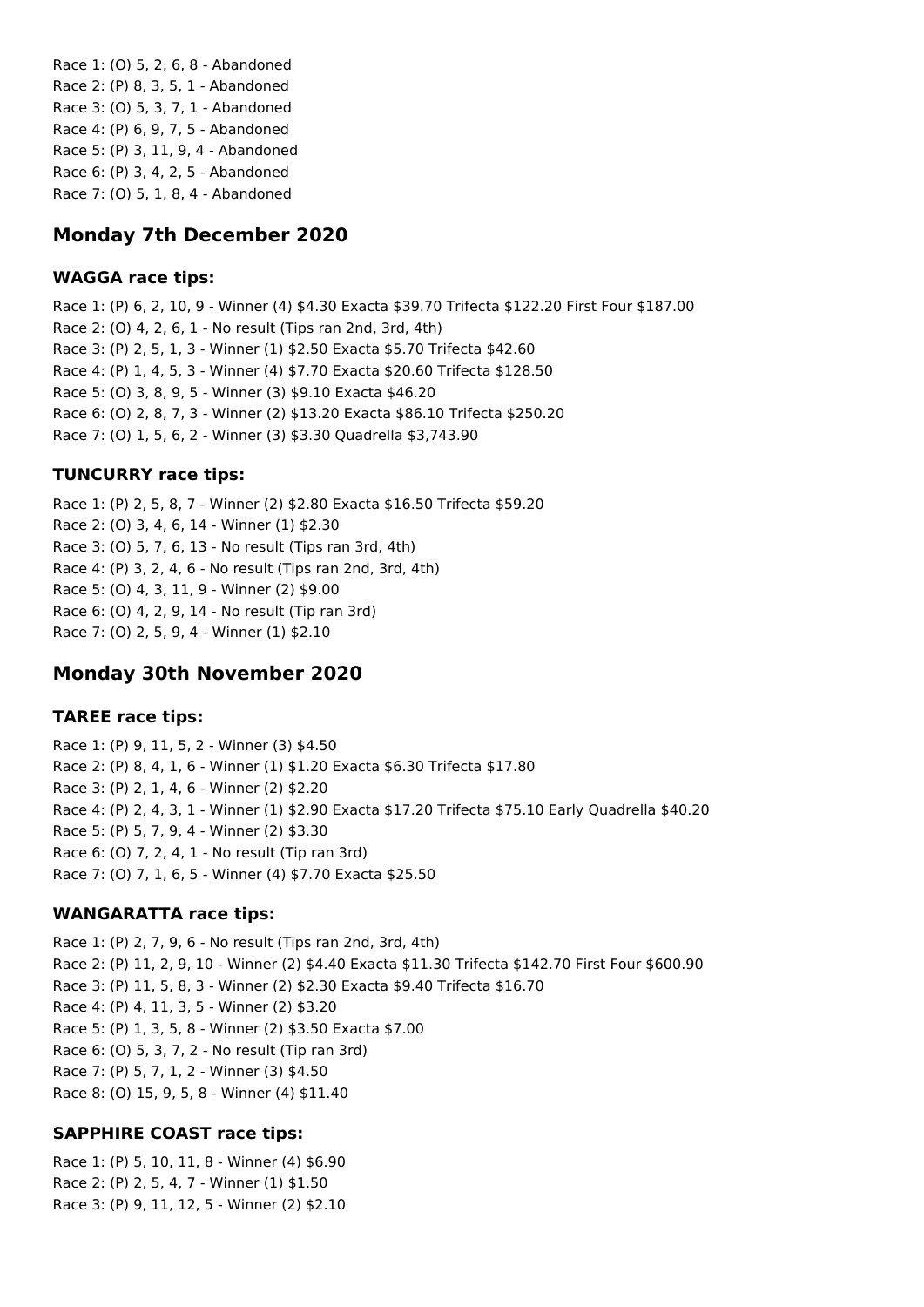Race 4: (P) 2, 6, 4, 1 - Winner (4) \$3.80 Early Quadrella \$139.90 Race 5: (O) 2, 1, 9, 6 - No result (Tips ran 2nd, 3rd, 4th) Race 6: (O) 12, 3, 2, 7 - No result (Tips ran 2nd, 3rd) Race 7: (O) 8, 7, 5, 1 - Winner (4) \$4.20 Exacta \$23.90 Trifecta \$146.40

# **Monday 23rd November 2020**

## **WAGGA race tips:**

Race 1: (P) 6, 11, 1, 10 - Winner (4) \$5.50 Race 2: (O) 2, 7, 14, 13 - Winner (4) \$2.90 Exacta \$6.20 Trifecta \$28.80 Race 3: (P) 5, 6, 9, 17 - No result (Tips ran 2nd, 3rd, 4th) Race 4: (P) 2, 12, 14, 9 - Winner (1) \$5.00 Race 5: (P) 2, 9, 6, 15 - Winner (2) \$15.20 Exacta \$52.20 Race 6: (O) 5, 3, 1, 4 - No result Race 7: (P) 12, 4, 8, 3 - Winner (1) \$2.80

# **GEELONG race tips:**

Race 1: (P) 2, 6, 7, 12 - Winner (2) \$3.00 Exacta \$4.20 Trifecta \$8.80 Race 2: (P) 12, 1, 3, 2 - Winner (2) \$4.20 Exacta \$10.10 Trifecta \$63.10 First Four \$179.50 Race 3: (P) 2, 12, 4, 9 - Winner (3) \$3.30 Exacta \$13.10 Race 4: (P) 4, 8, 9, 3 - Winner (2) \$3.20 Exacta \$8.60 Trifecta \$39.70 First Four \$116.90 Early Quadrella \$101.10 Race 5: (P) 5, 8, 2, 4 - Winner (3) \$4.80 Race 6: (P) 7, 4, 12, 3 - Winner (2) \$3.10 Exacta \$6.10 Trifecta \$18.50 First Four \$20.40 Race 7: (P) 8, 1, 7, 6 - No result (Tips ran 2nd, 3rd, 4th) Race 8: (O) 9, 5, 8, 7 - Winner (1) \$2.40

# **BALLINA race tips:**

Race 1: (P) 6, 10, 5, 9 - Winner (1) \$1.80 Exacta \$7.90 Trifecta \$24.20 Race 2: (P) 3, 6, 5, 2 - Winner (3) \$5.60 Exacta \$16.80 Trifecta \$42.70 First Four \$132.70 Race 3: (P) 8, 7, 9, 5 - Winner (1) \$2.30 Race 4: (P) 3, 1, 8, 10 - Winner (1) \$3.10 Exacta \$14.60 Early Quadrella \$73.00 Race 5: (O) 4, 13, 17, 7 - Winner (1) \$2.00 Race 6: (P) 1, 7, 8, 14 - Winner (2) \$4.10 Race 7: (O) 7, 5, 15, 9 - Winner (1) \$2.40 Quadrella \$103.00

# **Monday 16th November 2020**

# **SCONE race tips:**

Race 1: (P) 2, 3, 7, 1 - No result (Tips ran 2nd, 4th) Race 2: (P) 12, 13, 8, 9 - Winner (2) \$5.70 Exacta \$7.40 Race 3: (P) 6, 9, 12, 10 - Winner (1) \$3.10 Exacta \$7.50 Race 4: (O) 5, 1, 7, 3 - Winner (2) \$9.10 Exacta \$43.30 Trifecta \$95.80 Race 5: (P) 4, 3, 6, 10 - Winner (1) \$1.60 Exacta \$9.30 Trifecta \$29.70 Race 6: (P) 1, 4, 5, 6 - Winner (2) \$1.60 Exacta \$5.40 Trifecta \$15.10 First Four \$37.80 Race 7: (P) 5, 8, 4, 1 - Winner (2) \$5.90 Exacta \$25.70 Race 8: (P) 3, 11, 5, 1 - Winner (3) \$7.60 Exacta \$22.00 Quadrella \$129.60

# **BAIRNSDALE race tips:**

Race 1: (P) 1, 4, 5, 8 - Winner (2) \$3.80 Exacta \$12.50 Trifecta \$55.50 Race 2: (P) 11, 4, 12, 5 - Winner (1) \$2.00 Race 3: (P) 14, 9, 10, 5 - No result (Tips ran 2nd, 3rd, 4th) Race 4: (P) 11, 2, 5, 1 - Winner (4) \$7.70 Exacta \$36.70 Trifecta \$231.70 First Four \$513.50 Race 5: (O) 4, 13, 8, 3 - Winner (4) \$4.60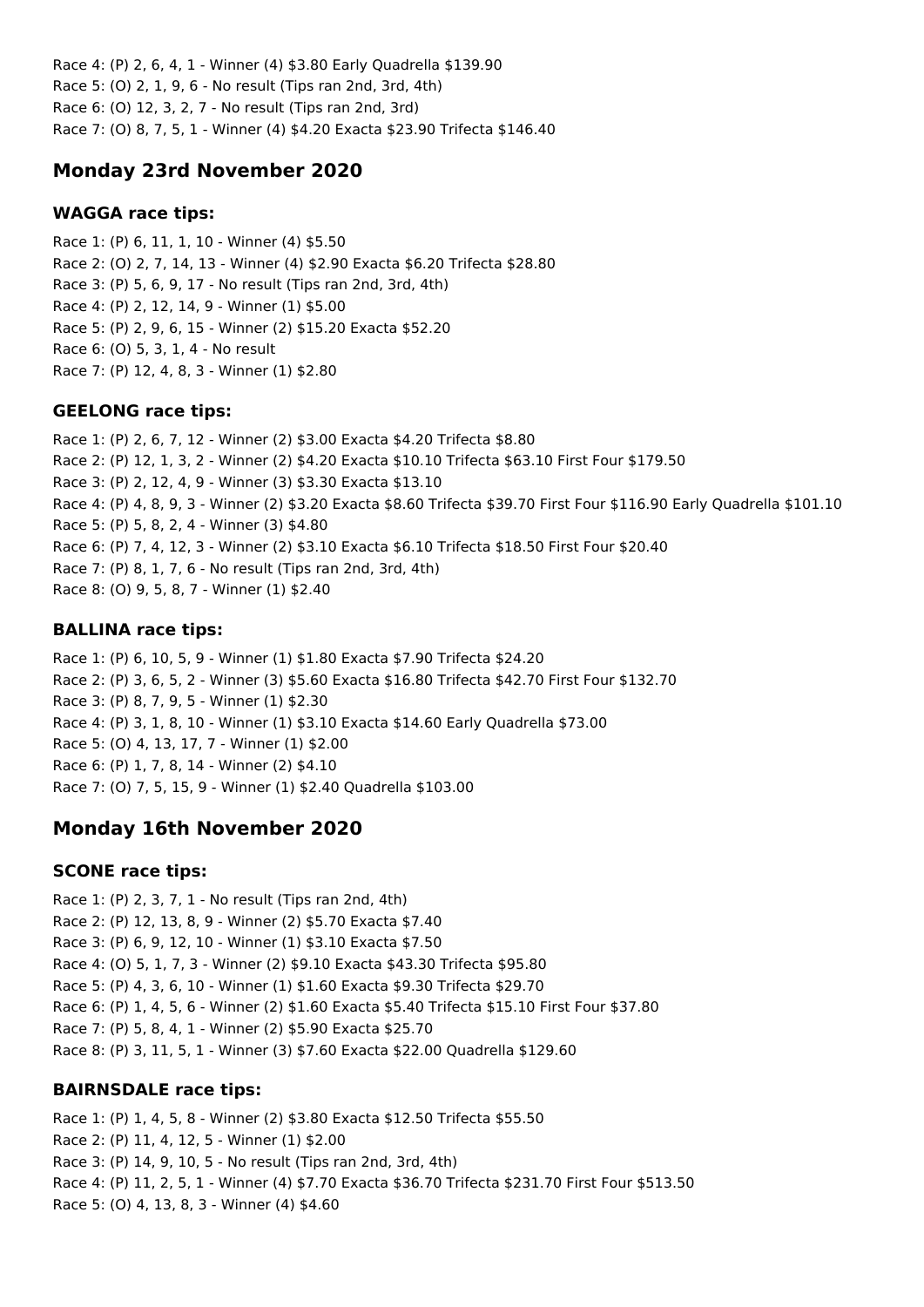Race 6: (P) 2, 7, 4, 1 - Winner (4) \$5.10 Exacta \$28.50 Race 7: (O) 3, 13, 7, 5 - No result (Tips ran 2nd, 3rd) Race 8: (O) 7, 6, 1, 3 - No result (Tip ran 4th) Race 9: (O) 9, 5, 12, 4 - Winner (3) \$10.20 Exacta \$138.00 Trifecta \$833.00

## **TAREE race tips:**

Race 1: (P) 3, 6, 7, 5 - No result (Tips ran 2nd, 3rd, 4th) Race 2: (P) 11, 2, 1, 8 - No result (Tips ran 2nd, 3rd, 4th) Race 3: (P) 1, 2, 6, 5 - Winner (2) \$1.80 Exacta \$17.10 Race 4: (P) 1, 2, 13, 7 - Winner (1) \$2.00 Exacta \$8.20 Race 5: (P) 3, 7, 5, 4 - Winner (3) \$4.90 Race 6: (P) 3, 2, 10, 9 - No result (Tip ran 2nd) Race 7: (O) 11, 6, 12, 2 - Winner (2) \$8.70 Exacta \$37.00 Trifecta \$190.10

# **Monday 9th November 2020**

## **LISMORE race tips:**

Race 1: (P) 3, 4, 6, 1 - Winner (3) \$5.80 Race 2: (\*) 3, 5, 1, 2 - No result (Tips ran 2nd, 3rd) Race 3: (P) 7, 3, 5, 6 - Winner (2) \$6.80 Exacta \$99.50 Trifecta \$223.60 First Four \$999.70 Race 4: (P) 7, 5, 3, 2 - Winner (4) \$5.30 Exacta \$13.90 Trifecta \$44.10 First Four \$68.00 Race 5: (O) 8, 7, 5, 10 - No result (Tips ran 3rd, 4th) Race 6: (O) 6, 4, 2, 10 - No result (Tips ran 2nd, 3rd, 4th) Race 7: (O) 4, 6, 10, 7 - Winner (1) \$2.40

# **MOE race tips:**

Race 1: (P) 7, 4, 9, 5 - Winner (1) \$1.40 Exacta \$9.70 Race 2: (O) 5, 11, 2, 8 - Winner (4) \$4.70 Exacta \$9.40 Race 3: (P) 12, 13, 3, 6 - No result (Tips ran 2nd, 3rd) Race 4: (O) 2, 13, 10, 5 - Winner (1) \$3.60 Race 5: (P) 3, 5, 4, 9 - No result (Tips ran 2nd, 3rd, 4th) Race 6: (P) 1, 3, 4, 5 - Winner (4) \$6.70 Exacta \$25.80 Trifecta \$52.20 Race 7: (P) 7, 5, 9, 1 - Winner (2) \$11.00 Race 8: (O) 4, 6, 7, 5 - Winner (1) \$3.60

# **MORPHETTVILLE race tips:**

Race 1: (P) 2, 1, 6, 3 - No result (Tip ran 2nd) Race 2: (P) 4, 3, 2, 5 - Winner (2) \$3.60 Exacta \$16.00 Trifecta \$76.00 Race 3: (P) 1, 4, 6, 9 - Winner (2) \$2.30 Exacta \$4.40 Race 4: (P) 6, 2, 1, 7 - No result (Tip ran 3rd) Race 5: (O) 8, 10, 2, 3 - No result (Tips ran 2nd, 4th) Race 6: (P) 1, 7, 2, 3 - Winner (3) \$3.60 Race 7: (P) 1, 12, 10, 2 - Winner (1) \$3.90

# **QUEANBEYAN race tips:**

Race 1: (P) 4, 11, 5, 8 - Winner (2) \$3.80 Exacta \$14.20 Race 2: (P) 2, 7, 5, 3 - No result (Tips ran 2nd, 4th) Race 3: (O) 3, 4, 10, 9 - Winner (2) \$4.70 Exacta \$9.20 Race 4: (P) 4, 5, 9, 1 - No result (Tips ran 2nd, 3rd, 4th) Race 5: (O) 9, 2, 3, 12 - Winner (1) \$3.90 Race 6: (P) 8, 5, 6, 9 - Winner (2) \$3.80 Race 7: (O) 8, 2, 5, 10 - Winner (2) \$7.60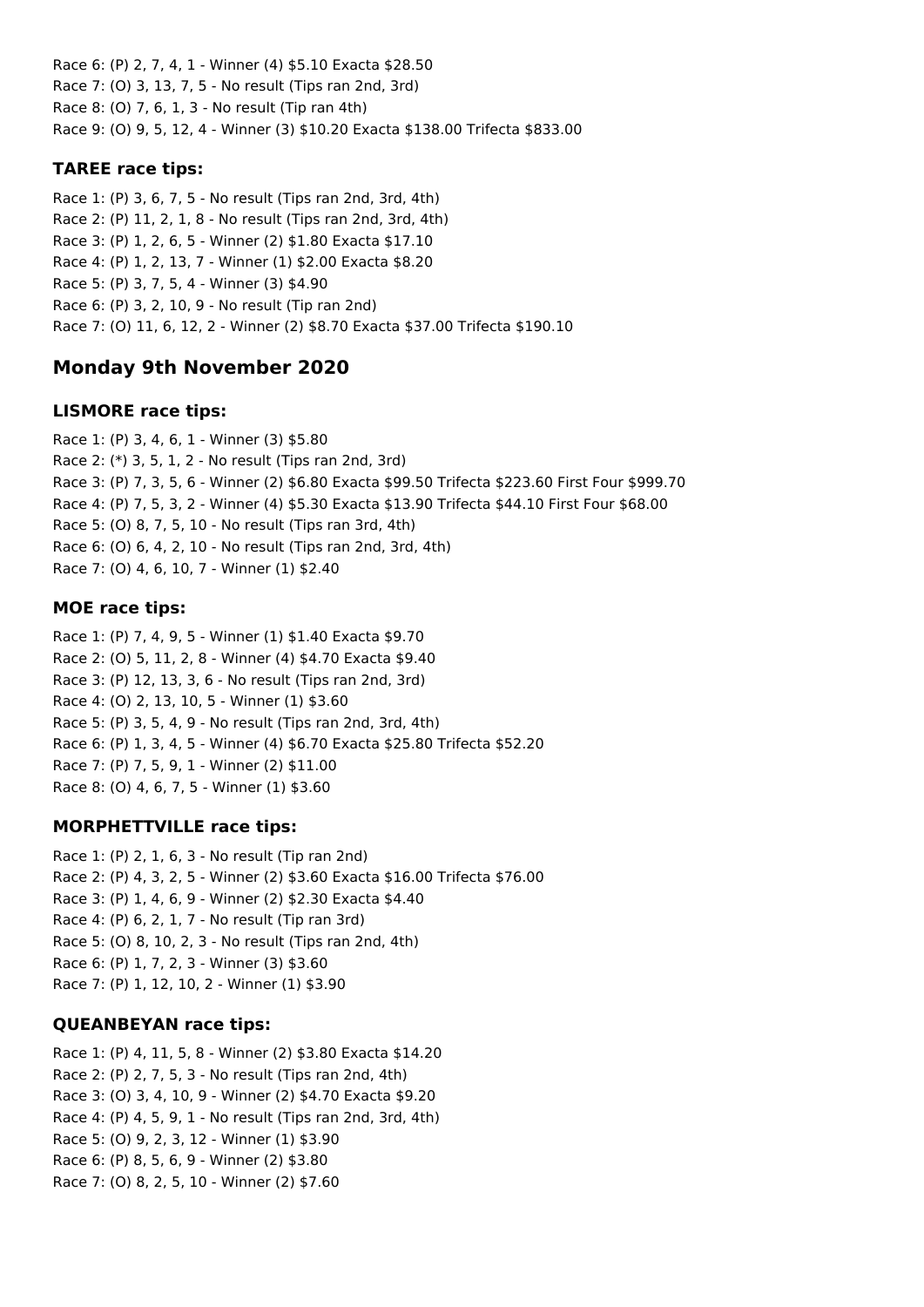# **Monday 2nd November 2020**

#### **BALLINA race tips:**

Race 1: (P) 2, 4, 7, 5 - Winner (1) \$2.10 Exacta \$8.60 Trifecta \$31.00 First Four \$69.60 Race 2: (P) 1, 8, 3, 5 - Winner (4) \$2.80 Exacta \$39.70 Race 3: (P) 2, 6, 4, 1 - Winner (2) \$3.90 Exacta \$7.10 Trifecta \$14.40 First Four \$14.90 Race 4: (P) 8, 7, 4, 3 - Winner (4) \$4.30 Exacta \$15.00 Early Quadrella \$524.70 Race 5: (P) 5, 12, 8, 13 - Winner (2) \$4.70 Race 6: (P) 7, 3, 8, 9 - Winner (3) \$3.80 Exacta \$19.90 Trifecta \$97.80 First Four \$170.90 Race 7: (O) 2, 6, 7, 1 - No result (Tips ran 2nd, 4th)

#### **BALLARAT race tips:**

Race 1: (P) 9, 5, 4, 12 - Winner (3) \$7.50 Exacta \$54.90 Trifecta \$127.40 Race 2: (P) 6, 13, 9, 14 - Winner (4) \$2.60 Exacta \$12.70 Race 3: (P) 3, 14, 13, 2 - No result (Tips ran 2nd, 3rd) Race 4: (O) 14, 10, 6, 9 - Winner (2) \$6.80 Exacta \$20.80 Race 5: (P) 7, 10, 1, 6 - No result (Tips ran 2nd, 4th) Race 6: (P) 1, 6, 2, 5 - Winner (4) \$8.00 Exacta \$44.90 Trifecta \$136.90 First Four \$707.10 Race 7: (O) 2, 7, 6, 14 - Winner (3) \$3.90 Race 8: (O) 13, 4, 10, 8 - No result (Tips ran 2nd, 4th)

## **COROWA race tips:**

Race 1: (P) 1, 2, 3, 4 - Winner (2) \$7.60 Exacta \$18.70 Race 2: (P) 3, 5, 1, 9 - Winner (3) \$1.60 Exacta \$3.80 Race 3: (P) 7, 4, 2, 10 - Winner (2) \$3.50 Race 4: (O) 7, 4, 5, 2 - Winner (4) \$3.60 Early Quadrella \$77.30 Race 5: (P) 4, 5, 9, 2 - Winner (4) \$3.80 Race 6: (O) 2, 9, 12, 1 - Winner (1) \$5.90 Race 7: (O) 13, 6, 10, 7 - No result (Tips ran 2nd, 3rd)

# **Monday 26th October 2020**

## **NEWCASTLE race tips:**

Race 1: (P) 3, 2, 1, 6 - Abandoned Race 2: (P) 3, 2, 14, 1 - Abandoned Race 3: (P) 2, 11, 6, 7 - Abandoned Race 4: (P) 4, 5, 8, 6 - Abandoned Race 5: (P) 8, 4, 10, 1 - Abandoned Race 6: (P) 1, 2, 4, 12 - Abandoned Race 7: (P) 3, 2, 10, 7 - Abandoned Race 8: (P) 4, 6, 5, 9 - Abandoned

## **ECHUCA race tips:**

Race 1: (P) 4, 7, 8, 6 - Winner (3) \$3.10 Exacta \$5.10 Race 2: (P) 2, 7, 5, 4 - No result (Tips ran 2nd, 4th) Race 3: (\*) 11, 6, 16, 14 - Winner (2) \$4.90 Race 4: (O) 4, 13, 3, 8 - No result (Tips ran 2nd, 3rd) Race 5: (O) 8, 11, 9, 7 - No result (Tips ran 2nd, 4th) Race 6: (P) 3, 2, 7, 10 - Winner (1) \$2.90 Race 7: (O) 10, 2, 7, 9 - Winner (4) \$30.90 Race 8: (O) 8, 3, 7, 5 - Winner (2) \$2.40 Race 9: (O) 4, 12, 3, 8 - No result (Tips ran 2nd, 4th)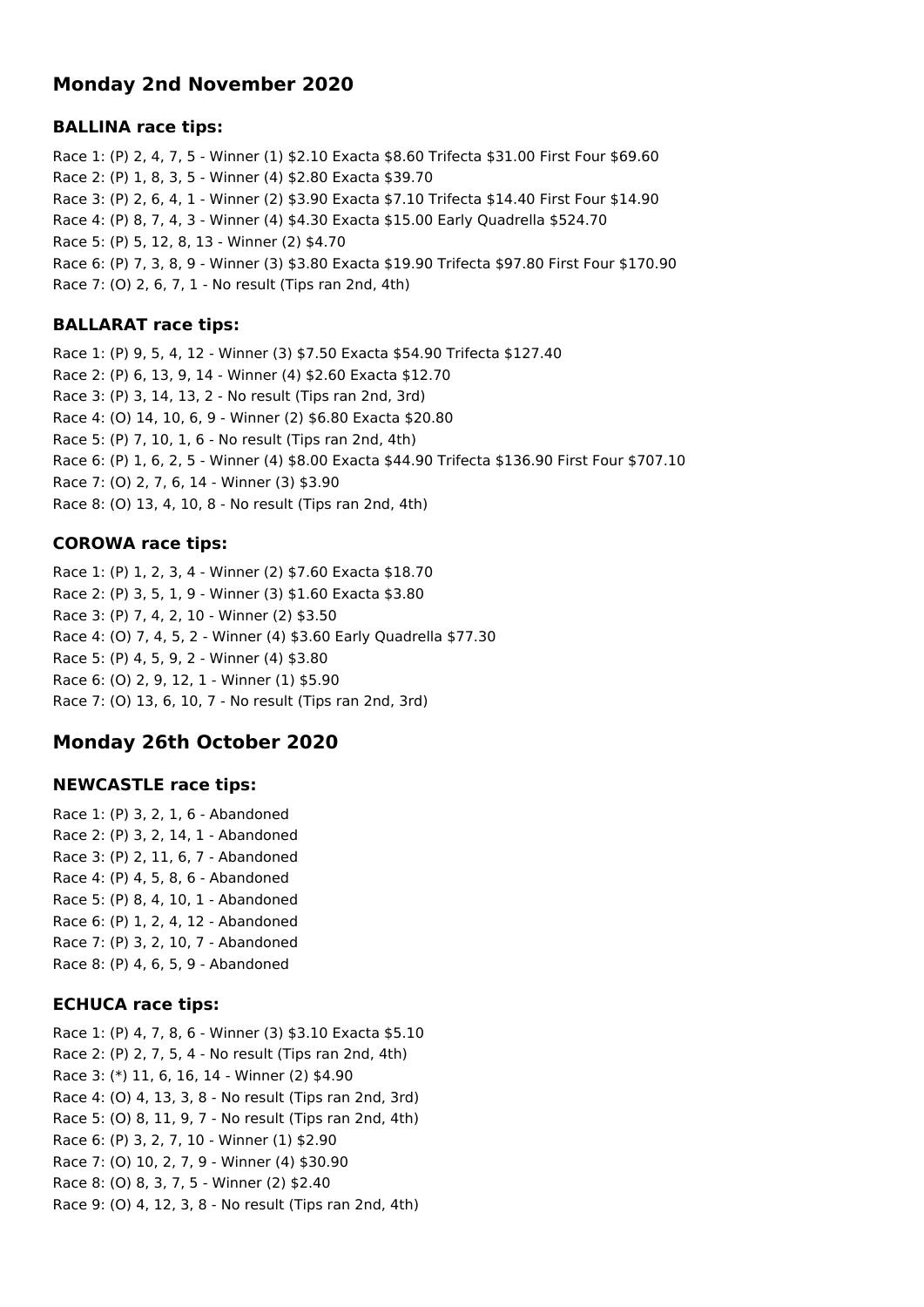# **Monday 19th October 2020**

## **MUSWELLBROOK race tips:**

Race 1: (O) 3, 12, 5, 8 - No result (Tip ran 2nd) Race 2: (P) 2, 10, 5, 6 - Winner (1) \$2.10 Race 3: (O) 2, 1, 16, 14 - No result (Tip ran 2nd) Race 4: (O) 13, 11, 12, 15 - No result (Tip ran 3rd) Race 5: (O) 11, 2, 5, 3 - No result (Tips ran 2nd, 4th) Race 6: (P) 7, 9, 4, 8 - No result (Tip ran 2nd) Race 7: (O) 3, 11, 2, 5 - Winner (1) \$3.10 Race 8: (P) 3, 5, 1, 10 - Winner (3) \$4.30 Exacta \$31.20 Trifecta \$100.20 First Four \$337.40

## **MORNINGTON race tips:**

Race 1: (P) 1, 8, 9, 5 - Winner (4) \$10.90 Exacta \$33.80 Trifecta \$84.10 Race 2: (P) 2, 5, 6, 9 - No result (Tips ran 2nd, 4th) Race 3: (P) 11, 8, 12, 5 - Winner (3) \$1.60 Exacta \$2.90 Trifecta \$4.10 Race 4: (P) 1, 9, 8, 15 - Winner (3) \$10.90 Race 5: (P) 6, 1, 7, 9 - Winner (2) \$3.90 Exacta \$13.00 Race 6: (O) 6, 7, 10, 2 - Winner (1) \$3.70 Exacta \$103.80 Race 7: (P) 6, 7, 9, 2 - No result (Tip ran 3rd) Race 8: (O) 7, 13, 10, 9 - Winner (1) \$4.20 Race 9: (O) 12, 6, 7, 9 - Winner (1) \$1.80 Exacta \$10.30 Trifecta \$55.20

# **Monday 12th October 2020**

## **GUNNEDAH race tips:**

Race 1: (O) 15, 14, 4, 3 - Winner (2) \$2.60 Exacta \$15.60 Race 2: (P) 4, 1, 5, 7 - Winner (2) \$5.50 Exacta \$11.50 Trifecta \$104.90 First Four \$363.60 Race 3: (P) 6, 2, 10, 11 - No result (Tip ran 3rd) Race 4: (O) 9, 12, 14, 4 - No result (Tip ran 2nd) Race 5: (O) 1, 5, 10, 8 - Winner (4) \$11.60 Exacta \$32.20 Trifecta \$152.60 Race 6: (O) 2, 4, 8, 7 - Winner (2) \$3.50 Race 7: (O) 9, 5, 1, 8 - Winner (4) \$8.70 Exacta \$40.30 Trifecta \$192.80 First Four \$921.70 Race 8: (O) 5, 11, 12, 8 - Winner (2) \$5.70 Exacta \$31.60 Quadrella \$4,422.20

## **ECHUCA race tips:**

Race 1: (O) 13, 8, 3, 1 - No result Race 2: (O) 14, 8, 7, 6 - No result (Tip ran 3rd) Race 3: (O) 10, 14, 11, 13 - No result (Tips ran 2nd, 3rd) Race 4: (O) 10, 6, 4, 3 - No result (Tip ran 3rd) Race 5: (O) 2, 10, 3, 6 - Winner (3) \$5.50 Exacta \$19.20 Trifecta \$98.50 Race 6: (O) 4, 9, 13, 6 - Winner (1) \$5.10 Exacta \$97.70 Trifecta \$396.10 Race 7: (O) 14, 13, 17, 6 - Winner (4) \$3.50 Race 8: (O) 8, 10, 1, 4 - Winner (4) \$5.40 Race 9: (O) 12, 5, 15, 9 - Winner (3) \$5.70 Exacta \$22.90 Quadrella \$1,451.30

## **MURWILLUMBAH race tips:**

Race 1: (P) 5, 4, 2, 9 - No result (Tip ran 4th) Race 2: (P) 5, 2, 7, 8 - Winner (1) \$1.80 Exacta \$3.10 Race 3: (P) 4, 3, 2, 1 - Winner (2) \$1.70 Exacta \$4.50 Trifecta \$22.80 Race 4: (P) 2, 3, 6, 4 - Winner (1) \$2.60 Race 5: (P) 12, 3, 5, 11 - Winner (2) \$3.60 Exacta \$61.40 Trifecta \$279.30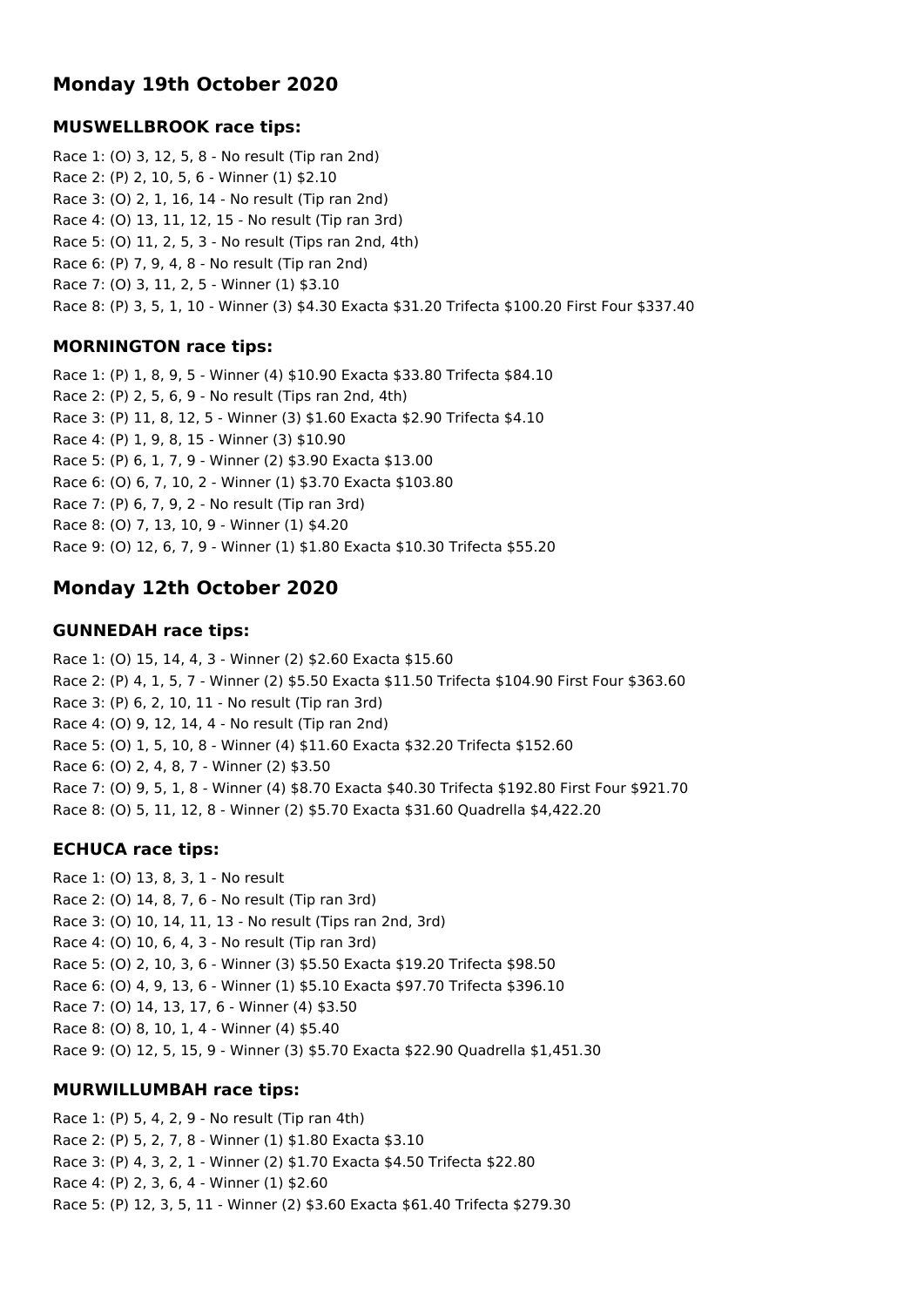Race 6: (P) 2, 7, 4, 10 - Winner (2) \$2.40 Exacta \$4.90 Race 7: (P) 2, 13, 4, 3 - Winner (4) \$5.20 Exacta \$10.70 Trifecta \$29.00 Quadrella \$115.40

# **Monday 5th October 2020**

## **CANTERBURY race tips:**

Race 1: (P) 2, 1, 7, 3 - Winner (4) \$5.20 Exacta \$11.00 Race 2: (\*) 1, 5, 6, 10 - Winner (1) \$2.20 Exacta \$5.60 Trifecta \$13.30 First Four \$18.20 Race 3: (P) 3, 2, 5, 4 - Winner (2) \$3.00 Race 4: (P) 4, 8, 1, 5 - Winner (4) \$6.30 Exacta \$23.40 Trifecta \$51.10 Early Quadrella \$249.30 Race 5: (P) 4, 6, 7, 3 - Winner (3) \$5.80 Exacta \$28.60 Race 6: (\*) 7, 1, 3, 5 - Winner (2) \$9.10 Exacta \$18.70 Race 7: (P) 6, 5, 4, 7 - Winner (2) \$3.00 Exacta \$9.10 Race 8: (P) 14, 7, 8, 4 - Winner (1) \$1.80 Exacta \$7.30 Trifecta \$18.70 Quadrella \$934.30

## **ECHUCA race tips:**

Race 1: (O) 9, 11, 3, 6 - Winner (3) \$9.00 Race 2: (P) 10, 4, 8, 5 - Winner (3) \$4.90 Exacta \$9.10 Trifecta \$37.80 Race 3: (O) 1, 11, 5, 9 - Winner (2) \$2.40 Race 4: (O) 8, 10, 12, 2 - Winner (1) \$4.30 Exacta \$13.60 Early Quadrella \$915.90 Race 5: (O) 2, 3, 5, 4 - No result (Tips ran 2nd, 3rd, 4th) Race 6: (O) 6, 7, 4, 1 - No result (Tip ran 3rd) Race 7: (O) 3, 7, 13, 11 - No result (Tips ran 2nd, 3rd, 4th) Race 8: (O) 12, 5, 6, 8 - Winner (1) \$5.60 Exacta \$37.80

## **GAWLER race tips:**

Race 1: (P) 3, 4, 9, 2 - Winner (1) \$2.70 Exacta \$6.20 Race 2: (P) 7, 11, 2, 1 - Winner (1) \$2.30 Exacta \$13.10 Trifecta \$41.90 Race 3: (P) 10, 5, 4, 6 - Winner (2) \$3.10 Exacta \$4.90 Race 4: (P) 1, 3, 5, 7 - Winner (3) \$3.30 Exacta \$8.30 Early Quadrella \$94.60 Race 5: (P) 1, 2, 7, 3 - Winner (2) \$3.20 Race 6: (O) 3, 18, 11, 7 - Winner (4) \$15.60 Exacta \$112.40 Trifecta \$588.80 Race 7: (P) 2, 9, 5, 6 - No result (Tip ran 3rd) Race 8: (O) 3, 1, 7, 12 - No result (Tips ran 2nd, 3rd)

# **BEAUDESERT race tips:**

Race 1: (P) 1, 2, 7, 8 - Winner (3) \$4.60 Race 2: (P) 1, 4, 7, 2 - Winner (1) \$2.70 Race 3: (P) 5, 4, 2, 7 - Winner (2) \$1.80 Exacta \$6.10 Trifecta \$24.80 Race 4: (\*) 3, 6, 7, 2 - Winner (1) \$1.40 Race 5: (P) 8, 7, 6, 4 - No result (Tip ran 3rd) Race 6: (P) 3, 5, 1, 2 - Winner (3) \$3.40 Exacta \$23.90 Race 7: (P) 1, 3, 5, 4 - No result (Tips ran 2nd, 4th) Race 8: (P) 9, 5, 4, 2 - Winner (2) \$3.10 Exacta \$12.20 Race 9: (P) 2, 11, 7, 4 - Winner (3) \$3.10

## **MUSWELLBROOK race tips:**

Race 1: (P) 5, 7, 16, 2 - Winner (1) \$2.00 Race 2: (O) 13, 5, 12, 10 - Winner (2) \$3.40 Exacta \$7.80 Race 3: (P) 3, 5, 7, 4 - Winner (2) \$2.40 Exacta \$9.90 Trifecta \$24.00 Race 4: (O) 5, 3, 4, 2 - Winner (2) \$2.80 Exacta \$17.40 Trifecta \$74.20 Early Quadrella \$70.90 Race 5: (O) 7, 3, 10, 6 - Winner (2) \$3.50 Exacta \$27.40 Trifecta \$403.10 Race 6: (O) 9, 8, 10, 3 - Winner (4) \$5.10 Exacta \$26.90 Trifecta \$149.40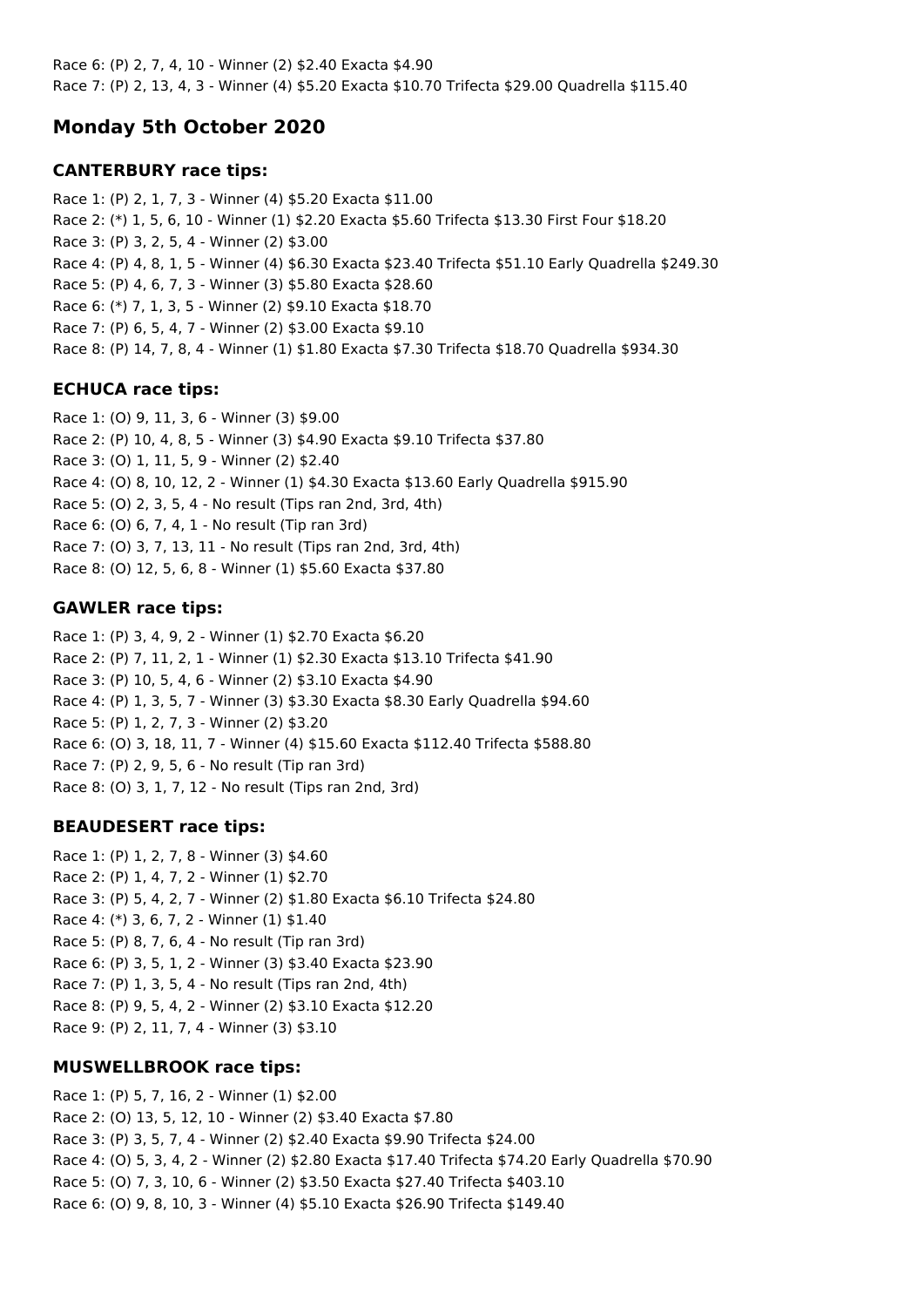# **Monday 28th September 2020**

## **TAMWORTH race tips:**

Race 1: (O) 3, 11, 7, 4 - No result (Tips ran 2nd, 3rd, 4th) Race 2: (P) 3, 5, 4, 9 - No result (Tips ran 2nd, 4th) Race 3: (P) 6, 2, 8, 10 - Winner (2) \$2.70 Race 4: (P) 2, 1, 6, 14 - No result Race 5: (O) 5, 10, 9, 14 - Winner (4) \$9.60 Exacta \$69.60 Trifecta \$231.30 First Four \$2,035.80 Race 6: (P) 7, 10, 5, 1 - Winner (3) \$3.90 Race 7: (P) 3, 7, 6, 8 - No result (Tips ran 2nd, 3rd, 4th)

## **MOE race tips:**

Race 1: (P) 3, 11, 13, 7 - Winner (3) \$4.70 Race 2: (P) 3, 11, 9, 6 - Winner (1) \$2.40 Exacta \$13.40 Trifecta \$55.70 First Four \$156.60 Race 3: (P) 9, 7, 2, 3 - Winner (1) \$2.60 Exacta \$6.50 Trifecta \$42.10 Race 4: (O) 9, 5, 10, 8 - Winner (1) \$3.00 Exacta \$4.70 Trifecta \$75.00 Race 5: (O) 4, 3, 8, 5 - Winner (4) \$7.00 Early Quadrella \$113.70 Race 6: (O) 4, 10, 7, 6 - No result (Tips ran 3rd, 4th) Race 7: (O) 4, 5, 8, 13 - Winner (1) \$2.60 Race 8: (O) 9, 5, 8, 4 - Winner (3) \$7.70 Race 9: (P) 4, 1, 11, 5 - No result (Tips ran 3rd, 4th)

# **BELMONT race tips:**

Race 1: (O) 7, 11, 12, 10 - Winner (1) \$2.40 Exacta \$8.70 Race 2: (O) 10, 9, 5, 1 - No result (Tip ran 4th) Race 3: (P) 6, 2, 3, 4 - Winner (1) \$1.80 Exacta \$9.10 Trifecta \$32.60 Race 4: (P) 5, 2, 7, 8 - Winner (4) \$3.00 Race 5: (P) 2, 1, 6, 10 - Winner (1) \$3.00 Race 6: (P) 10, 3, 1, 7 - Winner (1) \$2.30 Race 7: (O) 9, 2, 3, 11 - Winner (1) \$2.70 Race 8: (P) 6, 2, 9, 8 - No result (Tip ran 4th)

# **LEETON race tips:**

Race 1: (P) 6, 5, 4, 9 - Winner (2) \$2.80 Exacta \$12.20 Trifecta \$20.90 First Four \$54.80 Race 2: (P) 6, 7, 2, 1 - Winner (4) \$14.10 Race 3: (P) 3, 2, 5, 1 - Winner (2) \$2.90 Exacta \$7.90 Trifecta \$14.00 Race 4: (P) 5, 11, 3, 13 - No result (Tip ran 2nd) Race 5: (P) 4, 3, 2, 8 - Winner (3) \$3.60 Race 6: (P) 6, 4, 9, 1 - Winner (3) \$5.10 Exacta \$30.30 Race 7: (O) 2, 6, 12, 11 - Winner (2) \$4.10

# **Monday 21st September 2020**

# **GRAFTON race tips:**

Race 1: (O) 4, 1, 5, 3 - Winner (1) \$4.70 Exacta \$33.70 Race 2: (P) 2, 5, 9, 4 - Winner (1) \$1.80 Race 3: (P) 6, 2, 3, 7 - Winner (2) \$3.50 Race 4: (P) 1, 2, 9, 6 - Winner (1) \$4.30 Exacta \$21.10 Early Quadrella \$122.90 Race 5: (P) 5, 2, 8, 11 - Winner (2) \$9.90 Exacta \$24.80 Race 6: (O) 2, 6, 7, 8 - No result (Tips ran 2nd, 3rd) Race 7: (O) 11, 5, 2, 10 - No result (Tips ran 2nd, 3rd)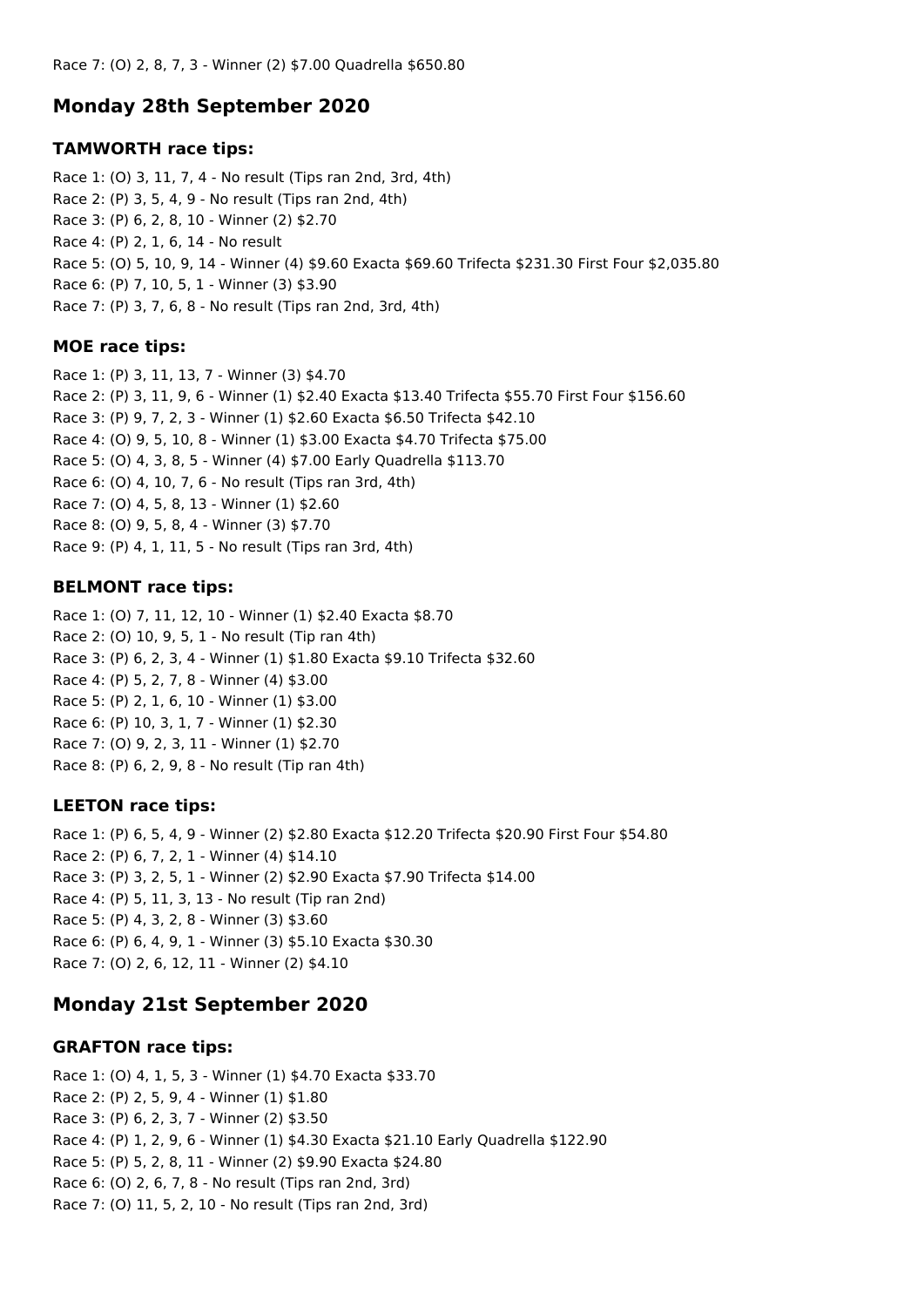Race 8: (P) 5, 4, 2, 9 - Winner (2) \$4.40 Exacta \$18.80 Trifecta \$119.20

#### **ARARAT race tips:**

Race 1: (P) 3, 15, 17, 12 - Winner (3) \$2.60 Race 2: (O) 6, 14, 13, 2 - Winner (1) \$3.00 Race 3: (P) 12, 17, 14, 10 - Winner (1) \$3.30 Exacta \$34.90 Trifecta \$139.10 Race 4: (O) 11, 19, 8, 9 - Winner (4) \$5.10 Race 5: (P) 1, 4, 7, 8 - Winner (2) \$7.90 Exacta \$36.50 Trifecta \$83.70 Early Quadrella \$499.60 Race 6: (O) 5, 3, 8, 13 - Winner (1) \$2.60 Race 7: (P) 3, 8, 5, 1 - No result (Tips ran 2nd, 3rd) Race 8: (P) 7, 10, 11, 13 Race 9: (O) 4, 9, 20, 14 - No result (Tips ran 3rd, 4th)

## **ORANGE race tips:**

Race 1: (P) 6, 8, 9, 2 - Winner (3) \$4.70 Exacta \$24.60 Race 2: (P) 3, 1, 4, 8 - No result (Tips ran 2nd, 3rd, 4th) Race 3: (P) 4, 5, 8, 7 - No result (Tips ran 2nd, 4th) Race 4: (P) 2, 1, 5, 3 - Winner (1) \$1.50 Exacta \$4.60 Trifecta \$15.30 Race 5: (P) 1, 8, 3, 2 - Winner (1) \$2.10 Exacta \$3.80 Race 6: (O) 1, 3, 9, 5 - No result (Tip ran 3rd) Race 7: (P) 2, 4, 12, 7 Race 8: (O) 1, 2, 6, 12 - Winner (1) \$2.30 Race 9: (O) 4, 11, 12, 5 - Winner (3) \$15.40 Race 10: (O) 3, 9, 6, 1 - No result

# **Monday 14th September 2020**

#### **TAMWORTH race tips:**

Race 1: (P) 11, 3, 9, 13 - No result (Tips ran 2nd, 3rd, 4th) Race 2: (O) 1, 2, 9, 11 - Winner (1) \$1.80 Exacta \$9.40 Race 3: (P) 6, 1, 9, 2 - Winner (2) \$1.70 Exacta \$2.80 Trifecta \$5.70 First Four \$9.80 Race 4: (P) 4, 1, 9, 5 - No result (Tips ran 3rd, 4th) Race 5: (P) 8, 11, 6, 4 - Winner (3) \$5.50 Race 6: (O) 3, 12, 7, 11 - Winner (1) \$2.00 Race 7: (P) 4, 6, 1, 5 - Winner (2) \$5.20 Exacta \$21.70 Trifecta \$84.50

## **HAMILTON race tips:**

Race 1: (P) 9, 5, 3, 4 - Winner (2) \$2.80 Exacta \$7.50 Trifecta \$19.00 First Four \$25.50 Race 2: (P) 4, 14, 10, 7 - No result (Tips ran 2nd, 3rd, 4th) Race 3: (P) 11, 9, 8, 1 - Winner (1) \$3.00 Race 4: (O) 1, 11, 4, 6 - Winner (3) \$4.30 Race 5: (P) 2, 14, 3, 8 - No result (Tip ran 3rd) Race 6: (P) 8, 1, 3, 11 - Winner (3) \$3.80 Race 7: (O) 8, 7, 10, 5 - Winner (3) \$6.30 Race 8: (O) 16, 11, 10, 9 - Winner (1) \$4.80 Exacta \$59.00

#### **MORUYA race tips:**

Race 1: (P) 4, 5, 2, 9 - Winner (2) \$2.40 Exacta \$5.80 Race 2: (P) 6, 8, 13, 9 - Winner (4) \$2.70 Exacta \$28.90 Trifecta \$79.10 Race 3: (P) 4, 1, 2, 5 - Winner (2) \$4.20 Race 4: (O) 10, 2, 11, 6 - No result (Tips ran 2nd, 3rd) Race 5: (P) 9, 8, 2, 5 - Winner (2) \$3.80 Exacta \$19.80 Trifecta \$53.10 Race 6: (O) 9, 7, 2, 1 - No result (Tips ran 2nd, 4th)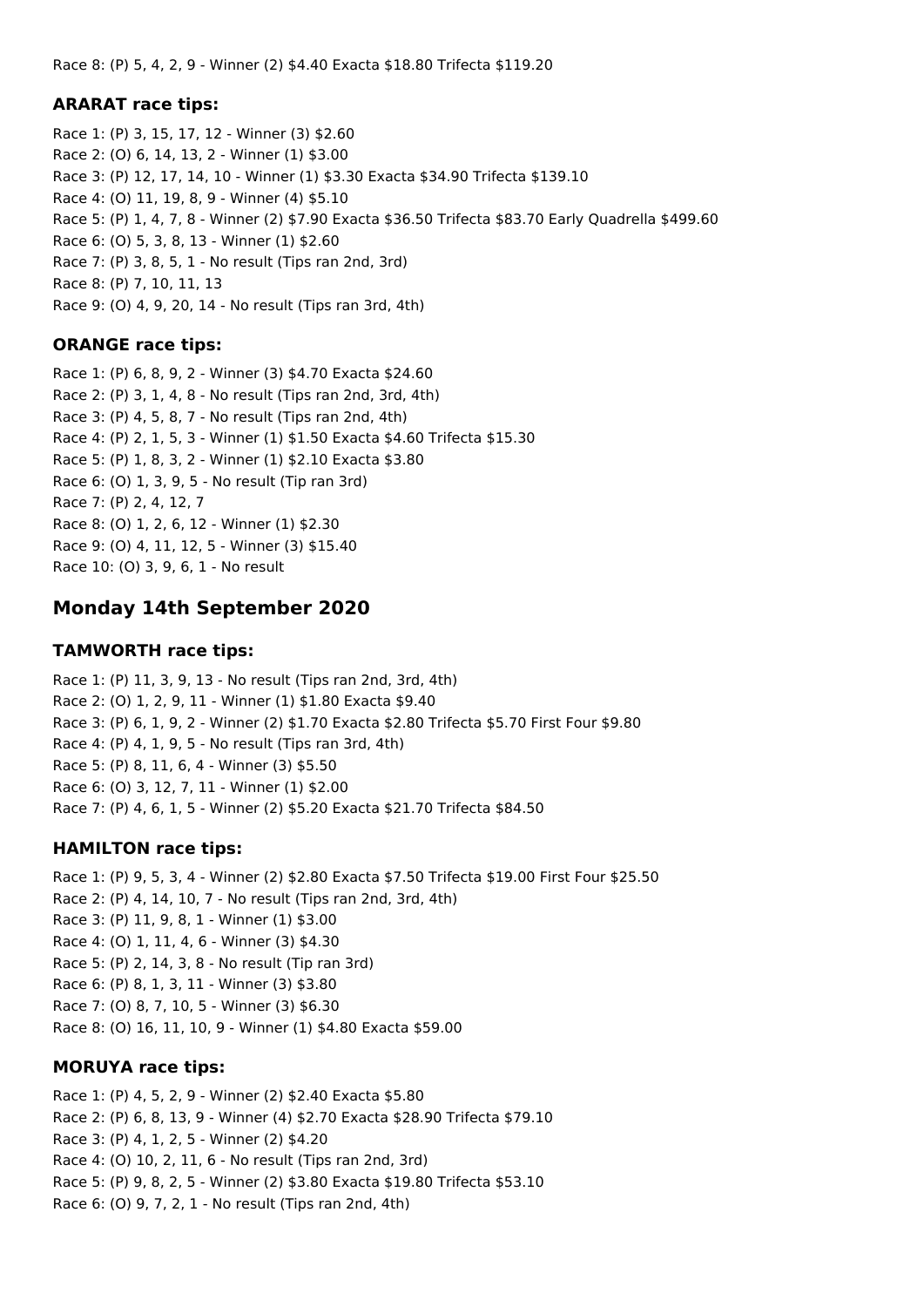# **Monday 7th September 2020**

# **WELLINGTON race tips:**

Race 1: (P) 12, 8, 11, 1 - Winner (4) \$7.20 Race 2: (O) 1, 7, 8, 4 - Winner (3) \$8.70 Exacta \$36.00 Trifecta \$208.10 Race 3: (O) 5, 2, 10, 4 - Winner (3) \$4.20 Exacta \$19.90 Race 4: (P) 6, 9, 8, 1 - Winner (1) \$2.20 Early Quadrella \$628.50 Race 5: (P) 4, 9, 5, 6 - Winner (3) \$5.30 Race 6: (O) 4, 7, 10, 1 - No result (Tip ran 2nd) Race 7: (P) 5, 4, 10, 1 - Winner (2) \$6.80 Exacta \$18.70 Trifecta \$97.70

# **WANGARATTA race tips:**

Race 1: (O) 13, 10, 14, 9 - Winner (1) \$3.50 Exacta \$45.10 Trifecta \$152.90 Race 2: (O) 2, 12, 8, 15 - Winner (1) \$2.30 Race 3: (P) 9, 10, 7, 5 - Winner (1) \$4.10 Race 4: (P) 7, 2, 6, 8 - No result (Tips ran 2nd, 3rd, 4th) Race 5: (O) 13, 3, 15, 5 - No result (Tip ran 3rd) Race 6: (O) 4, 9, 6, 3 - Winner (1) \$4.20 Exacta \$17.90 Trifecta \$118.00 First Four \$330.50 Race 7: (O) 10, 8, 3, 1 - No result (Tip ran 4th) Race 8: (O) 2, 3, 12, 7 - No result (Tips ran 2nd, 3rd) Race 9: (O) 7, 1, 10, 16 - No result

# **KEMPSEY race tips:**

Race 1: (P) 2, 3, 5, 7 - Winner (2) \$5.10 Race 2: (P) 4, 10, 1, 7 - Winner (1) \$1.50 Exacta \$3.50 Race 3: (P) 3, 6, 11, 1 - Winner (2) \$3.80 Race 4: (P) 4, 6, 1, 7 - Winner (1) \$2.30 Exacta \$18.70 Early Quadrella \$72.30 Race 5: (P) 6, 10, 3, 7 - No result (Tip ran 2nd) Race 6: (P) 1, 6, 8, 7 - No result (Tips ran 2nd, 4th) Race 7: (O) 3, 5, 9, 11 - No result (Tip ran 4th)

# **Monday 31st August 2020**

# **GRAFTON race tips:**

Race 1: (P) 3, 1, 6, 5 - Winner (1) \$2.60 Race 2: (P) 8, 6, 4, 3 - Winner (4) \$8.20 Exacta \$14.50 Race 3: (O) 9, 4, 6, 1 - Winner (4) \$2.40 Exacta \$18.70 Race 4: (O) 1, 3, 7, 13 - Winner (1) \$1.60 Early Quadrella \$127.20 Race 5: (O) 6, 5, 8, 4 - No result (Tip ran 2nd) Race 6: (P) 12, 9, 2, 3 - Winner (4) \$5.60 Race 7: (O) 6, 4, 7, 5 - Winner (1) \$3.10

# **PAKENHAM race tips:**

Race 1: (P) 1, 5, 6, 7 - Winner (1) \$1.20 Exacta \$4.00 Race 2: (P) 12, 10, 5, 7 - Winner (2) \$2.80 Exacta \$23.10 Trifecta \$39.70 Race 3: (P) 7, 9, 5, 16 - No result (Tips ran 2nd, 3rd) Race 4: (O) 10, 3, 9, 7 - Winner (3) \$6.20 Exacta \$32.00 Race 5: (O) 4, 6, 10, 7 - Winner (2) \$3.20 Race 6: (O) 2, 7, 1, 4 - Winner (1) \$3.60 Exacta \$16.50 Trifecta \$72.20 Race 7: (O) 4, 3, 2, 12 - Winner (4) \$12.90 Exacta \$127.20 Race 8: (P) 3, 12, 8, 7 - No result (Tips ran 2nd, 4th)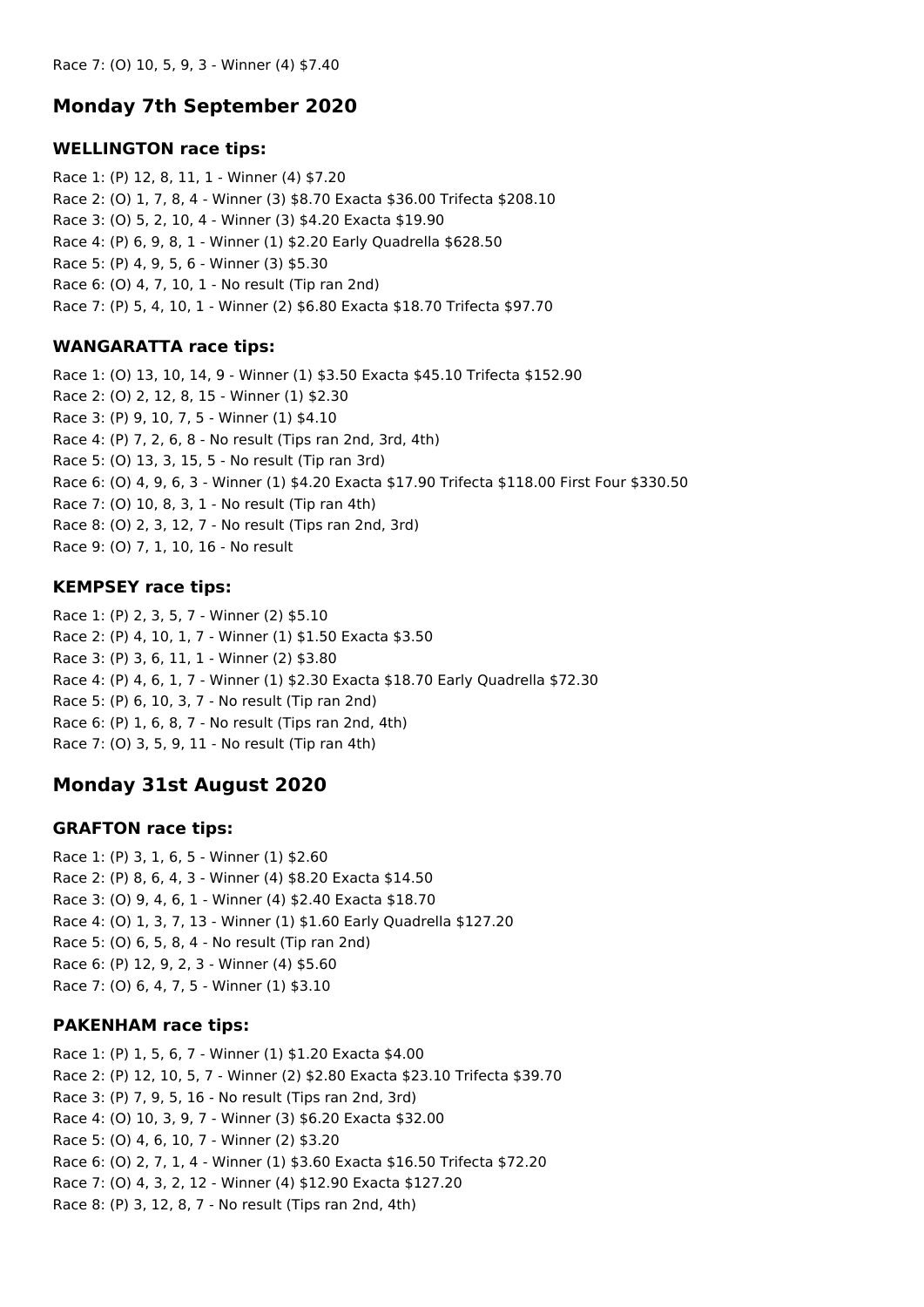Race 9: (O) 2, 3, 10, 5 - Winner (3) \$15.90 Exacta \$55.70

## **TAMWORTH race tips:**

Race 1: (P) 5, 11, 10, 14 - Winner (1) \$2.30 Exacta \$10.00 Trifecta \$36.50 Race 2: (O) 1, 8, 4, 12 - No result (Tips ran 2nd, 4th) Race 3: (O) 1, 11, 6, 10 - Winner (2) \$4.40 Exacta \$13.70 Trifecta \$67.40 Race 4: (P) 3, 1, 4, 6 - Winner (3) \$3.20 Exacta \$10.10 Trifecta \$24.80 Race 5: (O) 3, 2, 5, 10 - No result (Tip ran 3rd) Race 6: (P) 4, 2, 8, 7 - Winner (2) \$3.90 Exacta \$6.80 Race 7: (O) 1, 4, 6, 8 - Winner (1) \$4.40

# **Monday 24th August 2020**

#### **BATHURST race tips:**

Race 1: (P) 9, 1, 2, 3 - Abandoned Race 2: (P) 1, 2, 3, 4 - Abandoned Race 3: (P) 11, 1, 2, 3 - Abandoned Race 4: (P) 1, 3, 2, 9 - Abandoned Race 5: (P) 2, 4, 3, 1 - Abandoned Race 6: (P) 2, 3, 9, 1 - Abandoned Race 7: (P) 9, 1, 2, 3 - Abandoned

## **SWAN HILL race tips:**

Race 1: (O) 1, 12, 14, 10 - No result (Tip ran 3rd) Race 2: (O) 4, 9, 6, 14 - Winner (2) \$6.00 Exacta \$66.20 Race 3: (P) 11, 5, 13, 7 - Winner (1) \$1.40 Exacta \$6.60 Race 4: (P) 3, 10, 5, 9 - No result (Tips ran 2nd, 4th) Race 5: (P) 1, 5, 4, 3 - Winner (1) \$1.60 Exacta \$8.20 Trifecta \$23.40 First Four \$44.70 Race 6: (O) 6, 5, 14, 3 - Winner (4) \$5.10 Race 7: (O) 3, 8, 12, 7 - Winner (3) \$9.70 Race 8: (P) 7, 13, 14, 9 - Winner (1) \$2.80 Race 9: (O) 10, 4, 1, 7 - Winner (2) \$3.40 Exacta \$13.50 Quadrella \$642.50

## **LISMORE race tips:**

Race 1: (P) 6, 4, 3, 2 - No result (Tips ran 2nd, 3rd) Race 2: (P) 4, 2, 5, 3 - No result (Tips ran 2nd, 4th) Race 3: (P) 3, 2, 8, 4 - No result (Tips ran 2nd, 3rd, 4th) Race 4: (P) 5, 1, 4, 3 - No result (Tips ran 2nd, 3rd, 4th) Race 5: (P) 8, 3, 14, 1 - No result (Tips ran 2nd, 3rd, 4th) Race 6: (P) 2, 4, 8, 5 - No result (Tips ran 2nd, 3rd) Race 7: (P) 3, 4, 8, 9 - No result (Tips ran 2nd, 3rd, 4th)

# **Monday 17th August 2020**

#### **GRAFTON race tips:**

Race 1: (O) 6, 1, 16, 15 - Winner (4) \$9.80 Exacta \$19.70 Race 2: (P) 1, 6, 2, 4 - Winner (1) \$1.60 Exacta \$3.60 Race 3: (P) 2, 7, 1, 3 - Winner (3) \$5.50 Exacta \$11.10 Trifecta \$37.20 Race 4: (P) 2, 4, 9, 8 - Winner (3) \$3.10 Exacta \$23.10 Trifecta \$403.30 Early Quadrella \$554.30 Race 5: (P) 3, 8, 1, 2 - Winner (3) \$3.40 Race 6: (O) 1, 3, 10, 8 - Winner (2) \$5.90 Race 7: (O) 3, 14, 9, 1 - Winner (1) \$1.70 Quadrella \$324.80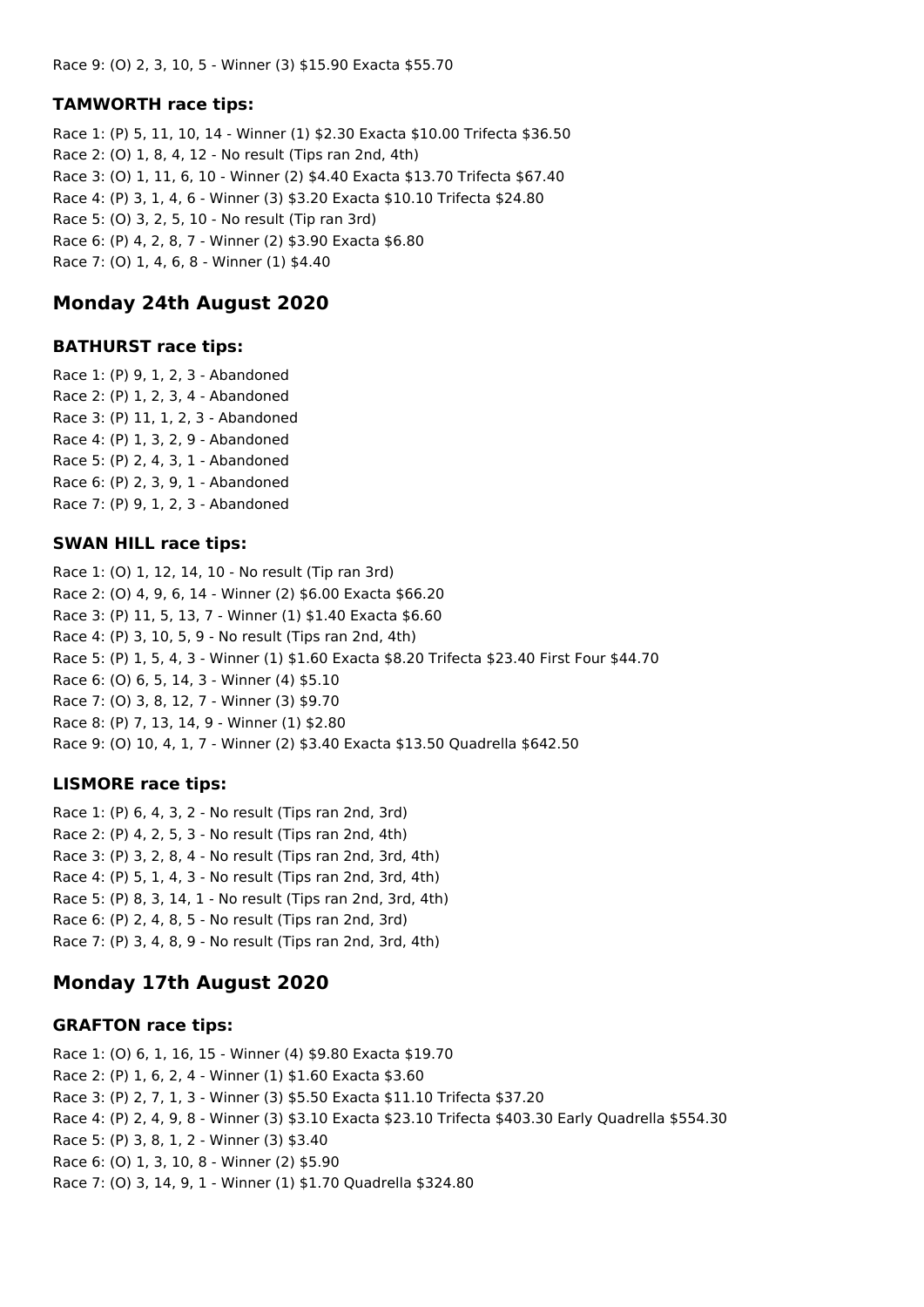## **BALLARAT race tips:**

Race 1: (P) 5, 8, 1, 3 - Winner (2) \$5.00 Race 2: (P) 3, 11, 10, 4 - No result (Tips ran 2nd, 4th) Race 3: (O) 3, 10, 7, 8 - No result (Tips ran 2nd, 4th) Race 4: (O) 2, 1, 10, 11 - No result (Tips ran 2nd, 4th) Race 5: (P) 1, 3, 6, 7 - Winner (3) \$6.90 Exacta \$13.40 Trifecta \$59.40 Race 6: (P) 8, 10, 7, 2 - Winner (1) \$3.50 Exacta \$23.20 Trifecta \$108.90 Race 7: (P) 8, 7, 3, 5 - Winner (1) \$2.80 Race 8: (P) 3, 1, 2, 6 - No result (Tips ran 3rd, 4th)

## **CESSNOCK race tips:**

Race 1: (P) 8, 6, 7, 4 - Abandoned Race 2: (P) 4, 8, 1, 3 - Abandoned Race 3: (P) 1, 2, 8, 7 - Abandoned Race 4: (P) 2, 3, 5, 4 - Abandoned Race 5: (P) 6, 12, 13, 4 - Abandoned Race 6: (P) 1, 7, 12, 2 - Abandoned Race 7: (O) 4, 9, 2, 1 - Abandoned

# **Monday 10th August 2020**

## **PORT MACQUARIE race tips:**

Race 1: (P) 4, 8, 1, 2 - No result (Tips ran 2nd, 4th) Race 2: (P) 7, 8, 1, 6 - No result (Tips ran 2nd, 3rd) Race 3: (\*) 11, 6, 10, 12 - Winner (1) \$2.20 Exacta \$3.60 Race 4: (P) 4, 1, 5, 13 - No result (Tip ran 4th) Race 5: (O) 3, 7, 11, 6 - No result (Tips ran 2nd, 3rd, 4th) Race 6: (P) 2, 4, 5, 3 - Winner (1) \$3.50 Exacta \$6.90 Trifecta \$30.30 Race 7: (O) 1, 5, 9, 10 - Winner (2) \$11.10 Race 8: (O) 1, 5, 10, 9 - No result (Tips ran 2nd, 3rd)

## **PAKENHAM race tips:**

Race 1: (P) 8, 6, 4, 5 - Winner (2) \$7.10 Exacta \$32.50 Race 2: (P) 13, 3, 10, 5 - No result (Tip ran 2nd) Race 3: (P) 2, 13, 5, 12 - Winner (2) \$4.30 Race 4: (O) 4, 6, 13, 12 - Winner (3) \$3.50 Exacta \$12.00 Race 5: (P) 5, 2, 6, 1 - No result (Tips ran 2nd, 3rd, 4th) Race 6: (O) 5, 12, 1, 8 - No result Race 7: (P) 1, 7, 3, 9 - Winner (1) \$3.60 Exacta \$26.80 Race 8: (P) 3, 9, 8, 2 - No result (Tips ran 2nd, 4th)

# **Monday 3rd August 2020**

## **FORBES race tips:**

Race 1: (P) 6, 10, 9, 3 - No result (Tips ran 2nd, 3rd) Race 2: (P) 13, 7, 3, 9 - No result (Tips ran 2nd, 3rd) Race 3: (O) 3, 11, 9, 2 - Winner (4) \$13.10 Race 4: (P) 4, 5, 6, 13 - Winner (3) \$5.80 Exacta \$24.40 Race 5: (O) 4, 5, 10, 1 - No result (Tips ran 2nd, 3rd, 4th) Race 6: (P) 4, 8, 3, 9 - No result (Tip ran 2nd) Race 7: (O) 18, 9, 8, 13 - No result (Tip ran 4th) Race 8: (P) 2, 6, 10, 3 - Winner (3) \$12.50 Exacta \$75.50 Trifecta \$328.70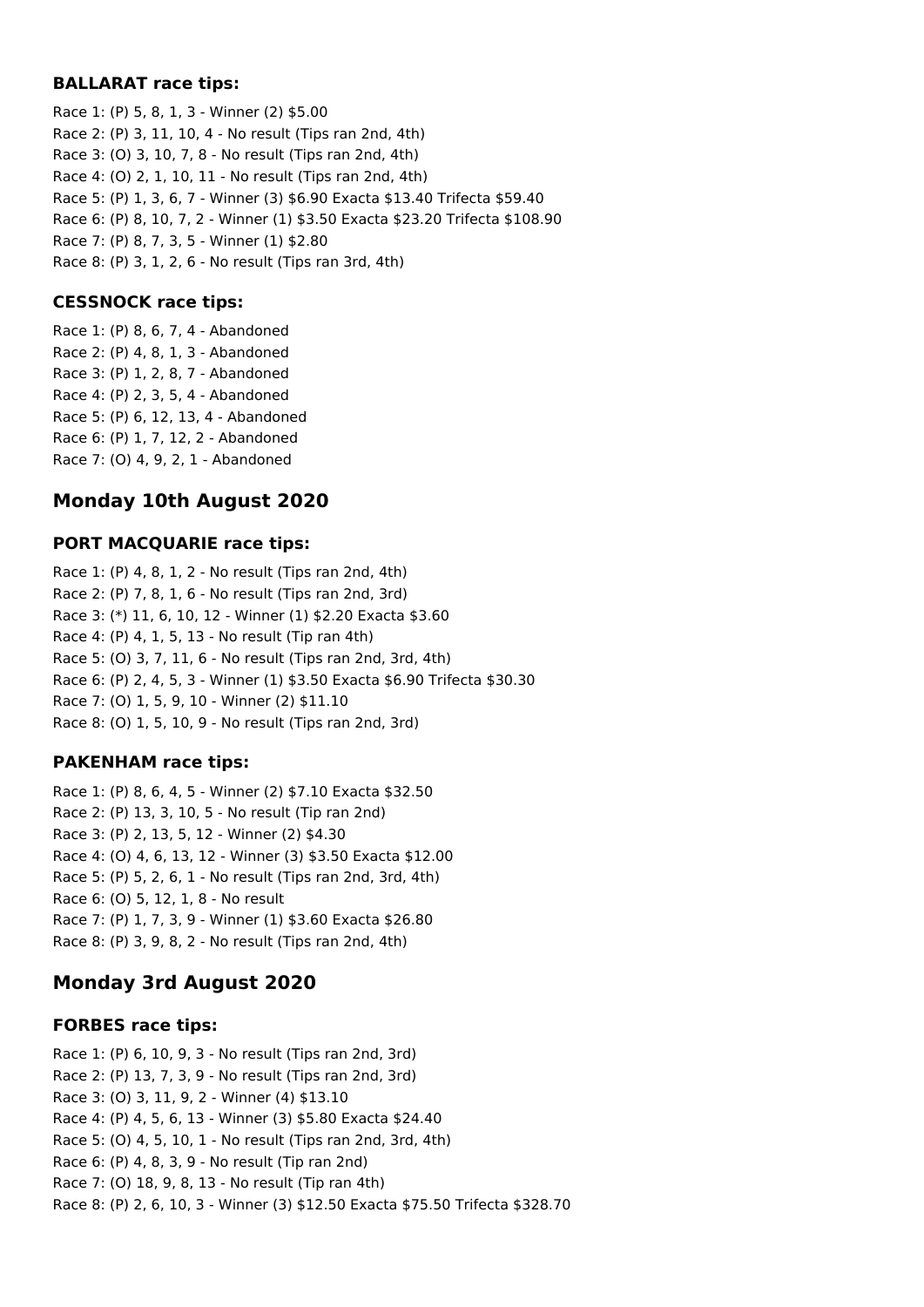#### **WODONGA race tips:**

Race 1: (P) 3, 8, 2, 4 - Winner (1) \$3.00 Exacta \$11.40 Trifecta \$24.90 Race 2: (O) 12, 2, 5, 10 - No result (Tips ran 2nd, 3rd) Race 3: (P) 5, 18, 2, 9 - No result (Tips ran 2nd, 3rd) Race 4: (\*) 4, 13, 12, 5 - Winner (1) \$1.40 Exacta \$3.80 Race 5: (P) 2, 10, 7, 11 - No result (Tip ran 3rd) Race 6: (O) 4, 2, 5, 11 - No result (Tips ran 3rd, 4th) Race 7: (O) 6, 3, 4, 1 - Winner (4) \$7.00 Race 8: (O) 1, 8, 15, 3 - Winner (4) \$10.30 Race 9: (O) 1, 4, 13, 6 - Winner (1) \$2.50 Exacta \$13.40 Trifecta \$69.00

## **WARWICK race tips:**

Race 1: (P) 1, 4, 9, 7 - No result (Tips ran 2nd, 3rd, 4th) Race 2: (O) 10, 13, 2, 11 - No result (Tip ran 3rd) Race 3: (P) 1, 4, 3, 2 - Winner (1) \$2.90 Exacta \$12.80 Trifecta \$31.40 First Four \$58.60 Race 4: (O) 8, 3, 1, 11 - Winner (2) \$6.60 Exacta \$28.60 Race 5: (O) 2, 5, 7, 9 - Winner (1) \$1.50 Race 6: (O) 3, 6, 12, 13 - No result (Tip ran 2nd) Race 7: (O) 3, 2, 5, 4 - Winner (4) \$3.50

#### **LISMORE race tips:**

Race 1: (P) 3, 2, 8, 5 - Winner (2) \$2.30 Race 2: (O) 10, 3, 8, 14 - Winner (4) \$4.00 Exacta \$33.70 Race 3: (O) 1, 15, 13, 8 - Winner (4) \$10.10 Exacta \$15.40 Race 4: (O) 1, 9, 5, 7 - No result (Tips ran 2nd, 3rd) Race 5: (P) 1, 7, 3, 6 - Winner (1) \$1.70 Race 6: (P) 11, 4, 8, 5 - Winner (4) \$2.60 Exacta \$9.00 Trifecta \$26.30 Race 7: (O) 3, 8, 7, 13 - No result

#### **DARWIN race tips:**

Race 1: (O) 9, 8, 1, 2 - No result (Tips ran 3rd, 4th) Race 2: (P) 1, 2, 4, 8 - Winner (1) \$10.80 Exacta \$73.70 Race 3: (P) 2, 6, 4, 5 - Winner (1) \$1.60 Exacta \$13.60 Trifecta \$31.70 Race 4: (O) 3, 1, 6, 4 - No result (Tip ran 2nd) Race 5: (P) 4, 2, 6, 1 - Winner (2) \$7.60 Exacta \$33.90 Race 6: (P) 11, 6, 2, 8 - Winner (1) \$3.00 Race 7: (P) 4, 6, 8, 5 - Winner (1) \$3.10 Exacta \$31.20 Race 8: (P) 4, 6, 8, 10 - Winner (3) \$16.60 Early Quadrella \$906.30 Race 9: (P) 5, 1, 9, 2 - No result (Tip ran 3rd) Race 10: (P) 1, 2, 6, 9 - No result (Tips ran 2nd, 3rd) Race 11: (P) 1, 6, 5, 2 - Winner (2) \$5.80 Exacta \$23.40 Race 12: (P) 10, 1, 7, 2 - Winner (2) \$3.60

# **Monday 27th July 2020**

## **CESSNOCK race tips:**

Race 1: (P) 2, 3, 7, 8 - Abandoned Race 2: (P) 8, 2, 4, 3 - Abandoned Race 3: (P) 2, 6, 4, 10 - Abandoned Race 4: (P) 14, 4, 12, 2 - Abandoned Race 5: (P) 1, 4, 2, 5 - Abandoned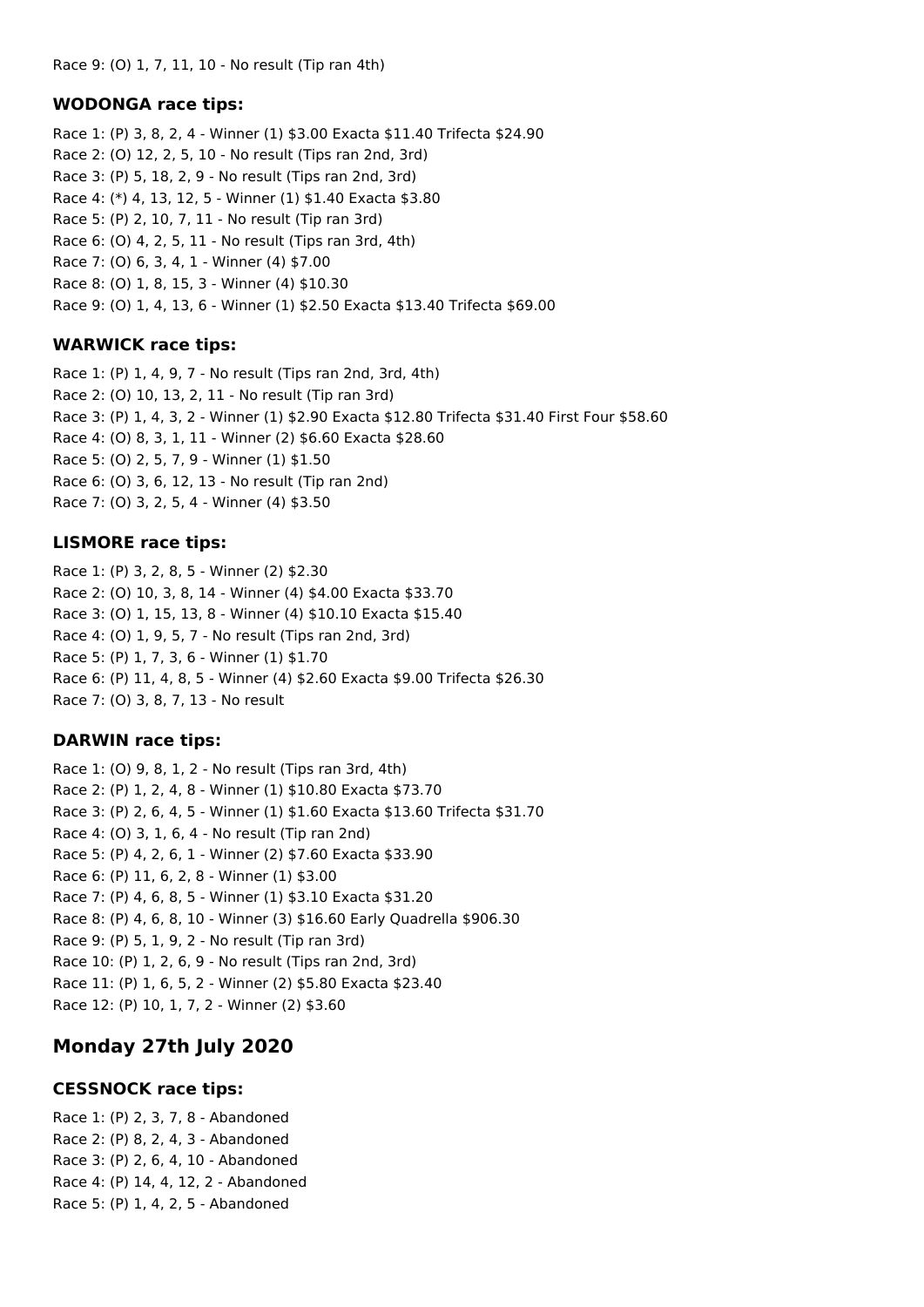Race 6: (P) 1, 5, 3, 12 - Abandoned Race 7: (P) 1, 6, 9, 11 - Abandoned

## **PAKENHAM race tips:**

Race 1: (P) 3, 10, 7, 4 - Winner (1) \$2.40 Exacta \$8.30 Trifecta \$21.40 First Four \$55.90 Race 2: (P) 2, 7, 10, 11 - Winner (4) \$4.10 Race 3: (P) 7, 11, 8, 4 - Winner (3) \$8.60 Race 4: (P) 4, 10, 11, 8 - Winner (1) \$5.50 Early Quadrella \$872.20 Race 5: (P) 13, 2, 3, 1 - Winner (3) \$7.80 Exacta \$53.60 Trifecta \$134.20 First Four \$579.70 Race 6: (P) 2, 5, 9, 4 - Winner (2) \$3.80 Exacta \$16.00 Trifecta \$102.90 First Four \$348.20 Race 7: (O) 6, 7, 4, 11 - Winner (3) \$7.30 Race 8: (O) 11, 1, 5, 8 - No result (Tips ran 2nd, 4th)

## **LEETON race tips:**

Race 1: (P) 1, 7, 9, 5 - Winner (1) \$3.60 Exacta \$15.00 Trifecta \$28.40 Race 2: (O) 4, 12, 11, 2 - No result (Tips ran 2nd, 3rd) Race 3: (O) 3, 7, 2, 4 - No result (Tips ran 2nd, 4th) Race 4: (O) 10, 1, 14, 4 - Winner (2) \$4.20 Exacta \$11.10 Trifecta \$47.30 Race 5: (P) 1, 3, 4, 8 - No result (Tips ran 2nd, 3rd) Race 6: (P) 2, 5, 8, 11 - Winner (1) \$3.60 Race 7: (P) 3, 6, 7, 12 - Winner (2) \$3.60 Exacta \$9.40

# **Monday 20th July 2020**

#### **GOULBURN race tips:**

Race 1: (P) 2, 1, 3, 4 - Winner (2) \$3.50 Exacta \$13.30 Trifecta \$24.60 First Four \$65.00 Race 2: (P) 1, 6, 5, 8 - Winner (1) \$3.20 Exacta \$10.80 Trifecta \$78.30 Race 3: (P) 7, 3, 11, 2 - Winner (1) \$1.70 Exacta \$7.50 Trifecta \$15.50 First Four \$57.60 Race 4: (P) 13, 7, 2, 4 - Winner (1) \$3.10 Exacta \$29.10 Trifecta \$86.70 Early Quadrella \$60.00 Race 5: (P) 11, 2, 5, 6 - Winner (3) \$1.90 Exacta \$16.00 Trifecta \$67.30 Race 6: (O) 15, 8, 14, 11 - Winner (2) \$10.60 Exacta \$25.20 Race 7: (O) 2, 10, 11, 1 - Winner (1) \$1.40 Quadrella \$153.90

## **BALLARAT race tips:**

Race 1: (P) 1, 5, 8, 4 - No result (Tips ran 2nd, 3rd, 4th) Race 2: (P) 9, 7, 1, 8 - Winner (2) \$12.00 Race 3: (P) 7, 8, 5, 6 - Winner (3) \$3.60 Race 4: (P) 10, 5, 8, 3 - Winner (1) \$1.70 Exacta \$6.40 Race 5: (O) 9, 6, 11, 4 - No result (Tips ran 2nd, 3rd) Race 6: (O) 9, 3, 2, 1 - No result (Tips ran 2nd, 4th) Race 7: (O) 2, 6, 1, 5 - Winner (3) \$4.20 Race 8: (O) 2, 8, 4, 1 - Winner (2) \$5.30

## **WELLINGTON race tips:**

Race 1: (P) 11, 7, 1, 8 - Winner (3) \$4.80 Exacta \$16.70 Race 2: (O) 3, 11, 5, 1 - Winner (1) \$2.90 Race 3: (P) 7, 4, 3, 2 - No result (Tips ran 2nd, 3rd, 4th) Race 4: (P) 7, 2, 5, 1 - Winner (4) \$7.30 Race 5: (P) 1, 4, 2, 5 - Winner (2) \$1.80 Race 6: (O) 6, 7, 2, 3 - Winner (1) \$4.10 Race 7: (O) 9, 6, 3, 1 - Winner (4) \$9.60 Exacta \$66.80 Trifecta \$214.90 Quadrella \$1,013.00

# **Monday 13th July 2020**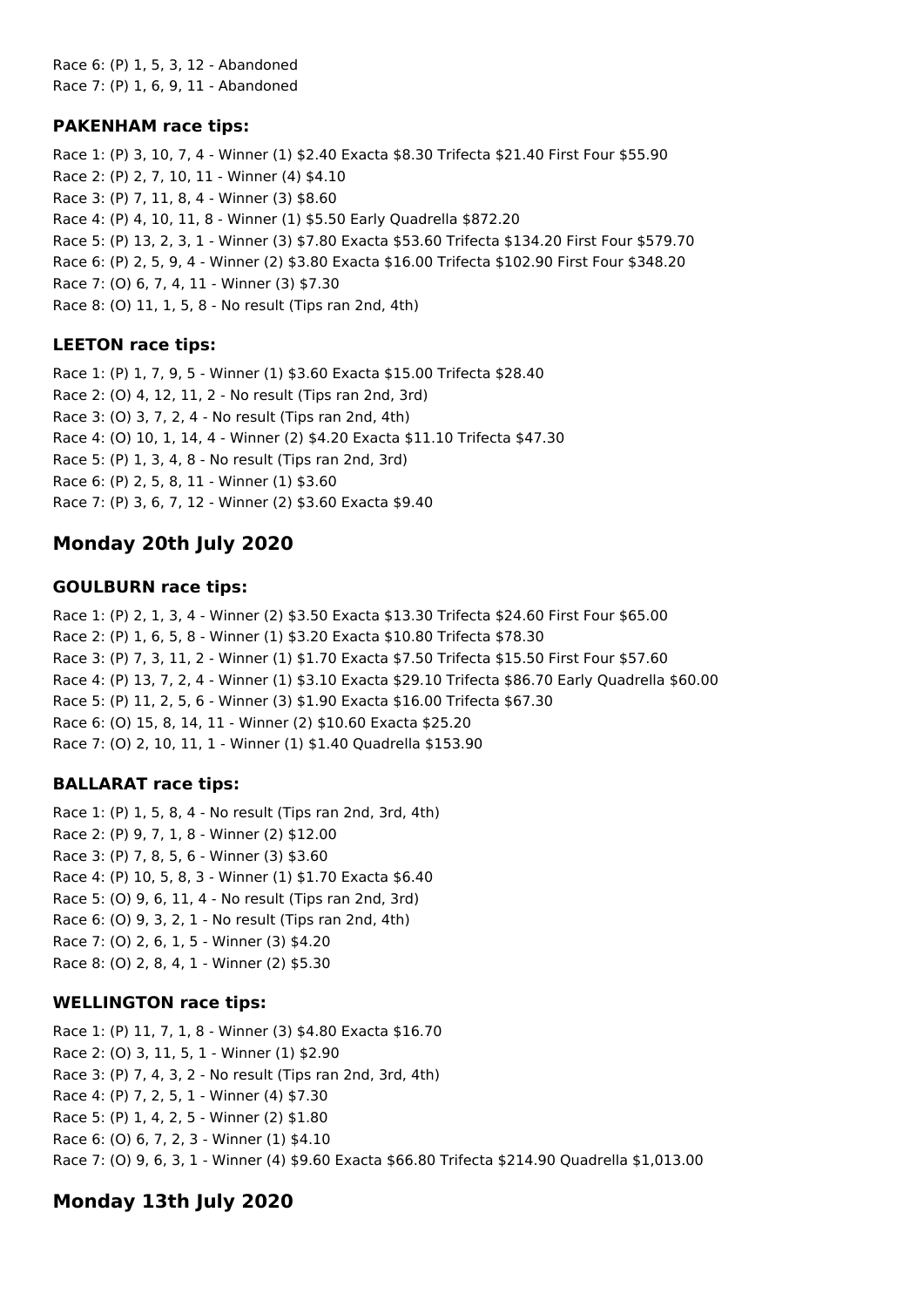## **TAMWORTH race tips:**

Race 1: (P) 11, 3, 7, 13 - Winner (3) \$3.70 Exacta \$9.60 Trifecta \$26.00 First Four \$76.60 Race 2: (P) 5, 10, 9, 7 - Winner (1) \$1.70 Exacta \$4.30 Race 3: (P) 9, 3, 10, 7 - Winner (2) \$4.60 Exacta \$17.00 Race 4: (P) 7, 13, 5, 10 - Winner (3) \$4.10 Exacta \$7.10 Trifecta \$27.60 First Four \$128.70 Early Quadrella \$128.00 Race 5: (P) 5, 9, 3, 8 - Winner (4) \$8.30 Exacta \$27.80 Trifecta \$96.40 Race 6: (O) 3, 5, 4, 7 - No result (Tips ran 2nd, 3rd, 4th) Race 7: (P) 6, 8, 5, 1 - Winner (3) \$4.60 Exacta \$40.90

## **MURTOA race tips:**

Race 1: (O) 12, 8, 4, 9 - Winner (3) \$5.80 Race 2: (P) 5, 2, 8, 4 - Winner (3) \$5.90 Exacta \$14.60 Trifecta \$37.70 Race 3: (P) 8, 10, 9, 6 - Winner (4) \$3.80 Exacta \$17.20 Race 4: (P) 10, 7, 6, 5 - Winner (1) \$3.30 Race 5: (P) 8, 1, 10, 5 - Winner (3) \$3.70 Early Quadrella \$365.40 Race 6: (P) 10, 6, 4, 9 - Winner (4) \$7.80 Exacta \$53.00 Race 7: (P) 10, 6, 3, 12 - No result (Tips ran 2nd, 3rd) Race 8: (P) 4, 3, 11, 16 - Winner (2) \$2.80 Exacta \$14.50 Race 9: (P) 10, 12, 4, 1 - Winner (1) \$2.50 Exacta \$15.30

## **MORUYA race tips:**

Race 1: (P) 5, 6, 7, 1 - Abandoned Race 2: (P) 2, 3, 1, 6 - Abandoned Race 3: (P) 3, 4, 6, 1 - Abandoned Race 4: (P) 1, 3, 4, 9 - Abandoned Race 5: (O) 2, 8, 1, 3 - Abandoned Race 6: (O) 4, 8, 1, 6 - Abandoned Race 7: (P) 3, 4, 12, 8 - Abandoned

# **Monday 6th July 2020**

## **WAGGA race tips:**

Race 1: (P) 1, 10, 4, 3 - Winner (2) \$1.90 Exacta \$16.50 Trifecta \$41.50 First Four \$101.80 Race 2: (P) 12, 8, 1, 10 - No result (Tips ran 2nd, 4th) Race 3: (P) 11, 1, 9, 5 - Winner (1) \$9.10 Race 4: (O) 5, 12, 7, 10 - No result (Tip ran 3rd) Race 5: (O) 9, 3, 1, 10 - No result (Tips ran 2nd, 3rd) Race 6: (\*) 8, 1, 10, 5 - No result (Tips ran 2nd, 3rd, 4th) Race 7: (O) 2, 7, 11, 1 - Winner (3) \$2.30 Exacta \$16.20 Race 8: (O) 5, 1, 9, 4 - No result (Tips ran 2nd, 3rd)

# **WARRACKNABEAL race tips:**

Race 1: (P) 8, 3, 1, 12 - No result (Tips ran 2nd, 3rd) Race 2: (P) 12, 4, 6, 10 - Winner (1) \$1.50 Exacta \$8.50 Trifecta \$28.80 Race 3: (P) 1, 7, 9, 13 - Winner (1) \$2.60 Exacta \$8.40 Race 4: (P) 8, 10, 4, 7 - Winner (3) \$5.40 Race 5: (O) 2, 1, 6, 15 - No result (Tips ran 2nd, 3rd) Race 6: (P) 9, 3, 2, 15 - Winner (3) \$8.20 Race 7: (P) 8, 11, 6, 4 - No result (Tips ran 2nd, 3rd) Race 8: (O) 8, 1, 9, 2 - Winner (1) \$7.60 Exacta \$26.60 Race 9: (P) 1, 4, 10, 14 - No result (Tips ran 2nd, 4th)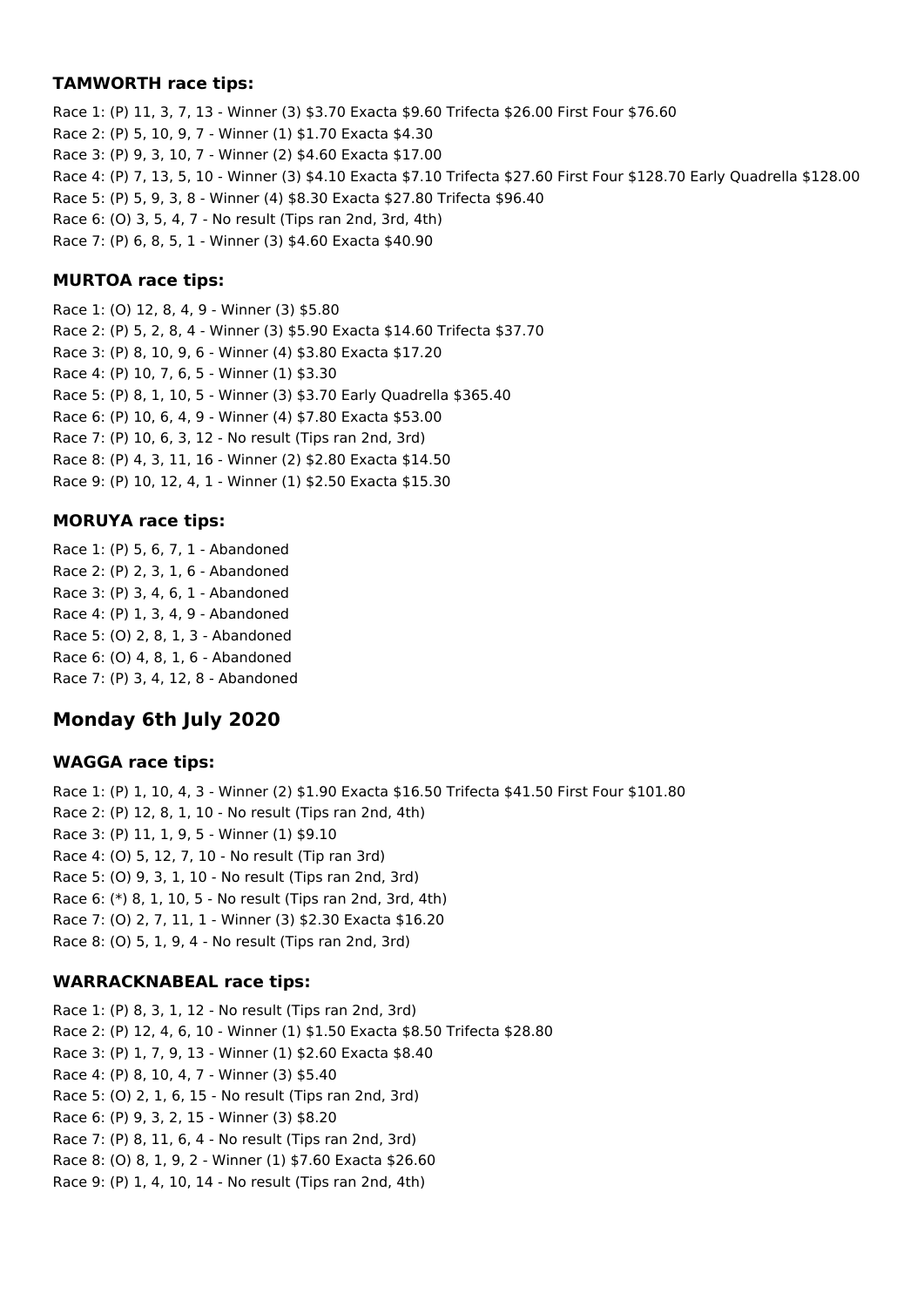#### **MOREE race tips:**

Race 1: (P) 11, 8, 3, 1 - No result (Tips ran 2nd, 3rd, 4th) Race 2: (P) 14, 3, 2, 4 - No result (Tip ran 2nd) Race 3: (O) 4, 11, 1, 2 - No result (Tip ran 4th) Race 4: (O) 3, 7, 8, 4 - Winner (1) \$3.30 Race 5: (O) 3, 2, 5, 4 - Winner (4) \$3.00 Race 6: (O) 8, 1, 10, 7 - Winner (1) \$2.70 Race 7: (O) 9, 2, 10, 5 - No result (Tips ran 2nd, 4th)

# **Monday 29th June 2020**

## **ALBURY race tips:**

Race 1: (P) 3, 6, 2, 1 - Winner (4) \$5.00 Exacta \$26.40 Race 2: (P) 1, 3, 2, 12 - No result (Tip ran 3rd) Race 3: (P) 3, 9, 8, 10 - No result (Tips ran 2nd, 3rd, 4th) Race 4: (P) 3, 1, 7, 5 - Winner (1) \$3.70 Exacta \$13.80 Trifecta \$73.80 Race 5: (P) 2, 7, 5, 12 - Winner (2) \$3.00 Exacta \$19.70 Trifecta \$49.30 Race 6: (O) 3, 6, 2, 11 - No result (Tip ran 2nd) Race 7: (O) 5, 1, 3, 6 - Winner (3) \$14.60

## **WANGARATTA race tips:**

Race 1: (O) 13, 15, 4, 6 - No result (Tips ran 2nd, 4th) Race 2: (P) 1, 9, 11, 3 - No result (Tips ran 2nd, 3rd) Race 3: (P) 7, 2, 17, 12 - No result (Tips ran 2nd, 3rd, 4th) Race 4: (P) 5, 9, 6, 12 - Winner (3) \$3.90 Exacta \$26.80 Trifecta \$72.80 Race 5: (O) 8, 2, 11, 7 - Winner (1) \$5.40 Race 6: (O) 3, 11, 8, 1 - Winner (1) \$3.00 Exacta \$13.90 Race 7: (O) 7, 15, 4, 3 - Winner (4) \$7.30 Race 8: (O) 13, 12, 2, 6 - No result (Tips ran 2nd, 3rd) Race 9: (O) 6, 10, 2, 7 - Winner (1) \$2.90

## **TAREE race tips:**

Race 1: (P) 8, 14, 2, 16 - Winner (4) \$7.80 Exacta \$21.50 Trifecta \$74.10 Race 2: (O) 2, 5, 4, 13 - Winner (2) \$6.60 Exacta \$130.60 Race 3: (P) 8, 4, 10, 9 - Winner (1) \$1.20 Exacta \$5.00 Trifecta \$14.40 Race 4: (P) 3, 6, 8, 1 - Winner (1) \$2.00 Exacta \$6.80 Trifecta \$18.90 Early Quadrella \$410.20 Race 5: (O) 3, 1, 7, 5 - Winner (1) \$9.50 Race 6: (O) 5, 3, 11, 7 - Winner (4) \$3.60 Race 7: (O) 2, 6, 8, 7 - Winner (3) \$4.40 Quadrella \$396.60

# **Monday 22nd June 2020**

## **SCONE race tips:**

Race 1: (P) 10, 8, 4, 9 - Winner (1) \$1.50 Race 2: (O) 1, 6, 5, 3 - Winner (4) \$4.00 Race 3: (O) 12, 5, 1, 3 - Winner (1) \$2.10 Race 4: (O) 1, 2, 12, 14 - No result (Tip ran 2nd) Race 5: (P) 1, 2, 6, 7 - No result (Tips ran 3rd, 4th) Race 6: (O) 5, 3, 13, 9 - Winner (4) \$10.40 Race 7: (O) 2, 13, 1, 11 - Winner (2) \$7.70 Race 8: (P) 6, 4, 11, 1 - Winner (1) \$2.60 Exacta \$26.20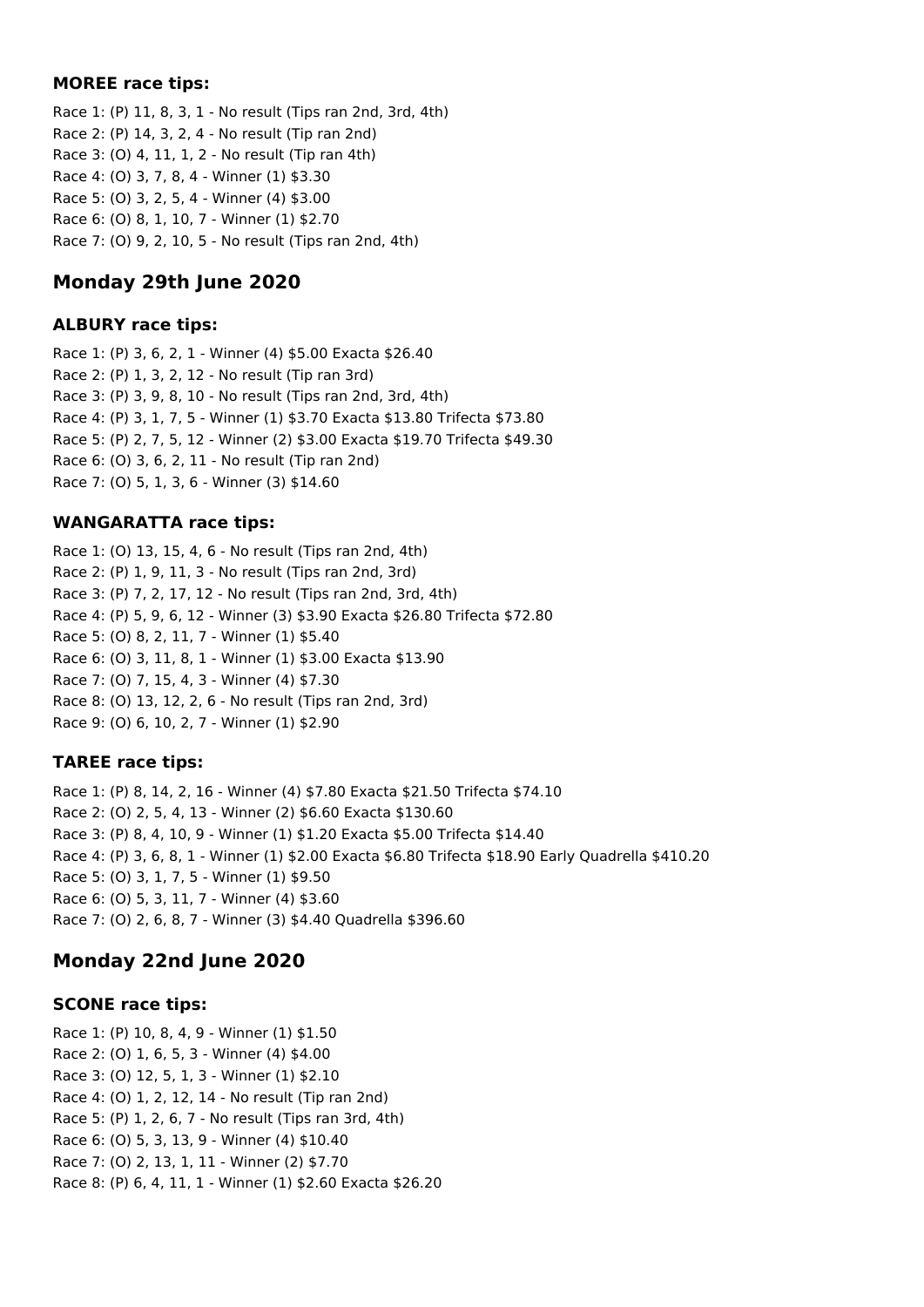#### **SWAN HILL race tips:**

Race 1: (O) 2, 6, 8, 7 - Winner (4) \$3.30 Exacta \$15.60 Race 2: (P) 7, 3, 4, 12 - Winner (2) \$5.30 Exacta \$21.90 Trifecta \$85.20 Race 3: (O) 3, 11, 12, 13 - No result (Tips ran 2nd, 3rd) Race 4: (P) 12, 3, 8, 4 - Winner (2) \$4.40 Race 5: (O) 11, 7, 9, 6 - Winner (1) \$6.40 Exacta \$46.30 Trifecta \$238.00 Race 6: (O) 7, 14, 10, 16 - Winner (4) \$12.40 Race 7: (P) 2, 10, 8, 4 - Winner (1) \$6.40 Race 8: (O) 12, 5, 8, 1 - No result (Tips ran 2nd, 4th) Race 9: (O) 4, 9, 8, 5 - No result

## **KILCOY race tips:**

Race 1: (P) 10, 4, 8, 5 - Winner (1) \$2.20 Exacta \$24.20 Race 2: (P) 5, 3, 8, 7 - Winner (1) \$2.00 Race 3: (P) 6, 8, 9, 10 - Winner (1) \$1.60 Exacta \$6.30 Race 4: (P) 9, 3, 4, 7 - No result (Tips ran 2nd, 3rd, 4th) Race 5: (O) 2, 14, 11, 1 - Winner (3) \$3.40 Race 6: (P) 2, 17, 8, 7 - No result (Tips ran 2nd, 4th) Race 7: (O) 12, 10, 4, 5 - No result (Tips ran 2nd, 3rd)

#### **WARREN race tips:**

Race 1: (O) 14, 4, 2, 6 - No result (Tip ran 3rd) Race 2: (O) 1, 10, 13, 4 - Winner (1) \$1.90 Race 3: (P) 2, 5, 11, 4 - Winner (4) \$5.80 Race 4: (O) 2, 6, 10, 1 - Winner (1) \$2.60 Race 5: (P) 3, 6, 5, 2 - Winner (1) \$1.90 Exacta \$6.20 Race 6: (P) 5, 3, 11, 8 - No result (Tip ran 2nd)

# **Monday 15th June 2020**

## **ALBURY race tips:**

Race 1: (P) 1, 8, 7, 3 - Winner (1) \$1.20 Race 2: (P) 3, 4, 2, 9 - Winner (1) \$5.00 Exacta \$8.70 Trifecta \$44.80 Race 3: (O) 2, 7, 3, 1 - Winner (3) \$21.10 Exacta \$89.60 Race 4: (P) 3, 8, 9, 4 - Winner (1) \$3.50 Exacta \$17.30 Early Quadrella \$637.50 Race 5: (O) 3, 2, 1, 12 - Winner (1) \$2.80 Exacta \$11.90 Race 6: (O) 5, 1, 13, 11 - Winner (1) \$1.90 Exacta \$16.30 Trifecta \$141.10 Race 7: (O) 8, 4, 10, 9 - Winner (1) \$6.00 Quadrella \$212.60

#### **PAKENHAM race tips:**

Race 1: (P) 3, 5, 7, 2 - Winner (1) \$1.80 Race 2: (O) 7, 8, 9, 10 - Winner (4) \$3.40 Race 3: (P) 5, 8, 4, 1 - Winner (1) \$1.60 Exacta \$3.10 Race 4: (O) 12, 4, 10, 2 - Winner (1) \$3.20 Race 5: (P) 3, 4, 5, 8 - No result (Tips ran 2nd, 3rd, 4th) Race 6: (P) 4, 6, 3, 5 - Winner (3) \$5.00 Exacta \$20.40 Race 7: (P) 2, 4, 3, 1 - No result (Tips ran 2nd, 4th) Race 8: (P) 9, 10, 2, 14 - Winner (2) \$7.10 Exacta \$44.20 Race 9: (O) 1, 2, 3, 7 - Winner (4) \$12.50 Exacta \$121.90

## **BATHURST race tips:**

Race 1: (P) 2, 9, 6, 7 - Winner (2) \$2.80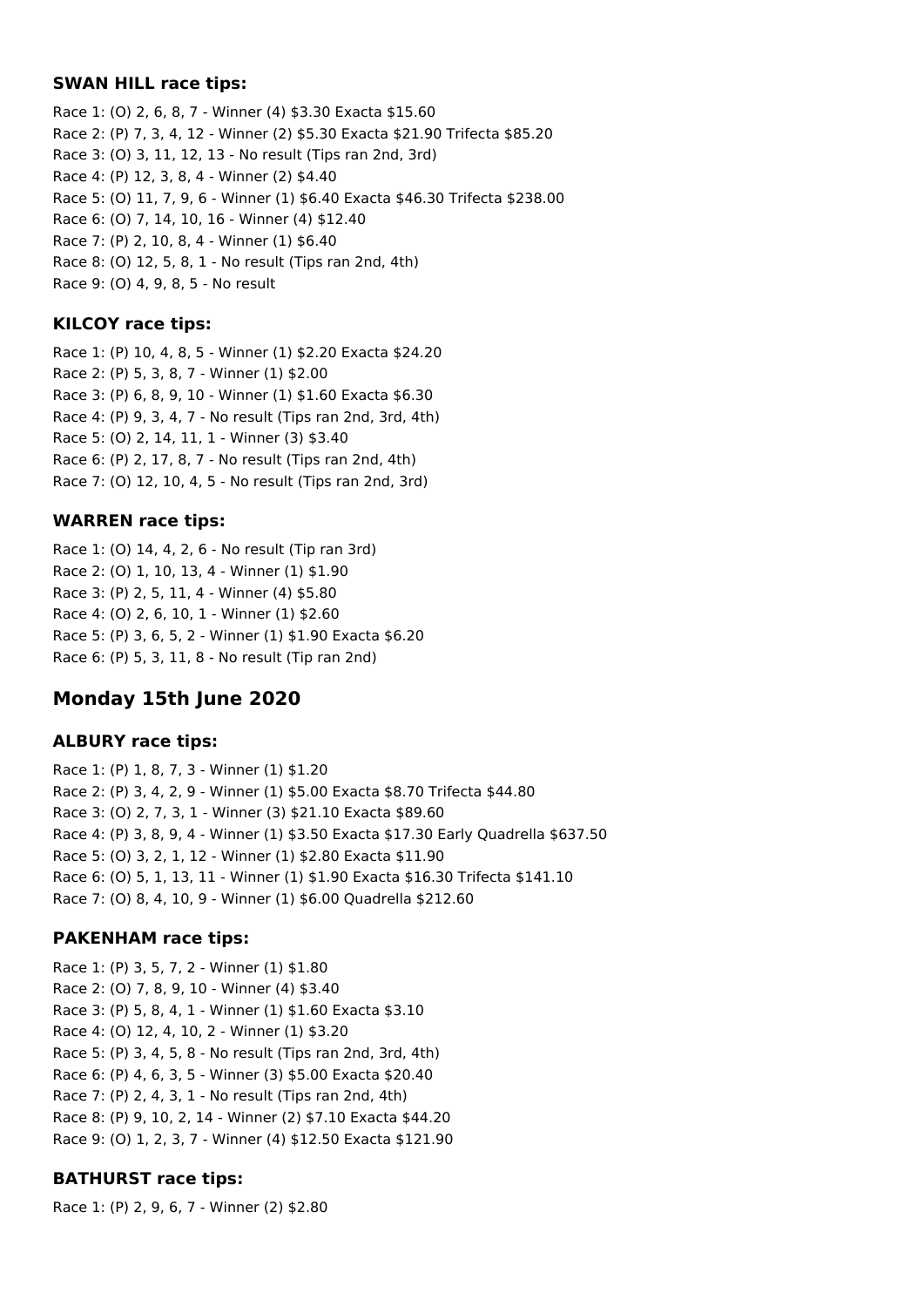Race 2: (P) 4, 2, 6, 7 - Winner (2) \$3.40 Race 3: (P) 8, 9, 11, 4 - Winner (1) \$2.20 Exacta \$7.00 Race 4: (P) 10, 5, 3, 12 - Winner (1) \$2.40 Exacta \$8.30 Trifecta \$27.50 First Four \$69.20 Early Quadrella \$124.00 Race 5: (P) 12, 7, 8, 5 - Winner (2) \$3.40 Exacta \$14.20 Race 6: (P) 7, 4, 3, 6 - Winner (4) \$7.90 Exacta \$34.70 Trifecta \$83.80 Race 7: (P) 3, 10, 5, 11 - Winner (4) \$17.50 Exacta \$208.30 Trifecta \$274.90 First Four \$1,060.20 Quadrella \$1,505.40

# **Monday 8th June 2020**

# **WARWICK FARM race tips:**

Race 1: (P) 1, 3, 8, 5 - Winner (4) \$13.90 Exacta \$68.10 Trifecta \$82.40 Race 2: (P) 12, 9, 6, 3 - Winner (2) \$5.40 Exacta \$44.00 Race 3: (P) 6, 4, 13, 10 - Winner (3) \$4.70 Race 4: (P) 10, 2, 13, 4 - Winner (3) \$5.50 Exacta \$13.60 Trifecta \$62.10 Early Quadrella \$3,232.60 Race 5: (P) 8, 3, 6, 13 - Winner (1) \$2.20 Exacta \$6.30 Race 6: (\*) 10, 3, 11, 1 - Winner (3) \$11.90 Exacta \$82.30 Race 7: (P) 6, 7, 14, 9 - Winner (1) \$2.40 Race 8: (O) 1, 10, 18, 4 - No result (Tips ran 2nd, 4th)

# **MORNINGTON race tips:**

Race 1: (O) 10, 4, 13, 6 - No result (Tip ran 4th) Race 2: (O) 2, 13, 7, 8 - No result (Tip ran 2nd) Race 3: (P) 1, 8, 3, 12 - Winner (4) \$8.80 Exacta \$41.00 Trifecta \$127.40 Race 4: (O) 5, 10, 11, 18 - No result (Tip ran 3rd) Race 5: (O) 11, 8, 4, 9 - No result (Tip ran 3rd) Race 6: (P) 6, 14, 1, 15 - Winner (3) \$4.00 Race 7: (\*) 2, 7, 11, 8 - No result (Tip ran 2nd) Race 8: (O) 5, 9, 3, 1 - Winner (2) \$7.40

# **MURRAY BRIDGE race tips:**

Race 1: (P) 4, 2, 3, 6 - Winner (4) \$7.20 Exacta \$71.20 Trifecta \$81.50 Race 2: (O) 13, 7, 8, 11 - No result (Tips ran 3rd, 4th) Race 3: (P) 11, 10, 7, 9 - Winner (1) \$3.20 Exacta \$18.70 Trifecta \$112.20 Race 4: (P) 4, 2, 5, 3 - Winner (4) \$8.50 Exacta \$29.30 Race 5: (P) 5, 2, 8, 10 - Winner (2) \$4.00 Race 6: (O) 1, 4, 10, 12 - Winner (1) \$2.20 Exacta \$9.90 Race 7: (O) 1, 11, 7, 9 - Winner (4) \$8.20 Exacta \$28.90 Quadrella \$810.50

# **KILCOY race tips:**

Race 1: (O) 3, 8, 6, 5 - No result (Tip ran 3rd) Race 2: (O) 14, 7, 12, 11 - Winner (4) \$8.60 Race 3: (P) 4, 1, 6, 2 - Winner (4) \$2.60 Exacta \$13.70 Trifecta \$22.50 Race 4: (O) 5, 9, 12, 4 - Winner (2) \$4.90 Race 5: (P) 6, 8, 5, 7 - Winner (3) \$7.10 Race 6: (P) 5, 1, 7, 9 - No result (Tips ran 2nd, 3rd) Race 7: (O) 8, 2, 6, 11 - No result (Tips ran 2nd, 3rd, 4th)

# **BALLINA race tips:**

Race 1: (P) 1, 2, 3, 7 - Winner (2) \$2.20 Exacta \$2.50 Trifecta \$9.40 First Four \$7.30 Race 2: (P) 8, 4, 9, 1 - Winner (1) \$3.20 Exacta \$11.70 Trifecta \$29.70 Race 3: (P) 7, 8, 5, 11 - Winner (1) \$1.60 Exacta \$5.20 Race 4: (P) 2, 6, 4, 5 - Winner (4) \$4.80 Exacta \$17.00 Trifecta \$57.90 Early Quadrella \$85.70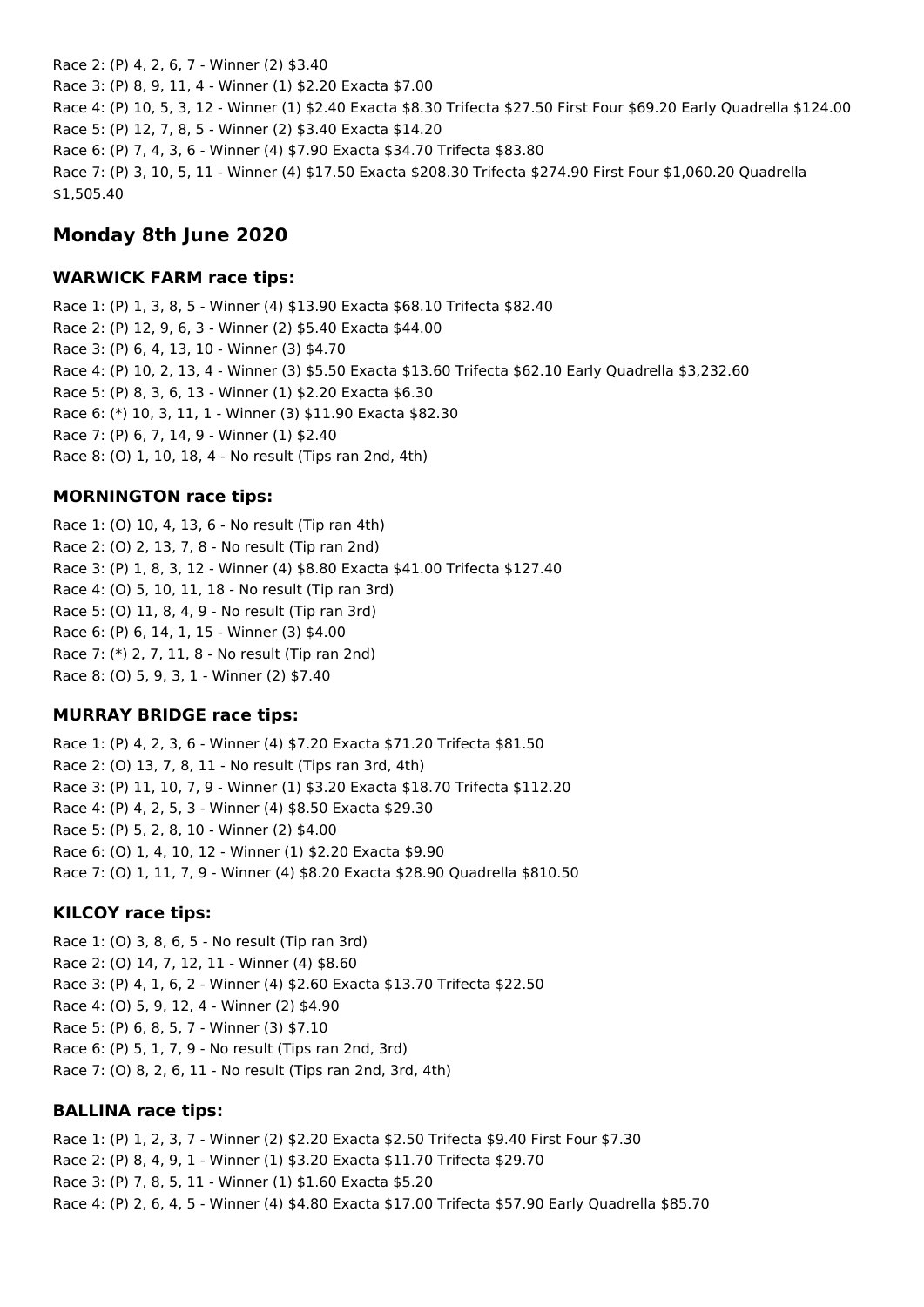Race 5: (P) 3, 10, 2, 5 - Winner (1) \$3.00 Exacta \$9.80 Trifecta \$56.40 Race 6: (P) 3, 8, 6, 1 - Winner (4) \$3.10 Race 7: (P) 4, 2, 6, 3 - No result (Tips ran 3rd, 4th)

# **Monday 1st June 2020**

## **DUBBO race tips:**

Race 1: (P) 5, 8, 14, 2 - Winner (3) \$7.40 Exacta \$24.00 Race 2: (P) 13, 2, 3, 5 - Winner (2) \$5.20 Exacta \$19.50 Trifecta \$54.00 Race 3: (O) 12, 4, 8, 14 - Winner (3) \$1.40 Race 4: (O) 10, 6, 13, 14 - Winner (2) \$4.00 Early Quadrella \$466.10 Race 5: (O) 1, 2, 9, 4 - No result (Tip ran 2nd) Race 6: (P) 3, 5, 1, 2 - Winner (4) \$2.20 Race 7: (O) 8, 6, 7, 2 - No result (Tips ran 2nd, 4th) Race 8: (O) 2, 17, 13, 4 - No result (Tips ran 2nd, 3rd, 4th)

## **PAKENHAM race tips:**

Race 1: (O) 4, 3, 12, 10 - No result (Tips ran 3rd, 4th) Race 2: (P) 5, 10, 4, 3 - Winner (1) \$2.00 Exacta \$13.50 Trifecta \$82.50 Race 3: (P) 2, 7, 6, 15 - Winner (1) \$5.80 Exacta \$33.50 Trifecta \$109.80 Race 4: (P) 8, 5, 2, 6 - Winner (1) \$1.80 Exacta \$6.70 Trifecta \$41.90 First Four \$90.70 Race 5: (P) 1, 4, 6, 3 - Winner (1) \$3.10 Early Quadrella \$56.80 Race 6: (P) 8, 5, 4, 6 - Winner (2) \$5.60 Exacta \$22.90 Race 7: (O) 10, 2, 9, 7 - No result (Tip ran 2nd) Race 8: (P) 2, 8, 11, 10 - Winner (4) \$4.20 Race 9: (P) 9, 11, 2, 3 - Winner (1) \$3.10

## **NORTHAM race tips:**

Race 1: (P) 1, 5, 2, 4 - Winner (1) \$2.00 Race 2: (P) 5, 9, 8, 4 - Winner (1) \$1.60 Exacta \$5.90 Race 3: (P) 3, 1, 6, 8 - Winner (3) \$4.50 Exacta \$15.60 Trifecta \$38.40 Race 4: (P) 7, 6, 2, 10 - Winner (3) \$3.90 Exacta \$15.70 Trifecta \$29.60 Early Quadrella \$115.20 Race 5: (P) 3, 1, 9, 8 - No result (Tip ran 2nd) Race 6: (P) 11, 2, 8, 4 - No result (Tips ran 3rd, 4th) Race 7: (P) 1, 9, 3, 4 - Winner (1) \$2.10 Race 8: (\*) 2, 5, 10, 1 - No result (Tip ran 4th)

# **Monday 25th May 2020**

# **TAREE race tips:**

Race 1: (P) 1, 2, 4, 6 - Winner (2) \$4.00 Exacta \$7.10 Trifecta \$36.50 Race 2: (P) 2, 7, 5, 6 - Winner (1) \$3.30 Race 3: (P) 2, 6, 9, 1 - Winner (4) \$9.70 Exacta \$37.70 Trifecta \$55.00 Race 4: (P) 2, 5, 1, 6 - Winner (3) \$3.50 Exacta \$13.20 Early Quadrella \$862.20 Race 5: (O) 8, 10, 12, 9 - Winner (3) \$4.50 Exacta \$25.00 Race 6: (O) 7, 3, 10, 8 - No result (Tip ran 3rd) Race 7: (O) 5, 8, 2, 1 - Winner (4) \$5.70

## **ECHUCA race tips:**

Race 1: (P) 4, 8, 1, 6 - No result (Tips ran 2nd, 4th) Race 2: (P) 4, 3, 6, 5 - Winner (4) \$9.40 Exacta \$25.20 Trifecta \$105.60 Race 3: (P) 11, 4, 2, 6 - No result (Tip ran 3rd) Race 4: (P) 8, 6, 5, 1 - Winner (2) \$7.60 Exacta \$58.10 Trifecta \$140.40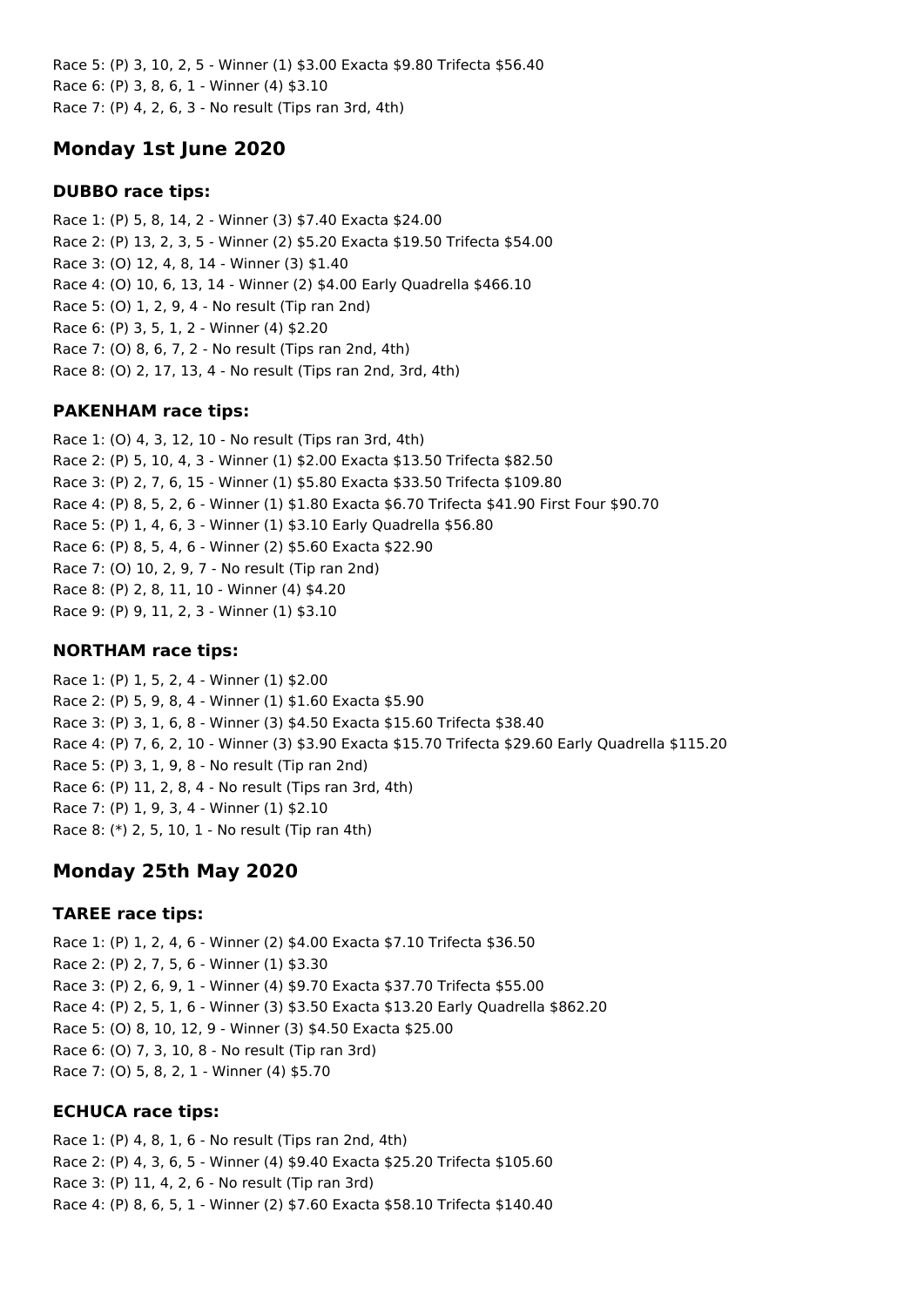Race 5: (O) 2, 5, 1, 8 - No result (Tip ran 2nd) Race 6: (O) 6, 5, 9, 7 - No result (Tip ran 3rd) Race 7: (P) 9, 7, 2, 8 - No result (Tip ran 3rd) Race 8: (P) 3, 8, 4, 1 - Winner (4) \$3.60 Exacta \$7.60 Race 9: (P) 5, 1, 18, 6 - Winner (1) \$2.70

#### **ALBURY race tips:**

Race 1: (P) 1, 3, 5, 4 - Winner (1) \$2.20 Exacta \$3.90 Race 2: (P) 2, 6, 1, 8 - No result (Tips ran 2nd, 3rd, 4th) Race 3: (O) 7, 4, 8, 2 - Winner (3) \$6.90 Race 4: (P) 4, 7, 5, 1 - Winner (4) \$4.30 Race 5: (P) 2, 1, 12, 3 - Winner (4) \$9.00 Exacta \$28.50 Race 6: (P) 1, 4, 5, 2 - Winner (3) \$5.30 Race 7: (O) 3, 2, 11, 5 - Winner (1) \$2.50 Quadrella \$865.40

# **Monday 18th May 2020**

#### **TAMWORTH race tips:**

Race 1: (P) 6, 1, 2, 13 - No result (Tip ran 4th) Race 2: (O) 13, 3, 6, 5 - Winner (4) \$7.30 Race 3: (P) 2, 13, 5, 9 - Winner (4) \$4.10 Exacta \$14.70 Trifecta \$79.60 First Four \$131.00 Race 4: (O) 2, 5, 10, 9 - No result (Tip ran 2nd) Race 5: (O) 6, 11, 2, 10 - Winner (1) \$4.60 Race 6: (P) 3, 4, 11, 7 - Winner (1) \$3.70 Race 7: (O) 3, 6, 10, 9 - Winner (2) \$4.20 Race 8: (P) 11, 3, 2, 7 - No result (Tips ran 2nd, 3rd, 4th)

#### **BALLARAT race tips:**

Race 1: (P) 1, 12, 9, 2 - Winner (1) \$1.50 Race 2: (P) 10, 11, 4, 3 - Winner (2) \$4.70 Race 3: (P) 4, 7, 1, 3 - Winner (2) \$3.50 Race 4: (O) 8, 5, 2, 3 - Winner (1) \$4.90 Exacta \$27.20 Race 5: (P) 1, 4, 3, 6 - Winner (2) \$3.00 Exacta \$8.00 Early Quadrella \$202.30 Race 6: (O) 3, 5, 6, 2 - No result (Tips ran 2nd, 3rd) Race 7: (O) 6, 9, 7, 8 - Winner (3) \$7.70 Exacta \$77.50 Trifecta \$1,073.90 Race 8: (P) 7, 3, 14, 1 - Winner (1) \$3.10 Exacta \$9.70 Race 9: (P) 6, 11, 2, 8 - Winner (1) \$2.10

#### **DUBBO race tips:**

Race 1: (P) 13, 2, 3, 1 - Winner (2) \$1.80 Exacta \$13.90 Race 2: (P) 1, 14, 7, 12 - Winner (3) \$7.50 Exacta \$81.50 Race 3: (O) 3, 4, 7, 9 - No result (Tip ran 3rd) Race 4: (P) 12, 3, 13, 7 - Winner (2) \$4.50 Exacta \$28.20 Trifecta \$92.90 Race 5: (P) 8, 10, 7, 3 - No result (Tip ran 4th) Race 6: (P) 3, 5, 6, 2 - Winner (4) \$3.50

# **Monday 11th May 2020**

## **MURWILLUMBAH race tips:**

Race 1: (P) 2, 1, 4, 6 - No result (Tips ran 2nd, 3rd, 4th) Race 2: (P) 1, 5, 7, 9 - Winner (2) \$3.30 Exacta \$15.50 Race 3: (P) 9, 6, 3, 10 - Winner (1) \$1.10 Exacta \$1.80 Trifecta \$3.90 First Four \$9.30 Race 4: (P) 8, 4, 2, 3 - Winner (4) \$5.00 Exacta \$13.10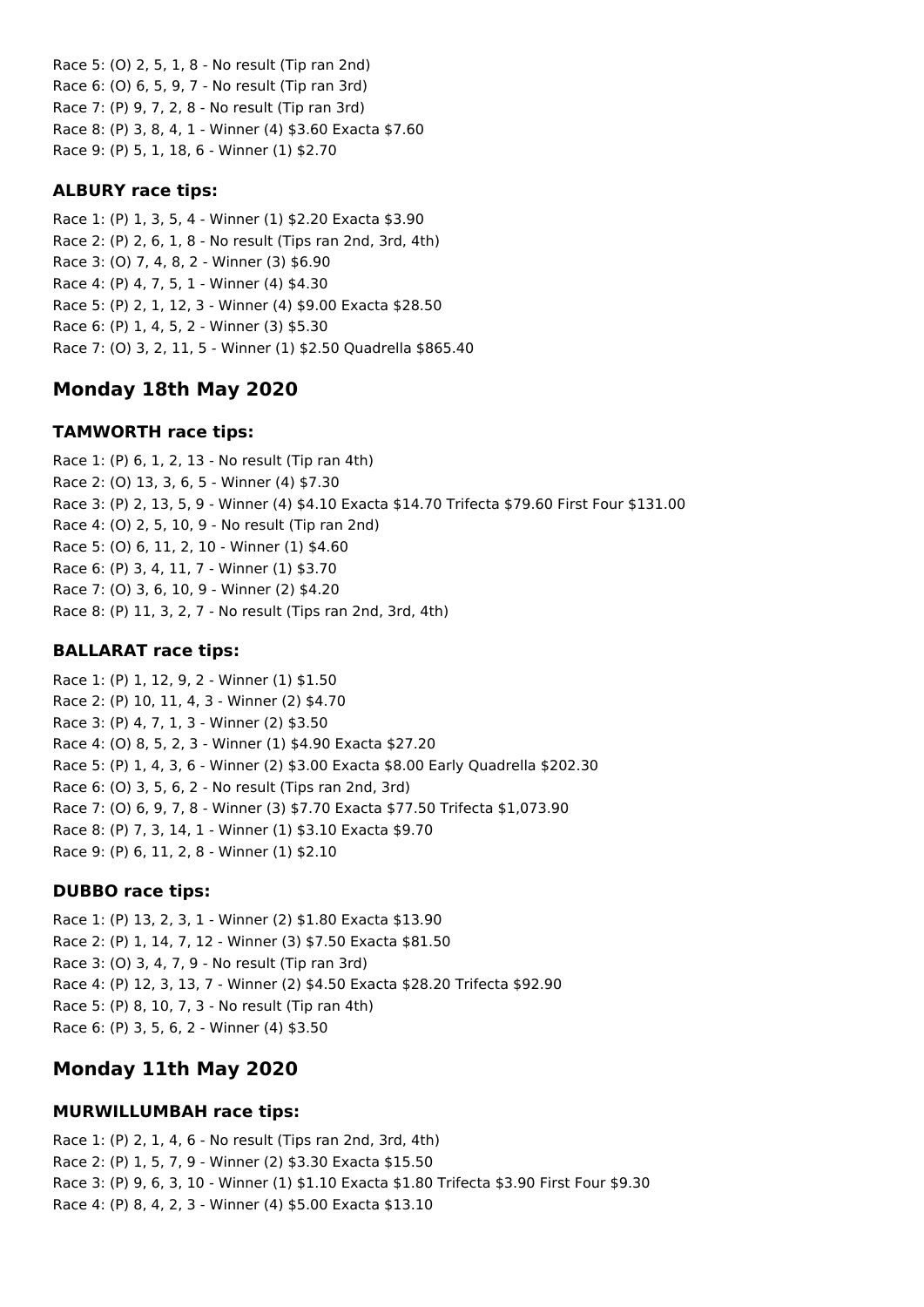Race 5: (P) 5, 9, 3, 10 - No result Race 6: (O) 6, 7, 2, 10 - Winner (3) \$2.30 Race 7: (O) 5, 1, 3, 6 - Winner (1) \$3.10 Exacta \$5.70 Trifecta \$17.40 First Four \$111.30

## **SWAN HILL race tips:**

Race 1: (P) 12, 2, 14, 9 - Winner (4) \$11.50 Exacta \$34.50 Race 2: (P) 11, 3, 6, 5 - Winner (1) \$2.80 Exacta \$8.30 Trifecta \$29.90 First Four \$107.70 Race 3: (P) 6, 11, 12, 2 - Winner (1) \$3.10 Exacta \$13.70 Trifecta \$21.70 First Four \$144.80 Race 4: (P) 12, 5, 11, 7 - Winner (1) \$3.50 Race 5: (O) 3, 1, 14, 12 - No result (Tips ran 2nd, 3rd) Race 6: (P) 6, 5, 1, 2 - Winner (4) \$5.30 Exacta \$17.60 Trifecta \$69.60 Race 7: (P) 13, 10, 12, 4 - No result (Tips ran 2nd, 3rd) Race 8: (P) 8, 7, 1, 3 - Winner (2) \$5.90 Race 9: (O) 6, 3, 7, 10 - Winner (4) \$3.90 Exacta \$13.80

# **QUIRINDI race tips:**

Race 1: (P) 12, 4, 11, 5 - Winner (1) \$3.20 Race 2: (P) 3, 11, 9, 7 - Winner (1) \$1.50 Race 3: (P) 13, 1, 3, 9 - No result (Tips ran 2nd, 4th) Race 4: (O) 2, 12, 11, 4 - No result Race 5: (P) 5, 9, 6, 3 - No result (Tips ran 2nd, 4th) Race 6: (P) 7, 2, 1, 5 - Winner (3) \$7.20 Race 7: (O) 11, 8, 9, 4 - No result (Tip ran 2nd)

# **Monday 4th May 2020**

## **GRAFTON race tips:**

Race 1: (P) 1, 13, 10, 8 - Winner (4) \$9.40 Exacta \$31.10 Race 2: (P) 3, 4, 2, 5 - Winner (2) \$3.80 Exacta \$13.30 Trifecta \$69.70 Race 3: (P) 2, 9, 7, 5 - Winner (2) \$7.00 Exacta \$23.60 Race 4: (O) 14, 3, 1, 12 - No result (Tips ran 2nd, 3rd, 4th) Race 5: (P) 4, 8, 1, 9 - Winner (1) \$1.80 Exacta \$12.50 Race 6: (O) 15, 7, 16, 11 - Winner (2) \$6.40 Race 7: (P) 7, 11, 1, 2 - No result (Tips ran 2nd, 3rd, 4th)

# **ECHUCA race tips:**

Race 1: (O) 15, 6, 3, 10 - Winner (3) \$4.40 Exacta \$18.80 Race 2: (O) 6, 2, 13, 16 - No result (Tips ran 2nd, 3rd) Race 3: (O) 4, 2, 10, 9 - Winner (3) \$10.30 Exacta \$222.20 Race 4: (O) 8, 2, 7, 9 - No result (Tip ran 2nd) Race 5: (O) 7, 5, 8, 3 - Winner (4) \$9.80 Race 6: (O) 7, 2, 8, 6 - Winner (1) \$3.60 Race 7: (O) 7, 10, 8, 4 - No result (Tips ran 2nd, 3rd, 4th) Race 8: (P) 5, 13, 14, 6 - Winner (4) \$11.90 Exacta \$67.60 Race 9: (P) 4, 6, 17, 5 - No result (Tips ran 2nd, 4th)

## **IPSWICH race tips:**

Race 1: (P) 4, 1, 3, 6 - Winner (1) \$2.30 Exacta \$4.60 Race 2: (P) 9, 3, 8, 10 - Winner (1) \$3.30 Exacta \$23.30 Trifecta \$42.50 First Four \$88.70 Race 3: (P) 11, 5, 10, 1 - No result (Tips ran 2nd, 3rd, 4th) Race 4: (P) 3, 7, 1, 2 - Winner (1) \$6.90 Exacta \$17.50 Trifecta \$56.00 First Four \$138.80 Race 5: (P) 6, 8, 15, 13 - Winner (1) \$4.50 Race 6: (O) 9, 6, 5, 1 - Winner (3) \$5.90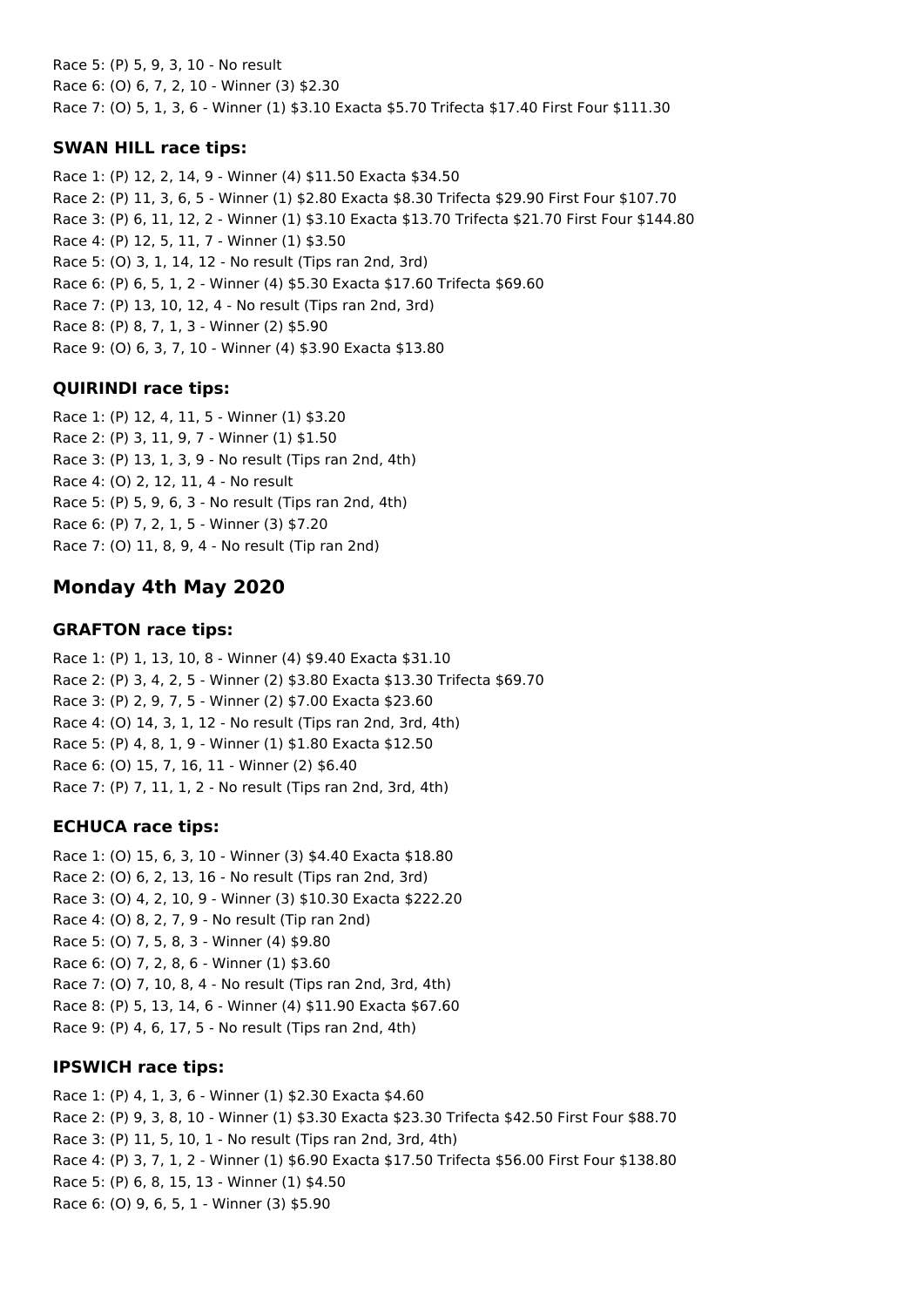#### **TAMWORTH race tips:**

Race 1: (P) 7, 5, 4, 3 - No result (Tips ran 2nd, 3rd) Race 2: (P) 5, 3, 9, 8 - Winner (3) \$4.90 Race 3: (P) 12, 11, 17, 4 - Winner (4) \$4.10 Exacta \$5.40 Race 4: (O) 10, 2, 3, 7 - Winner (4) \$11.70 Exacta \$39.90 Trifecta \$120.20 First Four \$165.70 Race 5: (P) 7, 2, 8, 1 - Winner (2) \$3.10 Exacta \$13.10 Race 6: (O) 13, 7, 11, 8 - No result (Tips ran 2nd, 3rd) Race 7: (P) 3, 5, 10, 8 - Winner (3) \$3.30 Exacta \$21.10 Trifecta \$85.90 First Four \$417.10

## **Monday 27th April 2020**

#### **GRAFTON race tips:**

Race 1: (P) 1, 3, 4, 2 - No result (Tips ran 3rd, 4th) Race 2: (P) 13, 10, 11, 12 - Winner (1) \$3.20 Race 3: (P) 9, 4, 5, 2 - Winner (1) \$3.00 Race 4: (P) 12, 3, 6, 1 - Winner (4) \$3.90 Exacta \$15.40 Race 5: (P) 5, 9, 10, 3 - No result (Tips ran 2nd, 3rd) Race 6: (P) 7, 6, 1, 3 - Winner (1) \$4.10 Race 7: (P) 8, 4, 5, 3 - Winner (2) \$8.00 Exacta \$38.20 Trifecta \$114.20

#### **WODONGA race tips:**

Race 1: (P) 6, 9, 2, 4 - Winner (3) \$2.40 Race 2: (P) 3, 5, 8, 2 - Winner (2) \$4.60 Exacta \$18.20 Trifecta \$82.90 First Four \$102.30 Race 3: (P) 3, 5, 10, 6 - No result (Tips ran 3rd, 4th) Race 4: (P) 6, 5, 4, 9 - Winner (3) \$4.40 Exacta \$11.90 Trifecta \$34.90 Race 5: (P) 12, 4, 7, 1 - No result (Tips ran 2nd, 4th) Race 6: (P) 2, 7, 5, 9 - Winner (1) \$2.30 Exacta \$21.10 Trifecta \$66.10 Race 7: (P) 3, 1, 12, 11 - No result Race 8: (O) 1, 2, 11, 9 - No result (Tips ran 2nd, 3rd)

#### **ALBANY race tips:**

Race 1: (P) 8, 10, 5, 1 - No result (Tips ran 2nd, 3rd) Race 2: (O) 8, 5, 3, 2 - Winner (4) \$3.50 Exacta \$16.60 Race 3: (P) 5, 3, 6, 2 - Winner (2) \$4.60 Exacta \$23.70 Trifecta \$80.60 Race 4: (O) 1, 4, 3, 2 - No result (Tip ran 2nd) Race 5: (P) 4, 10, 3, 1 - Winner (1) \$3.50 Exacta \$27.10 Trifecta \$173.60 First Four \$898.30 Race 6: (O) 5, 4, 3, 8 - Winner (1) \$3.60 Exacta \$18.50 Race 7: (O) 2, 1, 8, 7 - No result (Tip ran 4th)

#### **NARROMINE race tips:**

Race 1: (P) 6, 10, 8, 3 - Winner (1) \$2.30 Exacta \$7.90 Race 2: (P) 3, 7, 1, 5 - Winner (2) \$4.30 Race 3: (P) 3, 17, 12, 2 - Winner (1) \$1.70 Exacta \$14.60 Race 4: (P) 9, 7, 6, 1 - Winner (2) \$2.00 Exacta \$6.50 Race 5: (\*) 5, 13, 11, 1 - Winner (1) \$1.40 Early Quadrella \$29.40 Race 6: (P) 5, 1, 6, 8 - Winner (4) \$4.60 Race 7: (O) 1, 8, 3, 2 - No result (Tips ran 2nd, 3rd) Race 8: (O) 4, 6, 5, 16 - No result (Tips ran 3rd, 4th) Race 9: (P) 1, 3, 8, 15 - Winner (1) \$4.50 Exacta \$46.50

## **Monday 20th April 2020**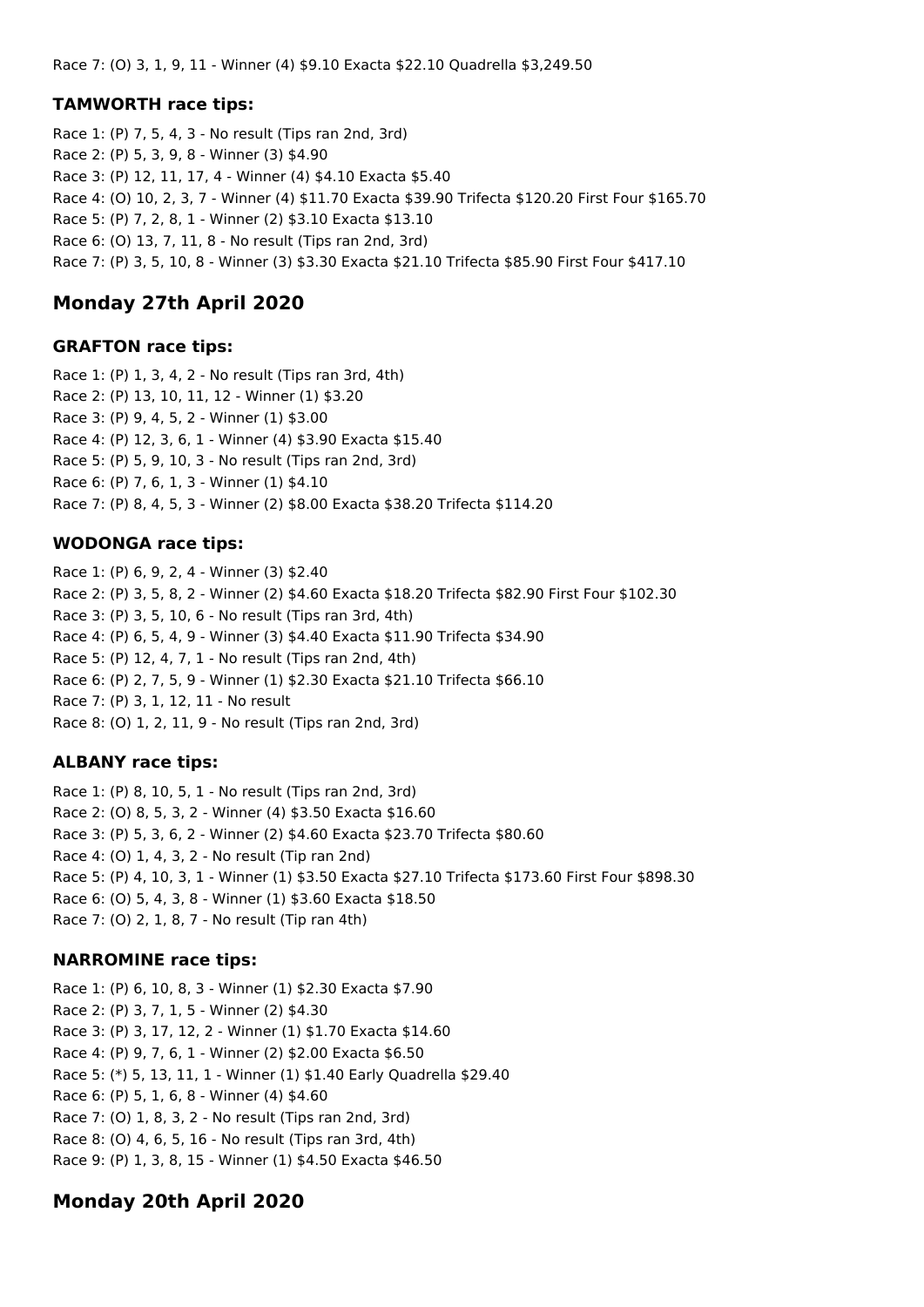#### **GRAFTON race tips:**

Race 1: (P) 4, 3, 2, 1 - Winner (1) \$1.70 Exacta \$6.20 Race 2: (P) 6, 1, 3, 9 - No result (Tip ran 2nd) Race 3: (P) 6, 1, 3, 4 - Winner (3) \$5.60 Exacta \$23.50 Trifecta \$58.10 Race 4: (P) 2, 8, 3, 9 - No result (Tips ran 2nd, 3rd, 4th) Race 5: (P) 4, 10, 8, 12 - Winner (4) \$21.00 Race 6: (O) 8, 2, 14, 3 - No result (Tips ran 2nd, 3rd, 4th) Race 7: (O) 6, 10, 13, 11 - No result (Tips ran 3rd, 4th) Race 8: (O) 7, 6, 8, 9 - No result (Tips ran 2nd, 3rd)

#### **MORNINGTON race tips:**

Race 1: (P) 8, 10, 5, 1 - Winner (1) \$3.90 Exacta \$19.00 Race 2: (P) 1, 7, 2, 8 - Winner (2) \$2.40 Race 3: (P) 6, 2, 5, 1 - Winner (1) \$2.80 Race 4: (P) 7, 5, 6, 3 - Winner (4) \$13.80 Early Quadrella \$362.00 Race 5: (P) 7, 3, 6, 4 - Winner (1) \$1.80 Exacta \$6.10 Trifecta \$14.90 Race 6: (P) 2, 4, 5, 3 - No result (Tip ran 3rd) Race 7: (O) 2, 8, 6, 11 - No result (Tips ran 2nd, 3rd) Race 8: (P) 5, 3, 7, 2 - No result (Tips ran 2nd, 3rd)

# **Monday 13th April 2020**

## **WARWICK FARM race tips:**

Race 1: (P) 3, 1, 4, 7 - Winner (2) \$2.70 Exacta \$12.80 Race 2: (P) 10, 14, 6, 7 - Winner (3) \$5.50 Exacta \$15.30 Race 3: (P) 6, 4, 7, 2 - Winner (4) \$7.40 Exacta \$35.80 Trifecta \$93.90 First Four \$275.20 Race 4: (P) 7, 4, 3, 5 - Winner (1) \$1.90 Exacta \$4.10 Trifecta \$8.00 Early Quadrella \$141.20 Race 5: (P) 3, 8, 10, 4 - No result (Tip ran 3rd) Race 6: (P) 7, 10, 4, 9 - No result (Tips ran 3rd, 4th) Race 7: (P) 2, 5, 8, 6 - Winner (2) \$2.80 Race 8: (P) 11, 8, 6, 14 - Winner (3) \$4.00 Exacta \$14.10 Trifecta \$28.30

## **SANDOWN race tips:**

Race 1: (P) 4, 5, 14, 9 - No result (Tips ran 2nd, 3rd) Race 2: (P) 1, 5, 2, 11 - Winner (2) \$2.70 Exacta \$8.30 Trifecta \$20.80 Race 3: (O) 3, 7, 1, 10 - Winner (1) \$3.00 Exacta \$22.00 Race 4: (P) 2, 4, 6, 5 - Winner (2) \$4.20 Race 5: (P) 6, 3, 9, 4 - Winner (1) \$3.50 Race 6: (O) 11, 13, 5, 6 - No result (Tips ran 2nd, 3rd, 4th) Race 7: (P) 7, 4, 5, 10 - Winner (3) \$5.40 Race 8: (O) 13, 10, 9, 14 - No result (Tips ran 3rd, 4th)

## **GAWLER race tips:**

Race 1: (P) 2, 7, 9, 5 - No result (Tips ran 2nd, 3rd, 4th) Race 2: (P) 12, 2, 5, 7 - Winner (1) \$1.70 Exacta \$6.50 Race 3: (P) 2, 7, 9, 5 - No result (Tips ran 2nd, 3rd) Race 4: (P) 10, 5, 15, 1 - Winner (1) \$3.70 Race 5: (P) 8, 5, 3, 10 - No result (Tips ran 2nd, 3rd, 4th) Race 6: (P) 1, 5, 4, 3 - Winner (1) \$2.60 Exacta \$25.80 Race 7: (P) 3, 5, 9, 2 - Winner (1) \$2.40 Exacta \$7.20 Trifecta \$13.90 First Four \$25.30

## **IPSWICH race tips:**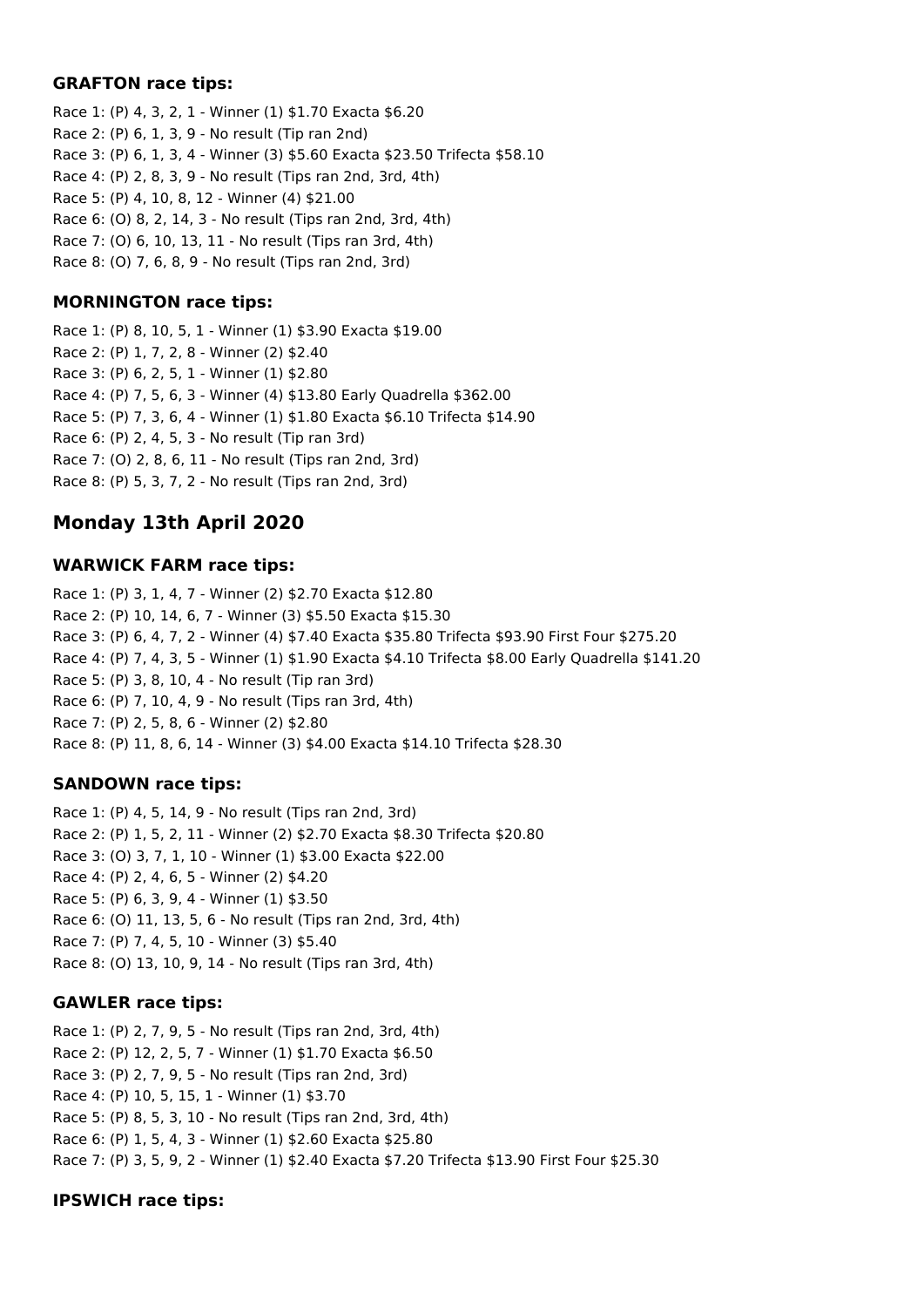Race 1: (P) 13, 9, 12, 6 - Winner (4) \$3.40 Exacta \$29.50 Race 2: (P) 5, 8, 7, 2 - Winner (2) \$6.30 Exacta \$14.00 Race 3: (O) 10, 14, 1, 9 - Winner (3) \$7.10 Race 4: (P) 7, 8, 1, 14 - Winner (4) \$7.80 Exacta \$32.80 Trifecta \$75.90 First Four \$117.60 Race 5: (P) 10, 6, 8, 4 - Winner (1) \$2.60 Exacta \$9.50 Trifecta \$25.70 Early Quadrella \$3,901.50 Race 6: (O) 6, 7, 1, 5 - No result (Tips ran 2nd, 3rd) Race 7: (P) 6, 1, 2, 5 - Winner (2) \$2.70 Exacta \$12.10 Race 8: (O) 2, 10, 1, 12 - Winner (2) \$5.10 Race 9: (O) 7, 6, 3, 13 - Winner (3) \$10.70 Exacta \$35.30

#### **BUNBURY race tips:**

Race 1: (P) 5, 6, 8, 4 - Winner (4) \$8.80 Exacta \$32.00 Race 2: (O) 7, 5, 11, 4 - Winner (4) \$4.80 Race 3: (P) 4, 10, 7, 6 - Winner (1) \$1.90 Race 4: (O) 2, 7, 11, 8 - No result (Tips ran 2nd, 3rd) Race 5: (O) 4, 3, 6, 1 - No result (Tip ran 3rd) Race 6: (P) 12, 1, 15, 6 - Winner (1) \$13.90 Race 7: (P) 2, 7, 4, 10 - No result (Tip ran 4th) Race 8: (O) 12, 8, 4, 14 - Winner (2) \$6.40 Race 9: (O) 8, 7, 14, 9 - No result (Tips ran 2nd, 3rd)

#### **MUSWELLBROOK race tips:**

Race 1: (P) 1, 3, 5, 15 - Winner (3) \$3.50 Exacta \$10.40 Race 2: (O) 5, 6, 9, 12 - Winner (2) \$4.30 Exacta \$10.10 Race 3: (P) 1, 10, 4, 5 - Winner (1) \$1.80 Race 4: (O) 5, 1, 3, 2 - Winner (3) \$5.30 Early Quadrella \$360.90 Race 5: (O) 7, 13, 14, 10 - No result (Tips ran 2nd, 3rd, 4th) Race 6: (P) 11, 8, 6, 1 - Winner (1) \$4.10 Exacta \$28.20 Race 7: (P) 4, 13, 14, 8 - Winner (1) \$1.70 Exacta \$16.40

# **Monday 6th April 2020**

## **SCONE race tips:**

Race 1: (O) 9, 1, 2, 16 - Winner (3) \$4.00 Race 2: (P) 14, 6, 2, 3 - Winner (2) \$7.10 Exacta \$79.30 Race 3: (P) 7, 10, 8, 11 - Winner (1) \$3.60 Exacta \$13.50 Trifecta \$78.40 Race 4: (O) 6, 5, 1, 4 - Winner (3) \$7.50 Exacta \$22.40 Early Quadrella \$499.50 Race 5: (O) 6, 7, 5, 15 - No result Race 6: (O) 3, 11, 6, 9 - No result (Tip ran 3rd) Race 7: (P) 7, 8, 3, 5 - No result (Tip ran 4th)

## **BALLARAT race tips:**

Race 1: (P) 9, 13, 10, 8 - Winner (1) \$2.50 Exacta \$9.70 Trifecta \$20.10 Race 2: (P) 5, 2, 16, 8 - No result (Tip ran 3rd) Race 3: (P) 3, 10, 4, 12 - Winner (1) \$4.30 Exacta \$11.10 Trifecta \$68.20 Race 4: (P) 3, 8, 6, 14 - Winner (1) \$2.40 Exacta \$6.30 Race 5: (P) 7, 5, 10, 6 - Winner (3) \$3.00 Exacta \$11.60 Race 6: (P) 2, 8, 4, 10 - No result (Tips ran 2nd, 3rd) Race 7: (P) 5, 9, 11, 10 - Winner (1) \$5.10 Race 8: (P) 11, 10, 9, 8 - No result (Tips ran 3rd, 4th) Race 9: (P) 8, 5, 3, 2 - Winner (2) \$3.70 Exacta \$8.10

#### **QUEANBEYAN race tips:**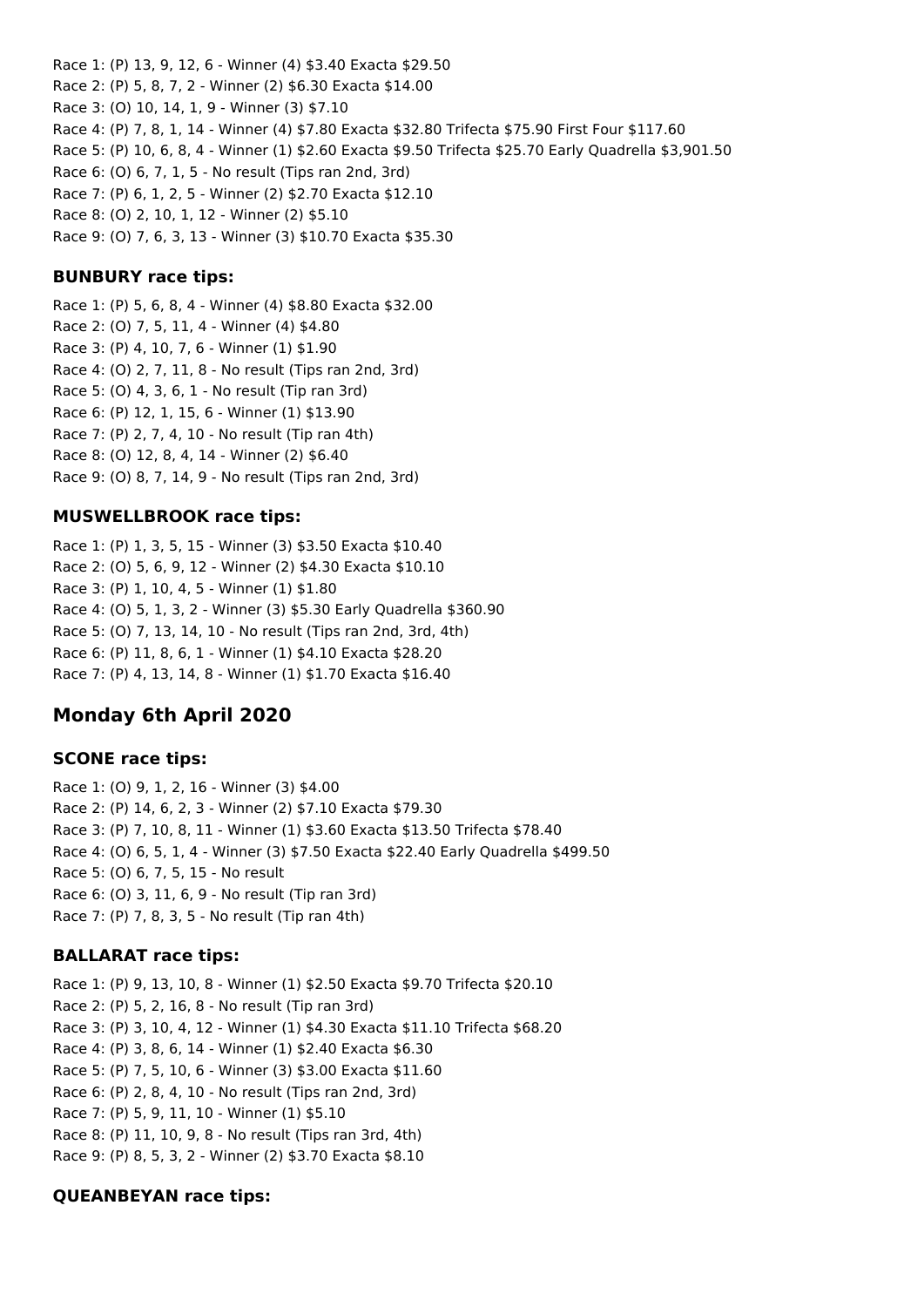Race 1: (P) 5, 1, 3, 2 - Winner (1) \$1.90 Exacta \$7.70 Trifecta \$14.20 Race 2: (O) 14, 7, 13, 11 - Winner (1) \$9.00 Exacta \$61.30 Trifecta \$304.70 Race 3: (O) 12, 4, 8, 5 - Winner (4) \$2.00 Exacta \$64.90 Trifecta \$301.90 Race 4: (P) 3, 9, 10, 6 - Winner (1) \$1.90 Exacta \$10.70 Trifecta \$39.80 Early Quadrella \$105.40 Race 5: (O) 11, 4, 3, 9 - No result (Tip ran 4th) Race 6: (O) 3, 2, 8, 5 - Winner (1) \$4.70 Exacta \$29.60 Trifecta \$144.70 Race 7: (O) 7, 11, 1, 13 - Winner (2) \$9.00 Exacta \$64.90 Trifecta \$290.40 Race 8: (P) 11, 8, 3, 4 - No result (Tip ran 4th)

# **Monday 30th March 2020**

## **WAGGA race tips:**

Race 1: (P) 11, 5, 3, 12 - No result (Tips ran 3rd, 4th) Race 2: (O) 10, 7, 1, 2 - No result (Tip ran 3rd) Race 3: (O) 1, 11, 10, 14 - Winner (1) \$1.60 Exacta \$12.70 Trifecta \$36.20 Race 4: (P) 5, 2, 8, 1 - Winner (1) \$2.60 Race 5: (P) 1, 5, 11, 7 - Winner (3) \$32.70 Race 6: (P) 9, 6, 8, 4 - No result (Tip ran 4th) Race 7: (P) 3, 10, 7, 1 - No result (Tips ran 2nd, 4th) Race 8: (O) 2, 3, 8, 10 - Winner (3) \$4.20 Race 9: (P) 4, 5, 11, 6 - Winner (3) \$5.50

## **SWAN HILL race tips:**

Race 1: (P) 7, 10, 3, 9 - Winner (2) \$5.40 Race 2: (P) 1, 18, 4, 12 - No result (Tip ran 4th) Race 3: (P) 7, 13, 14, 10 - Winner (3) \$3.00 Race 4: (P) 11, 7, 4, 3 - Winner (2) \$3.40 Race 5: (P) 4, 6, 10, 1 - No result (Tip ran 2nd) Race 6: (P) 3, 6, 4, 9 - Winner (1) \$4.70 Exacta \$18.60 Race 7: (P) 10, 11, 5, 1 - Winner (3) \$5.50 Exacta \$38.00 Trifecta \$86.30 Race 8: (O) 11, 5, 1, 2 - Winner (3) \$10.20 Exacta \$124.60 Trifecta \$538.90 Race 9: (P) 10, 6, 12, 4 - Winner (2) \$2.60 Exacta \$15.40 Quadrella \$1,598.30

# **PINJARRA race tips:**

Race 1: (P) 4, 5, 2, 6 - Winner (2) \$4.00 Race 2: (P) 1, 2, 4, 10 - Winner (3) \$3.20 Exacta \$12.40 Race 3: (P) 5, 8, 4, 6 - No result (Tips ran 2nd, 3rd, 4th) Race 4: (P) 7, 2, 3, 1 - Winner (3) \$2.50 Race 5: (O) 1, 2, 7, 5 - Winner (1) \$2.90 Race 6: (P) 4, 5, 12, 2 - Winner (3) \$4.40 Race 7: (P) 2, 13, 1, 3 - Winner (2) \$6.40 Race 8: (P) 7, 1, 3, 9 - No result (Tips ran 2nd, 3rd, 4th) Race 9: (P) 8, 1, 5, 4 - Winner (1) \$2.40 Exacta \$14.70 Race 10: (P) 3, 4, 2, 6 - Winner (1) \$1.40 Exacta \$3.40 Race 11: (P) 10, 9, 1, 11 - No result (Tips ran 2nd, 3rd, 4th) Race 12: (P) 3, 8, 7, 10 - Winner (1) \$1.90

# **Monday 23rd March 2020**

# **GOULBURN race tips:**

Race 1: (P) 5, 8, 1, 10 - Winner (1) \$2.40 Exacta \$7.10 Race 2: (P) 4, 6, 13, 11 - No result (Tips ran 2nd, 4th) Race 3: (P) 1, 9, 15, 6 - No result (Tips ran 2nd, 3rd, 4th) Race 4: (P) 2, 7, 8, 6 - Winner (2) \$3.30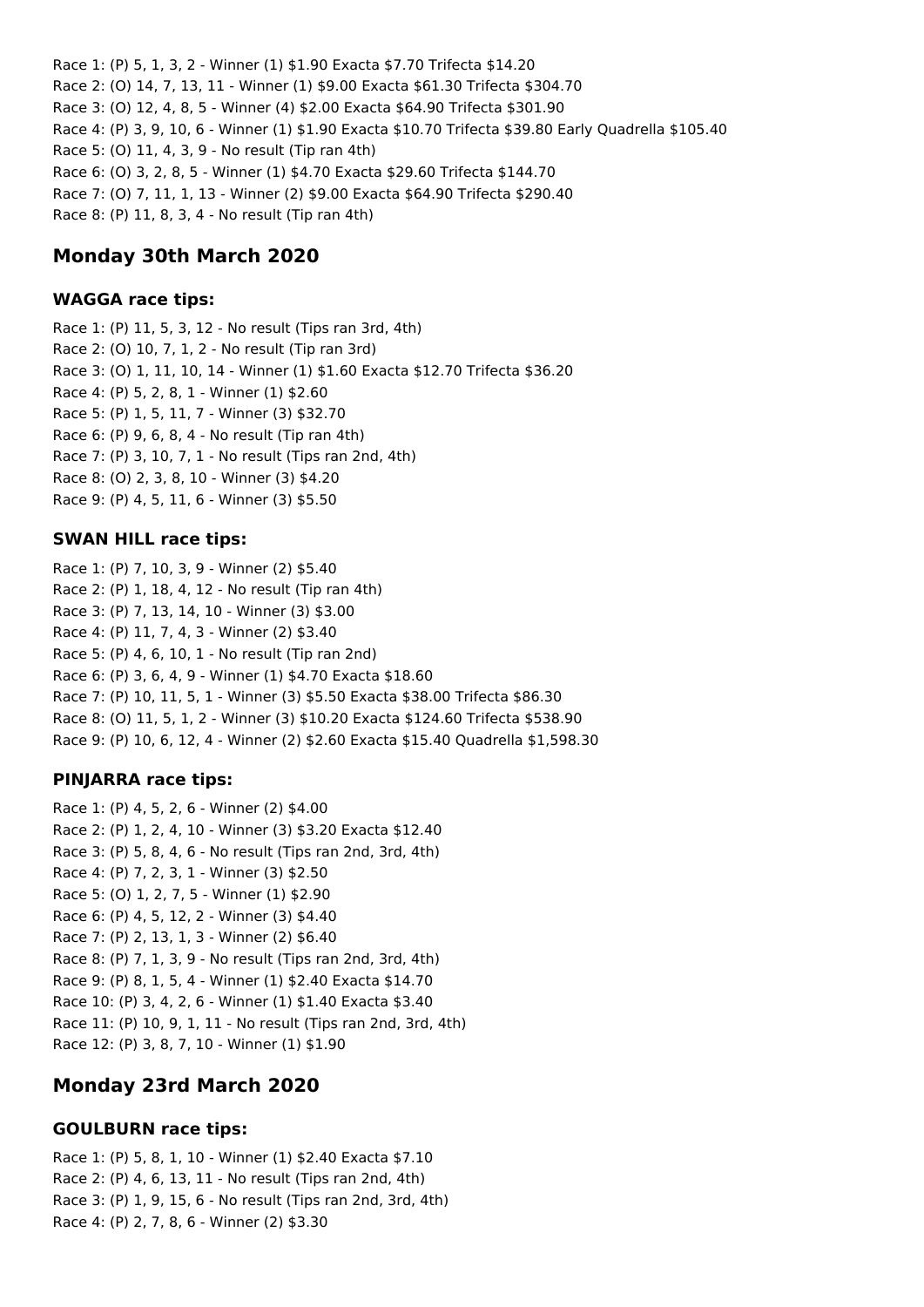Race 5: (O) 4, 6, 3, 1 - No result (Tip ran 4th) Race 6: (O) 12, 1, 11, 5 - No result (Tips ran 2nd, 4th) Race 7: (O) 4, 8, 9, 2 - No result (Tips ran 3rd, 4th)

## **MURWILLUMBAH race tips:**

Race 1: (P) 11, 6, 3, 7 - Winner (1) \$1.20 Race 2: (P) 3, 2, 5, 1 - Winner (4) \$3.10 Exacta \$16.70 Race 3: (P) 6, 7, 1, 9 - Winner (2) \$5.00 Exacta \$7.00 Trifecta \$49.70 First Four \$127.00 Race 4: (P) 6, 11, 3, 7 - Winner (3) \$2.70 Exacta \$20.90 Early Quadrella \$70.90 Race 5: (P) 3, 1, 2, 10 - Winner (1) \$4.50 Exacta \$14.00 Trifecta \$31.30 Race 6: (P) 7, 3, 5, 11 - Winner (3) \$3.90 Exacta \$9.60 Race 7: (O) 14, 13, 4, 9 - No result (Tips ran 2nd, 3rd, 4th)

# **Monday 16th March 2020**

## **SCONE race tips:**

Race 1: (P) 2, 5, 7, 4 - No result (Tips ran 2nd, 3rd, 4th) Race 2: (O) 3, 4, 11, 2 - Winner (1) \$2.30 Race 3: (O) 14, 13, 7, 6 - Winner (4) \$4.10 Race 4: (P) 4, 1, 8, 5 - Winner (4) \$4.40 Race 5: (O) 5, 6, 2, 11 - No result (Tips ran 3rd, 4th) Race 6: (O) 10, 11, 8, 2 - Winner (1) \$2.90 Race 7: (O) 2, 6, 5, 3 - Winner (2) \$5.00 Exacta \$25.80 Trifecta \$38.30

# **MORUYA race tips:**

Race 1: (P) 3, 1, 2, 4 - Winner (3) \$3.40 Race 2: (P) 2, 5, 10, 1 - Winner (4) \$8.50 Race 3: (O) 8, 3, 5, 12 - No result (Tips ran 3rd, 4th) Race 4: (O) 12, 3, 9, 10 - Winner (1) \$2.20 Exacta \$12.00 Race 5: (O) 3, 2, 6, 10 - No result (Tips ran 2nd, 4th) Race 6: (P) 10, 4, 2, 3 - Winner (3) \$6.40 Exacta \$47.90 Race 7: (O) 2, 8, 3, 11 - No result (Tip ran 2nd)

# **Monday 9th March 2020**

# **COFFS HARBOUR race tips:**

Race 1: (P) 12, 2, 4, 6 - Winner (2) \$3.00 Exacta \$14.80 Race 2: (P) 2, 9, 3, 4 - Winner (4) \$2.40 Exacta \$9.30 Race 3: (P) 4, 7, 9, 11 - Winner (2) \$2.40 Exacta \$10.90 Trifecta \$32.60 Race 4: (P) 4, 6, 5, 2 - Winner (4) \$4.20 Exacta \$12.50 Early Quadrella \$121.50 Race 5: (O) 7, 4, 13, 10 - Winner (1) \$4.40 Exacta \$21.60 Trifecta \$205.90 Race 6: (O) 1, 8, 5, 14 - Winner (3) \$2.50 Exacta \$17.00 Race 7: (O) 7, 1, 11, 8 - Winner (1) \$4.50 Quadrella \$354.00

# **BALLARAT race tips:**

Race 1: (P) 3, 2, 4, 1 - Winner (1) \$2.80 Exacta \$3.40 Trifecta \$19.50 Race 2: (O) 10, 11, 7, 9 - Winner (3) \$5.10 Race 3: (O) 9, 6, 12, 7 - Winner (3) \$2.60 Exacta \$8.40 Race 4: (P) 3, 8, 4, 7 - Winner (4) \$1.60 Exacta \$7.00 Trifecta \$20.90 First Four \$32.60 Early Quadrella \$111.30 Race 5: (P) 8, 3, 9, 7 - Winner (3) \$6.60 Exacta \$23.80 Trifecta \$279.40 First Four \$352.50 Race 6: (O) 15, 6, 4, 2 - No result (Tips ran 2nd, 3rd) Race 7: (P) 5, 7, 4, 2 - Winner (1) \$1.90 Race 8: (O) 4, 9, 1, 6 - Winner (1) \$1.60 Exacta \$11.00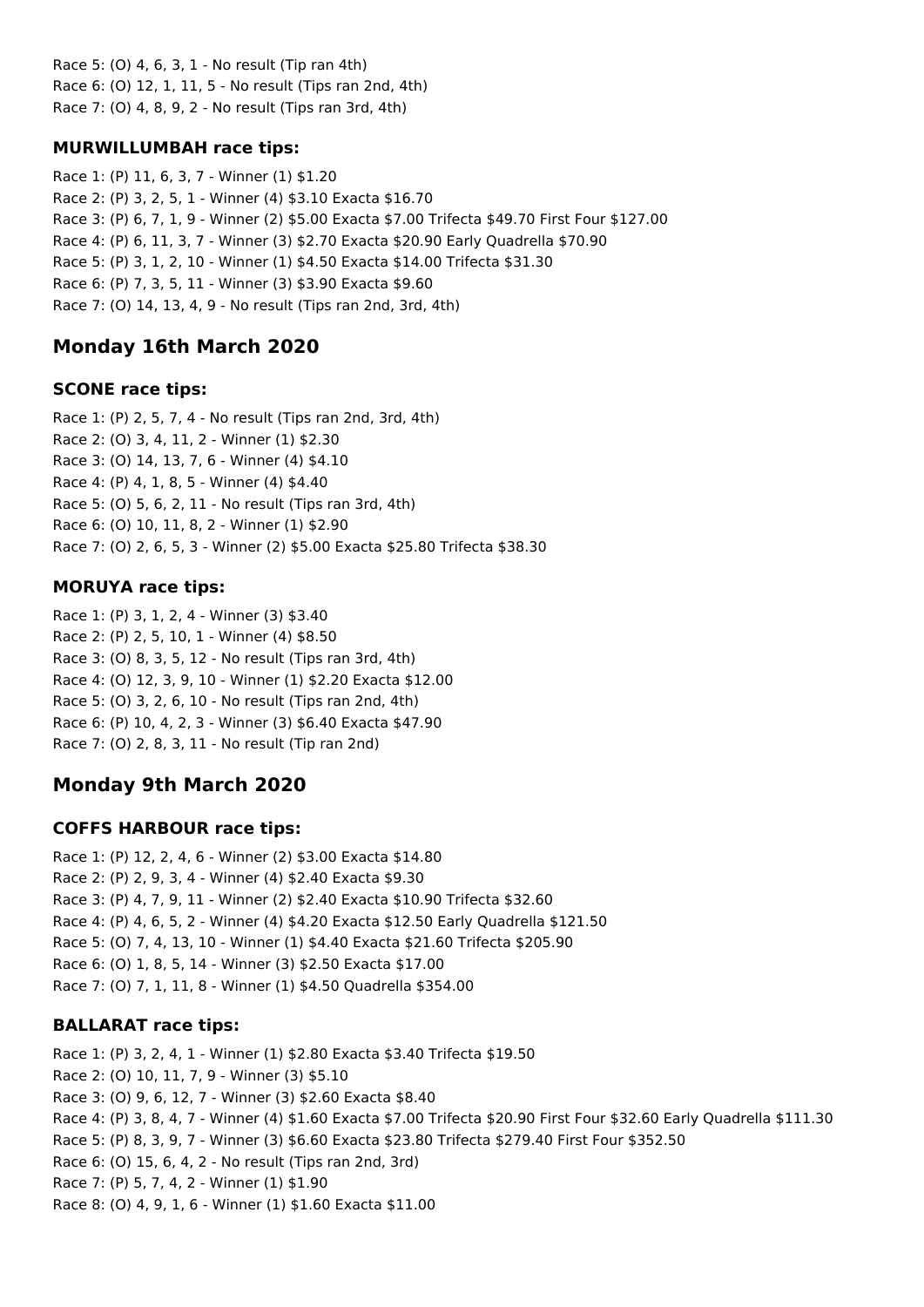#### **MORPHETTVILLE race tips:**

Race 1: (P) 2, 6, 1, 7 - Winner (2) \$2.50 Exacta \$4.40 Race 2: (P) 1, 5, 2, 8 - Winner (3) \$4.50 Exacta \$13.90 Trifecta \$47.20 Race 3: (P) 1, 2, 6, 4 - Winner (1) \$2.20 Exacta \$2.90 Trifecta \$23.70 Race 4: (P) 3, 8, 6, 1 - Winner (1) \$2.40 Exacta \$8.40 Trifecta \$25.50 Race 5: (P) 4, 2, 8, 1 - No result (Tips ran 2nd, 3rd) Race 6: (O) 2, 6, 3, 9 - Winner (1) \$3.40 Race 7: (O) 4, 1, 6, 2 - Winner (1) \$2.20 Race 8: (P) 6, 7, 8, 4 - Winner (4) \$6.40 Exacta \$59.90 Race 9: (P) 3, 1, 7, 6 - Winner (4) \$10.50 Exacta \$32.20 Quadrella \$933.10

#### **EMERALD race tips:**

Race 1: (P) 3, 2, 6, 4 - Winner (3) \$1.50 Exacta \$3.00 Trifecta \$3.20 Race 2: (O) 1, 8, 11, 13 - Winner (4) \$4.80 Race 3: (P) 5, 7, 4, 6 - Winner (2) \$3.70 Exacta \$9.60 Race 4: (P) 3, 4, 6, 9 - No result (Tips ran 3rd, 4th) Race 5: (P) 3, 5, 1, 9 - Winner (2) \$7.70 Exacta \$53.90 Trifecta \$219.60 First Four \$748.30 Race 6: (P) 2, 4, 1, 9 - Winner (3) \$11.70 Race 7: (O) 1, 12, 6, 5 - No result (Tips ran 3rd, 4th)

## **CANBERRA race tips:**

Race 1: (P) 8, 5, 10, 2 - No result (Tips ran 3rd, 4th) Race 2: (P) 2, 3, 7, 9 - Winner (2) \$4.50 Exacta \$19.00 Race 3: (P) 11, 5, 3, 7 - No result (Tips ran 2nd, 3rd, 4th) Race 4: (P) 3, 5, 6, 2 - Winner (3) \$3.10 Race 5: (P) 10, 12, 11, 8 - Winner (1) \$1.80 Exacta \$3.70 Trifecta \$19.90 Race 6: (P) 1, 5, 3, 2 - Winner (2) \$4.30 Race 7: (P) 9, 1, 11, 7 - Winner (1) \$1.90 Exacta \$9.90 Trifecta \$60.70 Race 8: (O) 2, 3, 10, 5 - Winner (1) \$2.80 Exacta \$13.50 Trifecta \$50.20 Quadrella \$53.60

# **Monday 2nd March 2020**

## **SAPPHIRE COAST race tips:**

Race 1: (P) 6, 1, 5, 4 - Winner (1) \$1.50 Exacta \$2.80 Race 2: (P) 2, 9, 3, 5 - No result (Tip ran 3rd) Race 3: (P) 9, 8, 5, 2 - Winner (3) \$2.50 Exacta \$12.90 Race 4: (O) 3, 11, 7, 2 - Winner (3) \$3.20 Race 5: (O) 10, 8, 6, 9 - Winner (4) \$9.80 Race 6: (O) 8, 3, 6, 12 - No result (Tips ran 2nd, 3rd) Race 7: (O) 7, 1, 3, 8 - No result (Tips ran 2nd, 3rd)

# **YORK race tips:**

Race 1: (P) 3, 7, 1, 5 - No result (Tips ran 2nd, 3rd) Race 2: (P) 4, 3, 8, 5 - Winner (1) \$4.10 Exacta \$11.20 Race 3: (O) 1, 2, 5, 9 - No result (Tips ran 3rd, 4th) Race 4: (O) 1, 8, 9, 12 - Winner (2) \$6.10 Race 5: (O) 3, 9, 5, 1 - Winner (4) \$3.40 Race 6: (O) 7, 6, 5, 8 - Winner (1) \$4.40 Race 7: (O) 2, 6, 3, 1 - Winner (1) \$4.00 Quadrella \$495.70

# **COWRA race tips:**

Race 1: (P) 11, 12, 5, 1 - Winner (1) \$2.40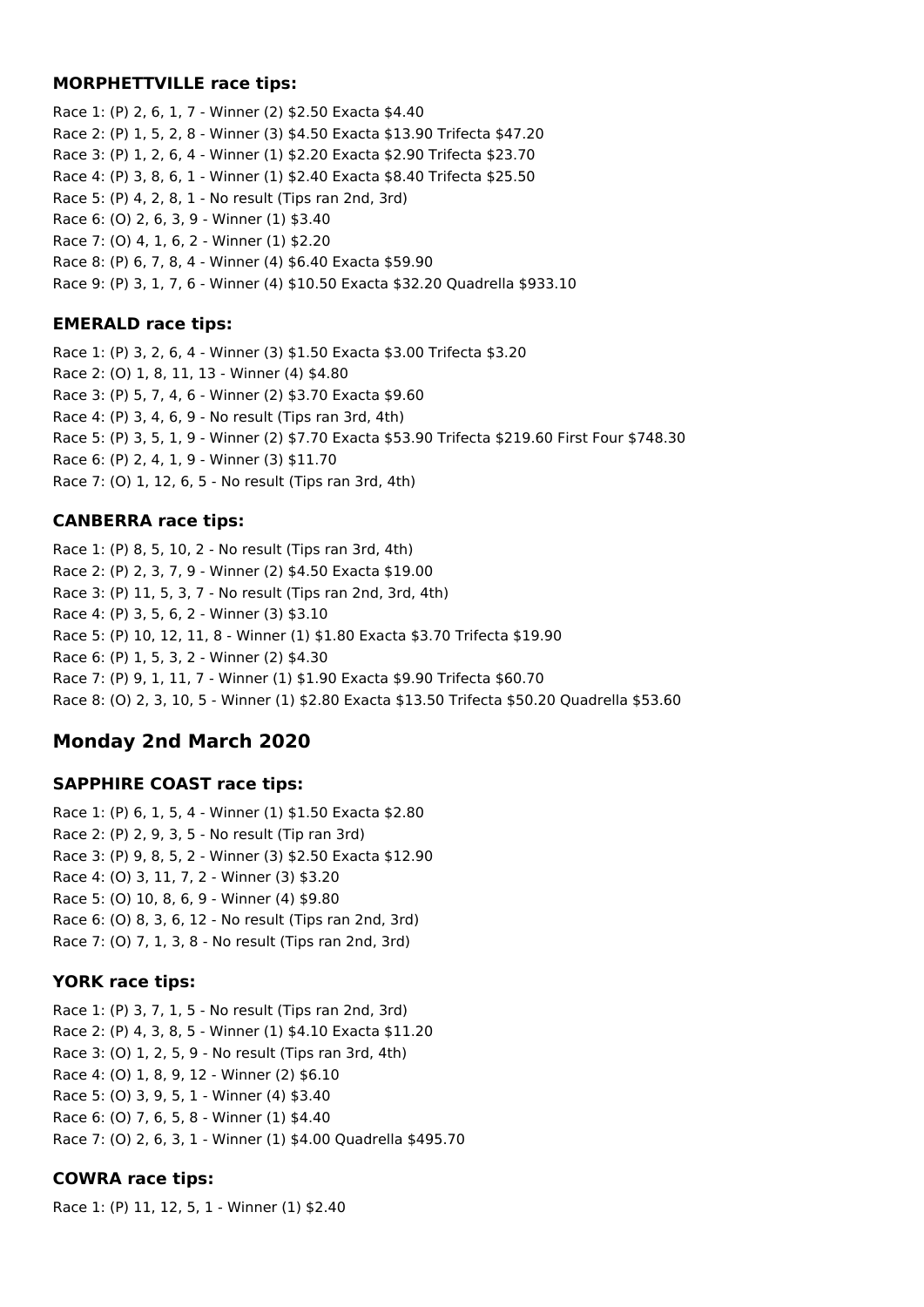Race 2: (P) 9, 13, 7, 10 - Winner (1) \$4.80 Exacta \$17.40 Race 3: (P) 3, 2, 6, 9 - Winner (3) \$3.40 Race 4: (O) 1, 3, 11, 10 - Winner (4) \$7.00 Exacta \$31.40 Early Quadrella \$392.70 Race 5: (P) 2, 8, 3, 6 - No result (Tip ran 4th) Race 6: (P) 4, 3, 10, 16 - Winner (2) \$2.00 Race 7: (O) 8, 3, 5, 2 - Winner (2) \$2.80 Exacta \$12.70

## **CAIRNS race tips:**

Race 1: (P) 5, 4, 1, 3 - No result (Tips ran 2nd, 3rd, 4th) Race 2: (P) 1, 6, 3, 5 - No result (Tips ran 2nd, 3rd, 4th) Race 3: (P) 1, 7, 2, 4 - Winner (2) \$2.10 Race 4: (O) 2, 9, 7, 5 - Winner (1) \$3.20 Race 5: (P) 1, 6, 7, 3 - Winner (1) \$1.80 Exacta \$5.00 Trifecta \$13.40 Race 6: (P) 5, 1, 4, 3 - Winner (3) \$5.00 Race 7: (O) 6, 5, 7, 4 - Winner (1) \$4.90 Exacta \$44.00 Quadrella \$407.60

# **Monday 24th February 2020**

## **BATHURST race tips:**

Race 1: (P) 6, 8, 4, 7 - Winner (1) \$2.40 Exacta \$6.70 Trifecta \$17.80 First Four \$36.90 Race 2: (P) 2, 11, 10, 1 - Winner (1) \$4.40 Exacta \$15.70 Trifecta \$69.40 Race 3: (P) 9, 3, 1, 12 - Winner (1) \$3.40 Exacta \$19.50 Race 4: (O) 7, 5, 4, 8 - Winner (3) \$4.40 Early Quadrella \$184.70 Race 5: (P) 7, 6, 9, 1 - Winner (4) \$3.50 Exacta \$10.00 Trifecta \$30.40 Race 6: (O) 6, 2, 8, 10 - Winner (4) \$27.30 Exacta \$207.30 Trifecta \$877.70 Race 7: (P) 3, 2, 5, 9 - No result (Tips ran 2nd, 3rd, 4th)

## **QUEANBEYAN race tips:**

Race 1: (P) 1, 2, 5, 3 - Winner (3) \$6.80 Exacta \$20.60 Trifecta \$49.20 Race 2: (P) 4, 5, 1, 2 - No result (Tips ran 2nd, 3rd) Race 3: (P) 10, 1, 7, 3 - Winner (1) \$1.30 Exacta \$6.60 Race 4: (O) 1, 4, 5, 7 - Winner (2) \$4.00 Race 5: (P) 9, 11, 1, 7 - Winner (3) \$2.80 Race 6: (P) 4, 6, 2, 10 - Winner (1) \$1.40 Exacta \$4.50 Race 7: (O) 10, 2, 1, 8 - Winner (2) \$4.40 Quadrella \$65.10

# **Monday 17th February 2020**

## **BALLINA race tips:**

Race 1: (P) 3, 6, 1, 8 - Winner (1) \$1.70 Race 2: (O) 13, 7, 11, 2 - No result (Tips ran 2nd, 3rd) Race 3: (P) 5, 4, 1, 6 - Winner (1) \$2.10 Race 4: (P) 6, 7, 2, 4 - Winner (1) \$2.60 Race 5: (P) 1, 2, 10, 11 - Winner (4) \$6.50 Exacta \$33.10 Race 6: (P) 11, 7, 1, 5 - Winner (4) \$4.00 Exacta \$31.40 Race 7: (P) 4, 2, 7, 8 - Winner (3) \$7.80 Exacta \$47.90 Quadrella \$822.10

# **GATTON race tips:**

Race 1: (O) 6, 2, 5, 8 - No result (Tips ran 2nd, 3rd) Race 2: (P) 2, 6, 8, 1 - Winner (1) \$2.40 Exacta \$10.10 Trifecta \$23.50 Race 3: (O) 4, 11, 1, 6 - Winner (1) \$3.00 Exacta \$20.40 Race 4: (P) 8, 3, 6, 4 - Winner (3) \$5.00 Exacta \$14.10 Race 5: (O) 2, 3, 6, 12 - No result (Tip ran 3rd)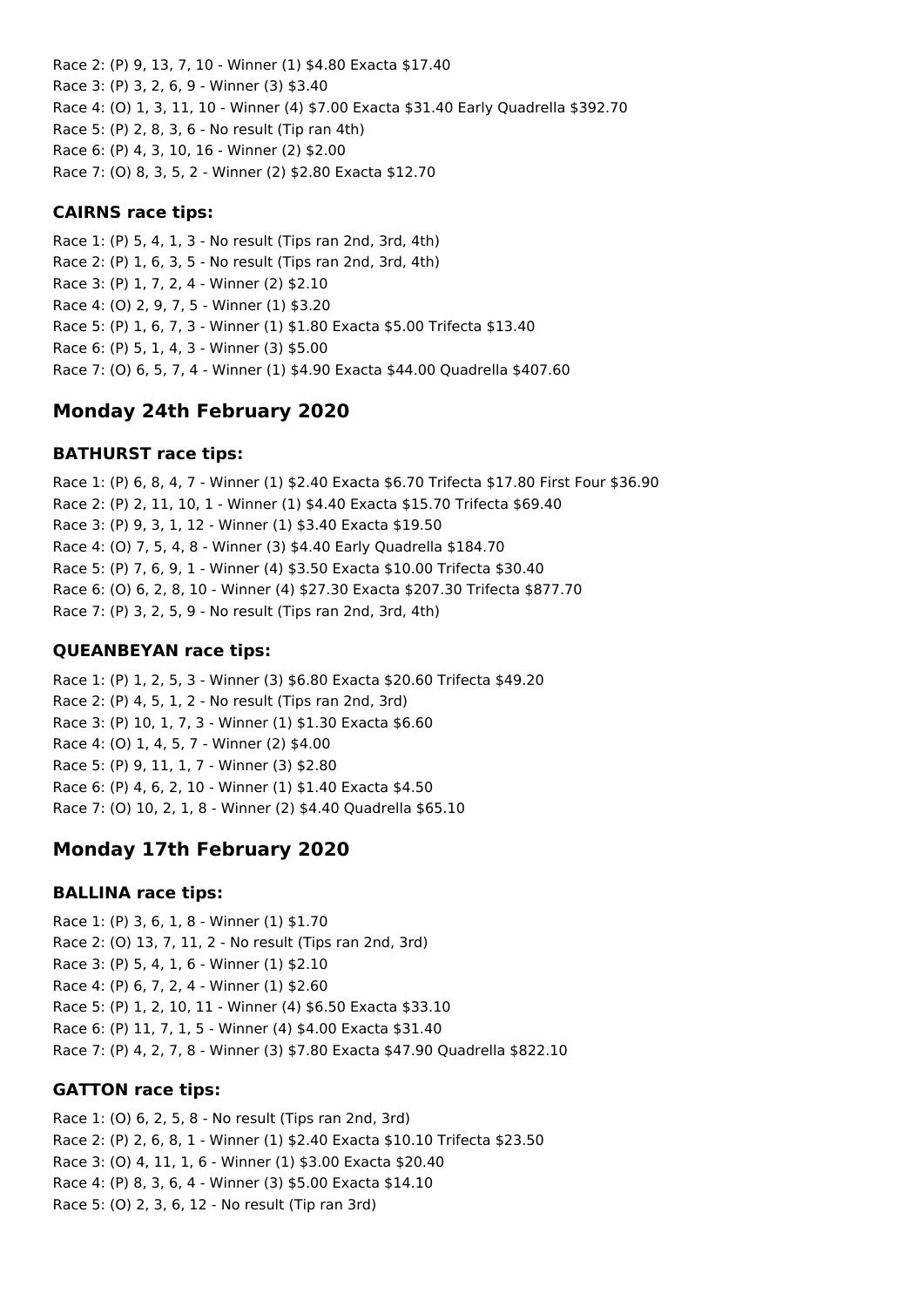Race 6: (O) 1, 6, 9, 4 - No result (Tips ran 2nd, 3rd) Race 7: (O) 6, 1, 9, 8 - No result (Tip ran 3rd) Race 8: (P) 7, 4, 1, 16 - Winner (3) \$5.90 Exacta \$57.90 Trifecta \$195.90

# **NEWCASTLE race tips:**

Race 1: (P) 7, 6, 3, 2 - Winner (1) \$2.90 Exacta \$6.20 Trifecta \$56.50 Race 2: (P) 5, 3, 8, 6 - Winner (1) \$2.20 Exacta \$6.30 Trifecta \$18.00 First Four \$115.20 Race 3: (P) 4, 8, 1, 6 - Winner (3) \$2.90 Exacta \$17.40 Race 4: (P) 6, 10, 12, 7 - Winner (1) \$2.30 Exacta \$8.50 Trifecta \$22.40 Early Quadrella \$50.00 Race 5: (P) 10, 1, 12, 6 - Winner (4) \$7.00 Exacta \$28.30 Race 6: (O) 1, 9, 8, 3 - Winner (4) \$14.50 Race 7: (O) 6, 8, 4, 10 - Winner (4) \$8.80 Exacta \$46.00 Trifecta \$115.20 Quadrella \$6,417.70

# **Monday 10th February 2020**

# **BATHURST race tips:**

Race 1: (P) 2, 4, 7, 5 - No result (Tips ran 2nd, 3rd, 4th) Race 2: (P) 1, 4, 8, 3 - Winner (2) \$2.40 Exacta \$2.90 Race 3: (P) 6, 2, 10, 12 - Winner (2) \$6.10 Race 4: (P) 2, 9, 6, 4 - Winner (2) \$3.30 Exacta \$6.90 Trifecta \$14.00 First Four \$24.10 Race 5: (P) 8, 7, 5, 3 - Winner (1) \$1.70 Exacta \$9.00 Race 6: (O) 5, 6, 1, 7 - No result (Tips ran 2nd, 3rd) Race 7: (P) 10, 3, 11, 12 - Winner (3) \$6.50 Exacta \$52.40 Trifecta \$128.90

# **SUNSHINE COAST race tips:**

Race 1: (P) 2, 3, 4, 5 - Abandoned Race 2: (P) 1, 2, 3, 4 - Abandoned Race 3: (P) 1, 2, 3, 4 - Abandoned Race 4: (P) 4, 5, 6, 7 - Abandoned Race 5: (P) 1, 2, 3, 4 - Abandoned Race 6: (P) 1, 2, 3, 4 - Abandoned Race 7: (P) 1, 2, 3, 4 - Abandoned Race 8: (P) 1, 2, 3, 5 - Abandoned

## **TAMWORTH race tips:**

Race 1: (P) 1, 2, 3, 4 - Abandoned Race 2: (P) 1, 2, 3, 4 - Abandoned Race 3: (P) 1, 2, 3, 4 - Abandoned Race 4: (P) 1, 2, 3, 4 - Abandoned Race 5: (P) 1, 2, 3, 4 - Abandoned Race 6: (P) 2, 3, 4, 5 - Abandoned Race 7: (P) 1, 2, 3, 4 - Abandoned

# **Monday 3rd February 2020**

## **DUBBO race tips:**

Race 1: (P) 2, 5, 1, 10 - Winner (1) \$1.60 Race 2: (P) 2, 8, 5, 14 - Winner (3) \$5.80 Exacta \$35.50 Race 3: (O) 4, 6, 2, 12 - Winner (1) \$3.20 Exacta \$10.10 Race 4: (P) 3, 1, 8, 2 - Winner (2) \$2.30 Early Quadrella \$170.00 Race 5: (O) 6, 2, 3, 9 - No result (Tips ran 2nd, 4th) Race 6: (O) 2, 14, 10, 15 - Winner (1) \$4.40 Race 7: (O) 1, 2, 6, 5 - Winner (4) \$6.70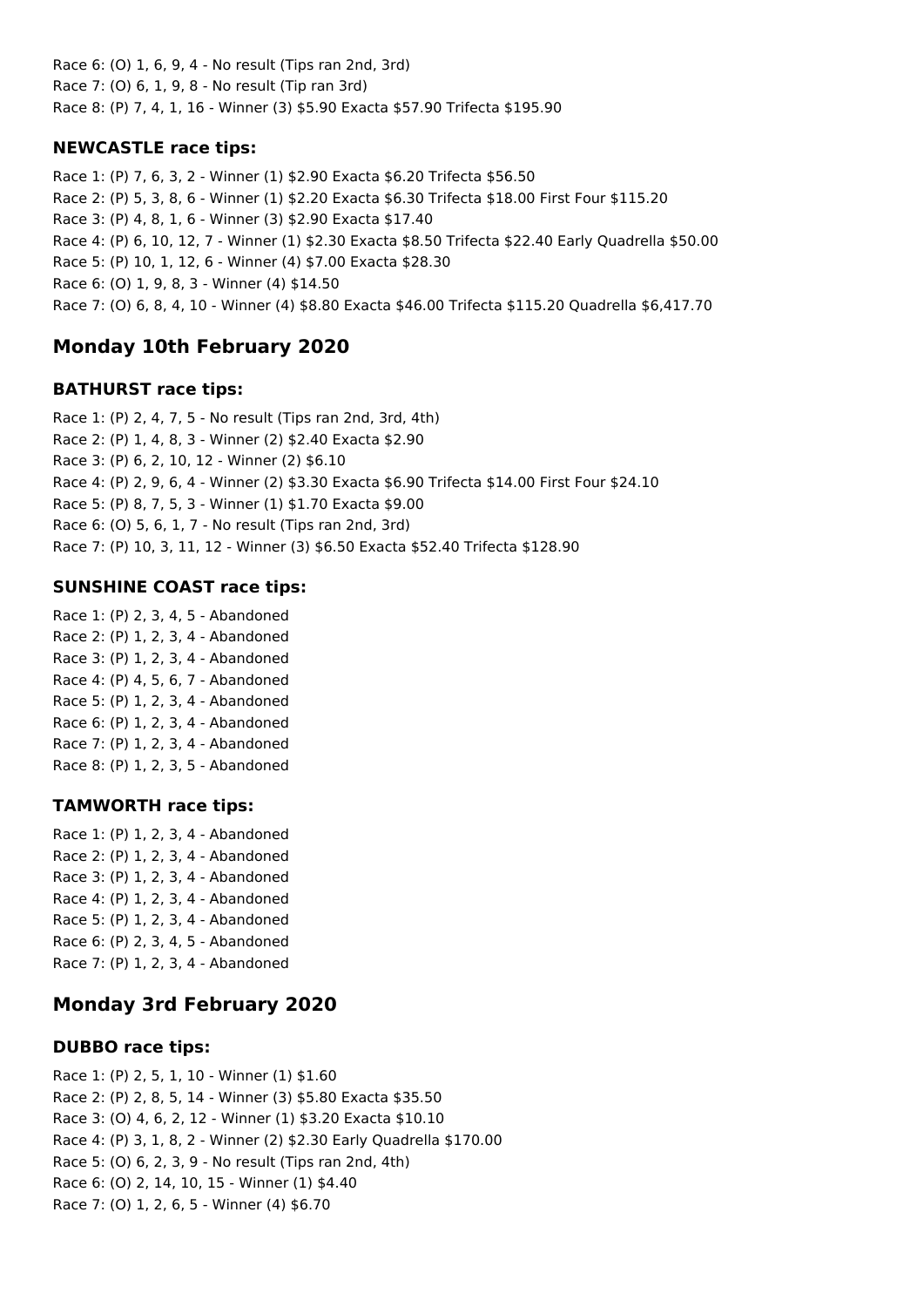#### **WERRIBEE race tips:**

Race 1: (P) 3, 8, 2, 9 - Winner (2) \$3.50 Exacta \$7.40 Trifecta \$17.20 Race 2: (P) 3, 8, 11, 5 - Winner (3) \$2.70 Exacta \$9.50 Trifecta \$24.20 First Four \$101.30 Race 3: (O) 7, 10, 5, 8 - No result (Tips ran 2nd, 3rd) Race 4: (P) 8, 4, 3, 9 - Winner (1) \$2.30 Exacta \$5.20 Trifecta \$8.80 Race 5: (O) 5, 1, 6, 9 - No result (Tips ran 2nd, 3rd) Race 6: (O) 7, 5, 3, 4 - Winner (1) \$2.50 Exacta \$25.30 Race 7: (P) 2, 6, 3, 4 - No result (Tips ran 3rd, 4th) Race 8: (P) 1, 8, 5, 4 - Winner (2) \$2.60

## **MUSWELLBROOK race tips:**

Race 1: (O) 10, 9, 2, 12 - No result (Tips ran 2nd, 3rd) Race 2: (P) 1, 9, 6, 3 - Winner (1) \$1.80 Exacta \$5.50 Trifecta \$9.70 First Four \$17.40 Race 3: (P) 1, 3, 10, 7 - No result (Tips ran 2nd, 3rd) Race 4: (P) 2, 5, 7, 1 - Winner (1) \$1.40 Exacta \$5.00 Trifecta \$21.60 Race 5: (P) 5, 10, 9, 8 - Winner (1) \$2.60 Exacta \$10.80 Race 6: (O) 1, 4, 9, 2 - Winner (2) \$3.00 Exacta \$15.80 Trifecta \$160.10 Race 7: (O) 7, 3, 9, 2 - No result (Tips ran 2nd, 3rd)

# **Monday 27th January 2020**

## **WARWICK FARM race tips:**

Race 1: (P) 9, 7, 2, 5 - Winner (1) \$2.10 Race 2: (O) 6, 7, 4, 8 - Winner (4) \$14.00 Exacta \$113.50 Race 3: (P) 5, 8, 3, 6 - Winner (3) \$3.20 Exacta \$25.80 Trifecta \$176.30 Race 4: (P) 5, 7, 9, 2 - Winner (3) \$9.80 Early Quadrella \$1,335.00 Race 5: (P) 2, 1, 4, 6 - No result (Tips ran 2nd, 3rd) Race 6: (P) 4, 3, 5, 7 - Winner (1) \$3.70 Race 7: (O) 11, 14, 2, 12 - Winner (3) \$9.30 Race 8: (O) 11, 6, 4, 1 - Winner (2) \$3.50

## **SANDOWN race tips:**

Race 1: (P) 8, 4, 6, 3 - No result (Tip ran 3rd) Race 2: (P) 7, 4, 9, 8 - Winner (2) \$4.30 Race 3: (P) 4, 3, 8, 7 - Winner (2) \$5.40 Exacta \$45.60 Trifecta \$138.60 Race 4: (O) 4, 8, 1, 3 - No result (Tips ran 3rd, 4th) Race 5: (P) 4, 2, 1, 3 - Winner (3) \$4.90 Race 6: (P) 6, 2, 12, 8 - Winner (1) \$1.90 Exacta \$8.40 Race 7: (O) 12, 2, 13, 6 - Winner (3) \$3.70 Exacta \$13.90 Trifecta \$179.60 Race 8: (P) 6, 8, 7, 11 - Winner (3) \$5.20 Quadrella \$539.50

# **BORDERTOWN race tips:**

Race 1: (P) 8, 6, 7, 1 - No result (Tips ran 2nd, 3rd, 4th) Race 2: (P) 2, 6, 7, 3 - Winner (4) \$6.50 Exacta \$11.10 Trifecta \$56.10 First Four \$75.20 Race 3: (P) 6, 5, 7, 4 - Winner (1) \$2.80 Race 4: (P) 2, 8, 5, 7 - Winner (1) \$2.90 Race 5: (P) 2, 7, 6, 10 - Winner (1) \$1.90 Exacta \$16.90 Race 6: (O) 3, 6, 10, 2 - Winner (1) \$2.50 Race 7: (O) 6, 9, 1, 5 - Winner (2) \$9.10 Quadrella \$233.90

# **SUNSHINE COAST race tips:**

Race 1: (P) 2, 9, 5, 1 - Winner (1) \$3.00 Exacta \$7.40 Trifecta \$15.40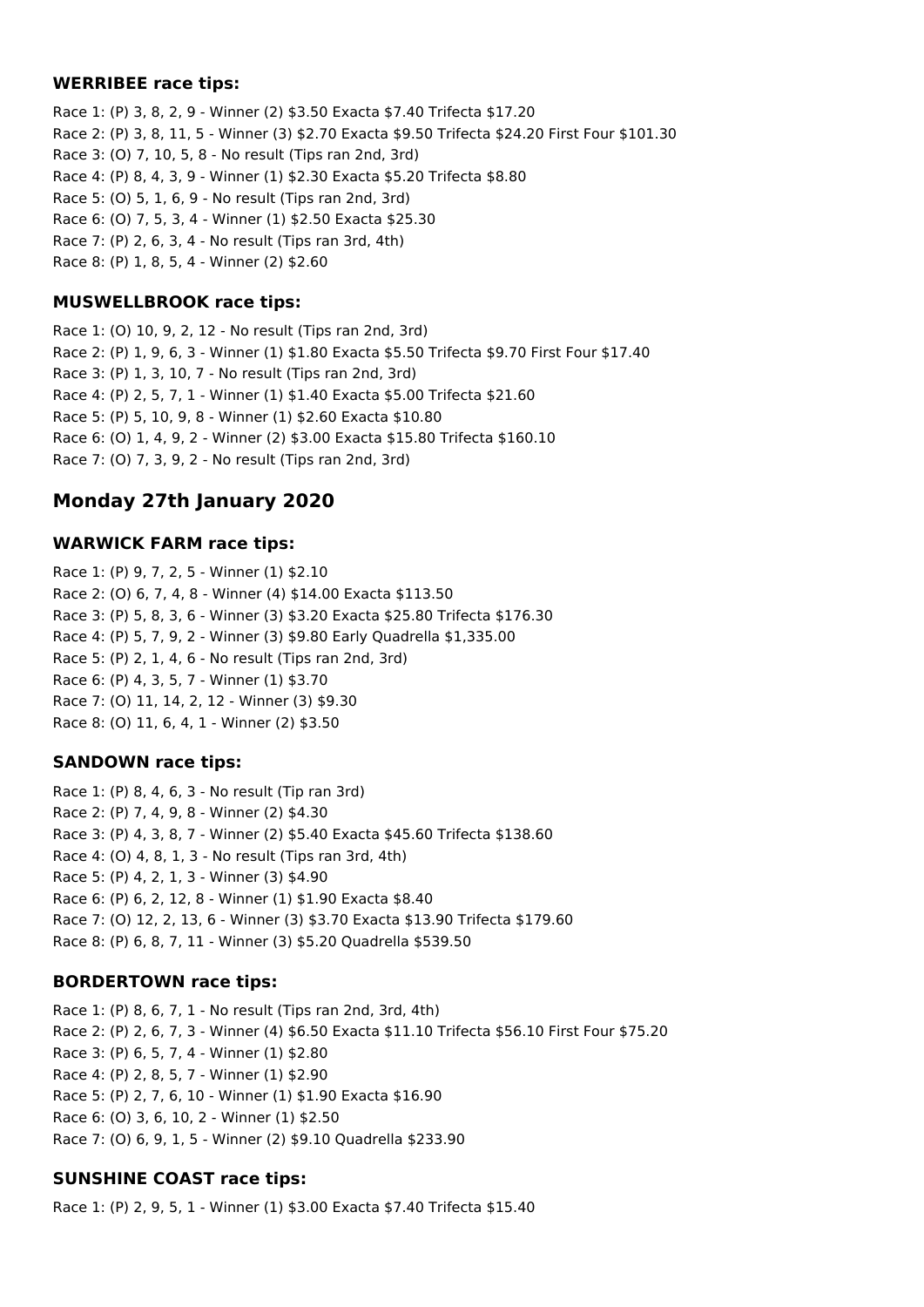Race 2: (P) 13, 10, 6, 4 - Winner (4) \$4.90 Exacta \$17.20 Race 3: (O) 7, 2, 1, 10 - Winner (3) \$6.90 Race 4: (O) 14, 8, 13, 15 - Winner (2) \$5.90 Exacta \$34.70 Early Quadrella \$605.20 Race 5: (P) 7, 6, 2, 9 - Winner (2) \$2.80 Race 6: (P) 7, 12, 9, 5 - Winner (4) \$6.00 Exacta \$23.40 Trifecta \$64.00 Race 7: (O) 10, 9, 4, 12 - Winner (4) \$5.80 Exacta \$14.20 Race 8: (P) 2, 14, 22, 9 - Winner (1) \$1.20 Quadrella \$156.90

#### **BUNBURY race tips:**

Race 1: (P) 4, 8, 11, 6 - No result (Tip ran 2nd) Race 2: (P) 2, 10, 6, 7 - Winner (3) \$3.00 Exacta \$9.60 Race 3: (P) 6, 11, 7, 10 - Winner (4) \$3.20 Exacta \$13.70 Trifecta \$51.40 Race 4: (P) 7, 5, 11, 8 - Winner (3) \$3.50 Exacta \$6.40 Trifecta \$19.20 Race 5: (O) 6, 5, 1, 4 - Winner (1) \$1.90 Race 6: (P) 1, 4, 3, 5 - Winner (2) \$2.60 Exacta \$10.40 Trifecta \$47.60 Race 7: (O) 6, 3, 5, 4 - Winner (4) \$12.70 Exacta \$74.20 Trifecta \$197.80 Race 8: (P) 2, 6, 3, 7 - Winner (1) \$2.20 Quadrella \$246.60

#### **HANGING ROCK race tips:**

Race 1: (P) 7, 5, 6, 2 - Winner (2) \$2.60 Exacta \$19.00 Trifecta \$54.90 Race 2: (P) 1, 3, 11, 10 - Winner (1) \$2.60 Exacta \$12.10 Trifecta \$69.20 Race 3: (O) 9, 11, 8, 2 - Winner (1) \$4.30 Race 4: (O) 7, 8, 3, 4 - Winner (1) \$11.80 Exacta \$124.40 Trifecta \$730.20 Early Quadrella \$356.00 Race 5: (O) 13, 7, 4, 8 - No result (Tips ran 3rd, 4th) Race 6: (P) 7, 6, 13, 12 - No result (Tip ran 3rd) Race 7: (P) 10, 7, 3, 11 - Winner (2) \$3.90

#### **GRAFTON race tips:**

Race 1: (P) 4, 7, 2, 5 - Winner (1) \$1.70 Exacta \$5.40 Trifecta \$17.30 Race 2: (P) 4, 7, 6, 5 - Winner (2) \$3.50 Race 3: (O) 7, 11, 13, 3 - No result (Tips ran 2nd, 3rd, 4th) Race 4: (O) 3, 7, 8, 2 - No result (Tip ran 2nd) Race 5: (O) 6, 1, 5, 9 - Winner (1) \$2.10 Race 6: (P) 8, 4, 5, 9 - No result (Tips ran 2nd, 4th) Race 7: (O) 8, 3, 6, 11 - Winner (1) \$3.80 Exacta \$17.40 Race 8: (O) 12, 14, 15, 16 - Winner (1) \$3.80

# **Monday 20th January 2020**

#### **TAREE race tips:**

Race 1: (P) 2, 3, 4, 1 - Winner (1) \$3.10 Exacta \$18.60 Race 2: (P) 10, 1, 7, 3 - No result (Tips ran 3rd, 4th) Race 3: (P) 4, 7, 6, 11 - No result (Tips ran 2nd, 4th) Race 4: (P) 2, 12, 5, 3 - Winner (1) \$1.90 Exacta \$3.90 Race 5: (P) 2, 6, 4, 7 - Abandoned Race 6: (O) 4, 2, 7, 8 - Abandoned Race 7: (O) 9, 3, 10, 2 - Abandoned

#### **QUEANBEYAN race tips:**

Race 1: (P) 2, 4, 6, 7 - Winner (4) \$16.50 Race 2: (P) 1, 7, 5, 4 - Winner (3) \$10.10 Race 3: (O) 2, 4, 5, 1 - Winner (4) \$5.50 Exacta \$19.80 Trifecta \$93.20 First Four \$187.30 Race 4: (P) 1, 7, 4, 5 - Winner (1) \$1.70 Exacta \$6.40 Trifecta \$22.70 Early Quadrella \$4,379.40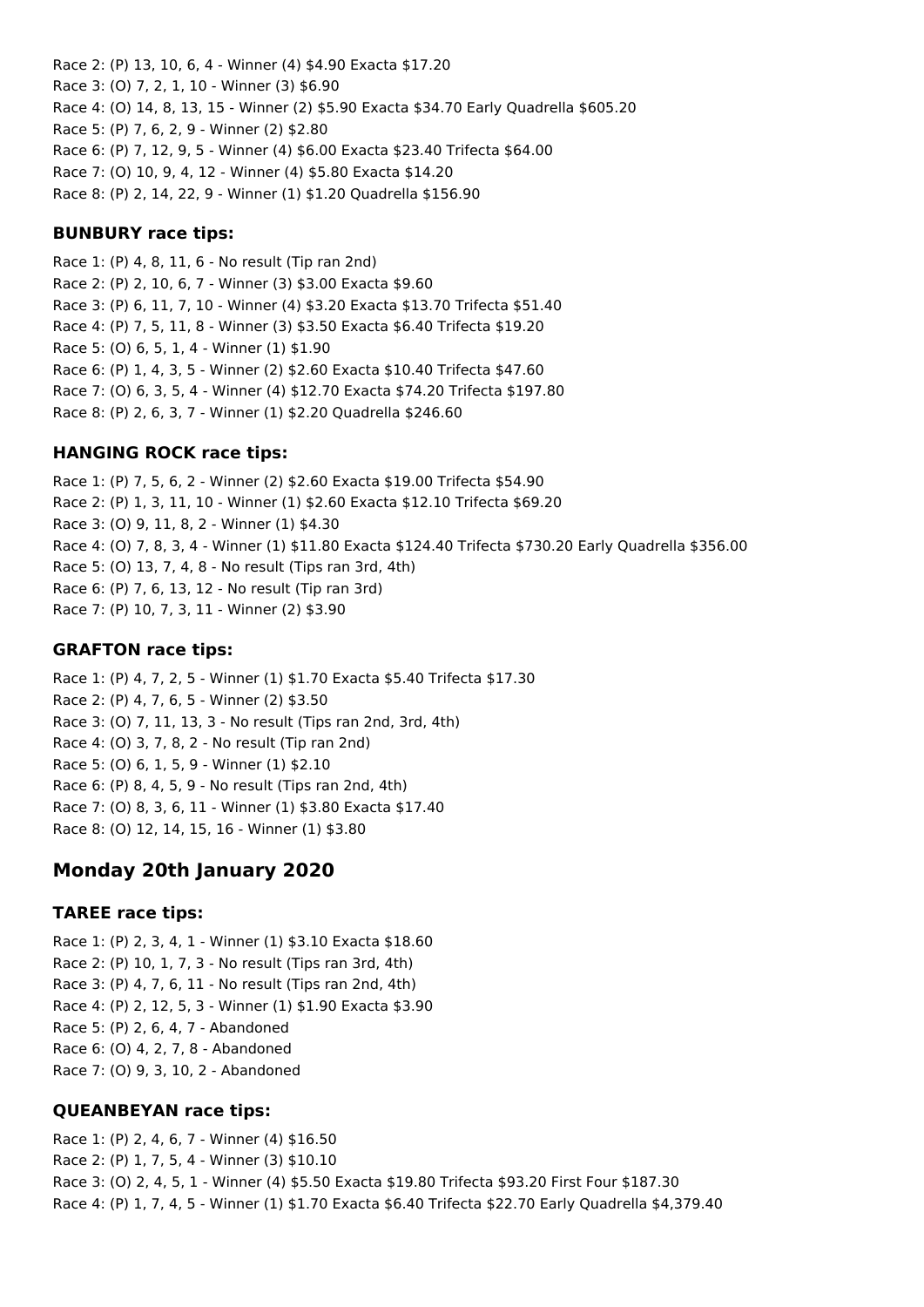Race 5: (O) 9, 11, 2, 8 - No result (Tip ran 3rd) Race 6: (P) 3, 5, 8, 4 - No result (Tips ran 2nd, 3rd, 4th) Race 7: (P) 9, 4, 7, 6 - No result (Tips ran 2nd, 3rd, 4th)

# **Monday 13th January 2020**

## **TAREE race tips:**

Race 1: (P) 7, 4, 5, 3 - No result (Tips ran 2nd, 3rd) Race 2: (P) 7, 1, 9, 10 - Winner (1) \$2.80 Exacta \$13.00 Race 3: (P) 2, 13, 4, 12 - Winner (2) \$3.10 Exacta \$7.00 Trifecta \$38.00 First Four \$138.30 Race 4: (P) 2, 5, 4, 1 - Winner (1) \$2.80 Exacta \$21.20 Race 5: (P) 1, 13, 11, 10 - No result (Tips ran 3rd, 4th) Race 6: (P) 6, 9, 7, 4 - Winner (2) \$2.60 Exacta \$10.30 Trifecta \$20.70 Race 7: (P) 1, 8, 5, 3 - Winner (3) \$3.40 Exacta \$20.50 Trifecta \$114.60

# **DUBBO race tips:**

Race 1: (O) 3, 14, 5, 11 - Winner (3) \$12.30 Exacta \$27.40 Race 2: (P) 3, 1, 9, 5 - No result (Tips ran 2nd, 4th) Race 3: (P) 7, 8, 12, 2 - Winner (1) \$6.90 Exacta \$22.50 Trifecta \$127.50 Race 4: (P) 4, 10, 6, 7 - No result (Tips ran 2nd, 3rd, 4th) Race 5: (O) 4, 14, 5, 3 - No result (Tips ran 2nd, 4th) Race 6: (O) 12, 7, 10, 15 - Winner (4) \$3.50 Race 7: (O) 2, 7, 3, 8 - Winner (1) \$1.90 Exacta \$11.80 Race 8: (O) 4, 3, 9, 2 - Winner (1) \$2.40 Exacta \$22.30 Trifecta \$132.50 First Four \$731.40 Race 9: (O) 5, 2, 6, 12 - Winner (2) \$3.80 Exacta \$26.20 Race 10: (O) 10, 6, 4, 8 - Winner (4) \$11.00 Quadrella \$293.20

# **Monday 6th January 2020**

## **GUNNEDAH race tips:**

Race 1: (P) 6, 3, 1, 4 - Winner (1) \$1.80 Exacta \$5.80 Trifecta \$4.60 First Four \$4.50 Race 2: (P) 1, 5, 2, 7 - Winner (2) \$3.50 Exacta \$13.20 Trifecta \$47.80 Race 3: (P) 6, 7, 13, 14 - Winner (1) \$1.30 Race 4: (P) 9, 6, 7, 4 - Winner (2) \$4.90 Exacta \$8.90 Early Quadrella \$89.00 Race 5: (O) 9, 12, 13, 6 - Winner (2) \$2.90 Exacta \$5.70 Trifecta \$34.20 Race 6: (O) 6, 5, 4, 2 - Winner (3) \$7.60 Exacta \$24.70 Trifecta \$88.30 Race 7: (O) 3, 4, 6, 9 - Winner (2) \$5.70 Exacta \$39.40 Trifecta \$76.60 Quadrella \$876.80

# **ECHUCA race tips:**

Race 1: (P) 10, 3, 6, 1 - Winner (1) \$2.20 Exacta \$3.70 Race 2: (P) 12, 3, 1, 5 - Winner (1) \$2.20 Exacta \$9.20 Trifecta \$40.60 Race 3: (P) 10, 6, 11, 4 - Winner (2) \$4.90 Race 4: (P) 1, 3, 5, 2 - Winner (1) \$3.10 Exacta \$15.30 Early Quadrella \$83.10 Race 5: (O) 2, 3, 5, 6 - No result (Tip ran 3rd) Race 6: (P) 3, 8, 5, 4 - Winner (2) \$4.90 Exacta \$13.30 Trifecta \$58.30 Race 7: (O) 2, 16, 5, 10 - No result (Tip ran 3rd) Race 8: (O) 9, 1, 5, 3 - Winner (3) \$4.20 Exacta \$13.90

## **ALBURY race tips:**

Race 1: (P) 1, 2, 3, 4 - Abandoned Race 2: (P) 1, 2, 3, 5 - Abandoned Race 3: (P) 1, 2, 3, 4 - Abandoned Race 4: (P) 1, 2, 3, 4 - Abandoned